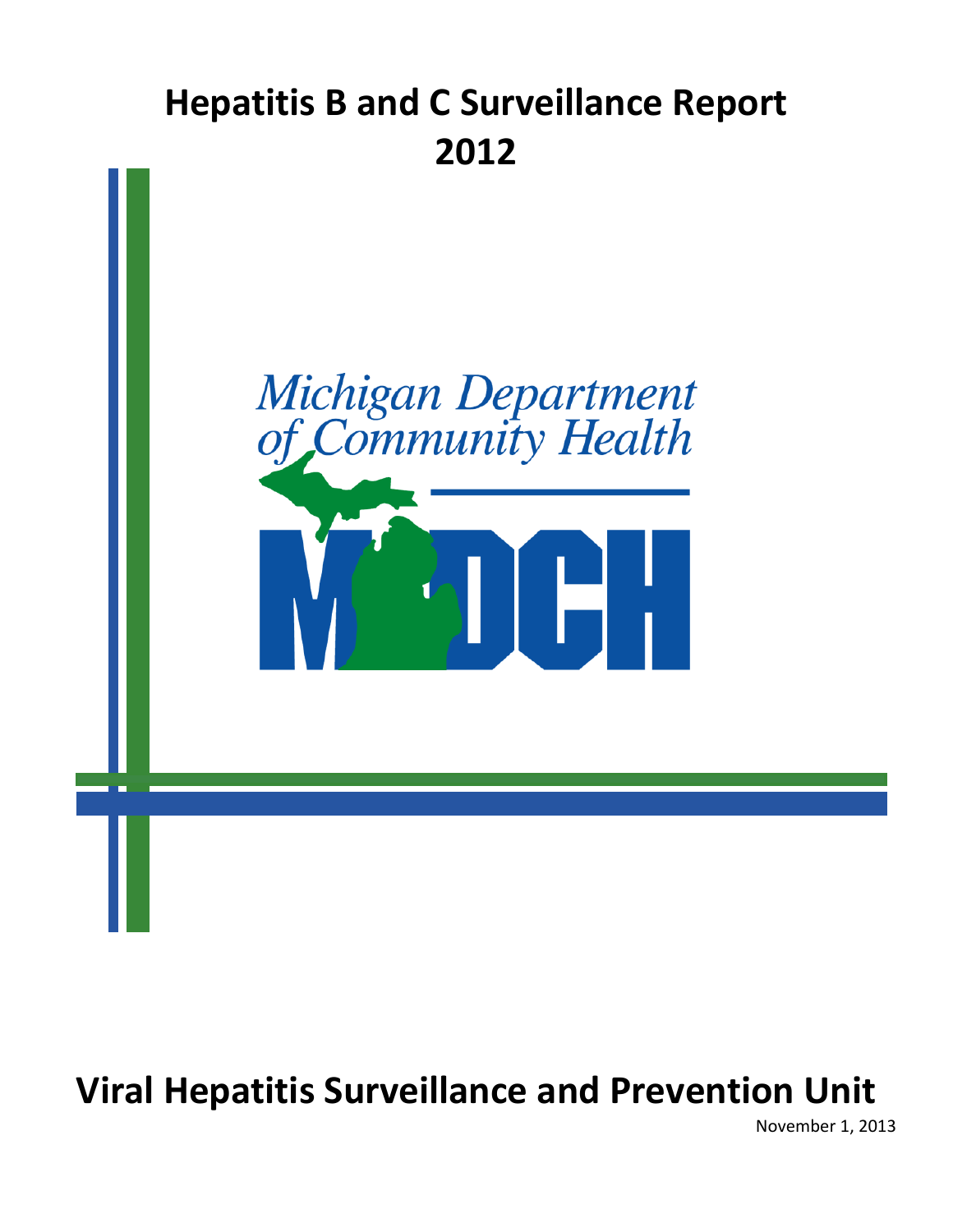# **Table of Contents**



- 11

| Table 1.5a: Completeness of Acute Hepatitis B Reports by Risk Behavior, Michigan, 2012 14                  |  |
|------------------------------------------------------------------------------------------------------------|--|
| Table 1.5b: Response of Completed Acute Hepatitis B Reports by Risk Behavior, Michigan, 2012 14            |  |
|                                                                                                            |  |
|                                                                                                            |  |
| Table 2.1: Chronic Hepatitis B Cases per 100,000 Population by Gender, Michigan, 2004-2012 16              |  |
| Figure 2.2: Chronic Hepatitis B Cases per 100,000 Population by Gender, Michigan, 2004-2012 16             |  |
| Table 2.2: Chronic Hepatitis B Cases per 100,000 Population by Race and Ethnicity, Michigan, 2004-2012 17  |  |
| Figure 2.3: Chronic Hepatitis B Cases per 100,000 Population by Race and Ethnicity, Michigan, 2004-2012 17 |  |
|                                                                                                            |  |
|                                                                                                            |  |
|                                                                                                            |  |
|                                                                                                            |  |
|                                                                                                            |  |
|                                                                                                            |  |
|                                                                                                            |  |
| Table 3.4a: Completeness of Acute Hepatitis C Reports by Risk Behavior, Michigan, 2012 21                  |  |
| Table 3.4b: Response of Completed Acute Hepatitis C Reports by Risk Behavior, Michigan, 201221             |  |
|                                                                                                            |  |
|                                                                                                            |  |
| Table 4.1: Chronic Hepatitis B Cases per 100,000 Population by Gender, Michigan, 2004-2012 23              |  |
| Figure 4.2: Chronic Hepatitis B Cases per 100,000 Population by Gender, Michigan, 2004-2012 23             |  |
| Table 4.2: Chronic Hepatitis B Cases per 100,000 Population by Race and Ethnicity, Michigan, 2004-2012 24  |  |
| Figure 4.3: Chronic Hepatitis C Cases per 100,000 Population by Race and Ethnicity, Michigan, 2004-2012 24 |  |
| Table 4.3a: Completeness of Chronic Hepatitis C Reports by Risk Behavior, Michigan, 2012 25                |  |
| Table 4.3b: Response of Completed Acute Hepatitis C Reports by Risk Behavior, Michigan, 2012 25            |  |
| Figure 4.4: Number of Chronic Hepatitis C Cases Reported to MDCH by Year of Birth, 2004-2012 26            |  |
|                                                                                                            |  |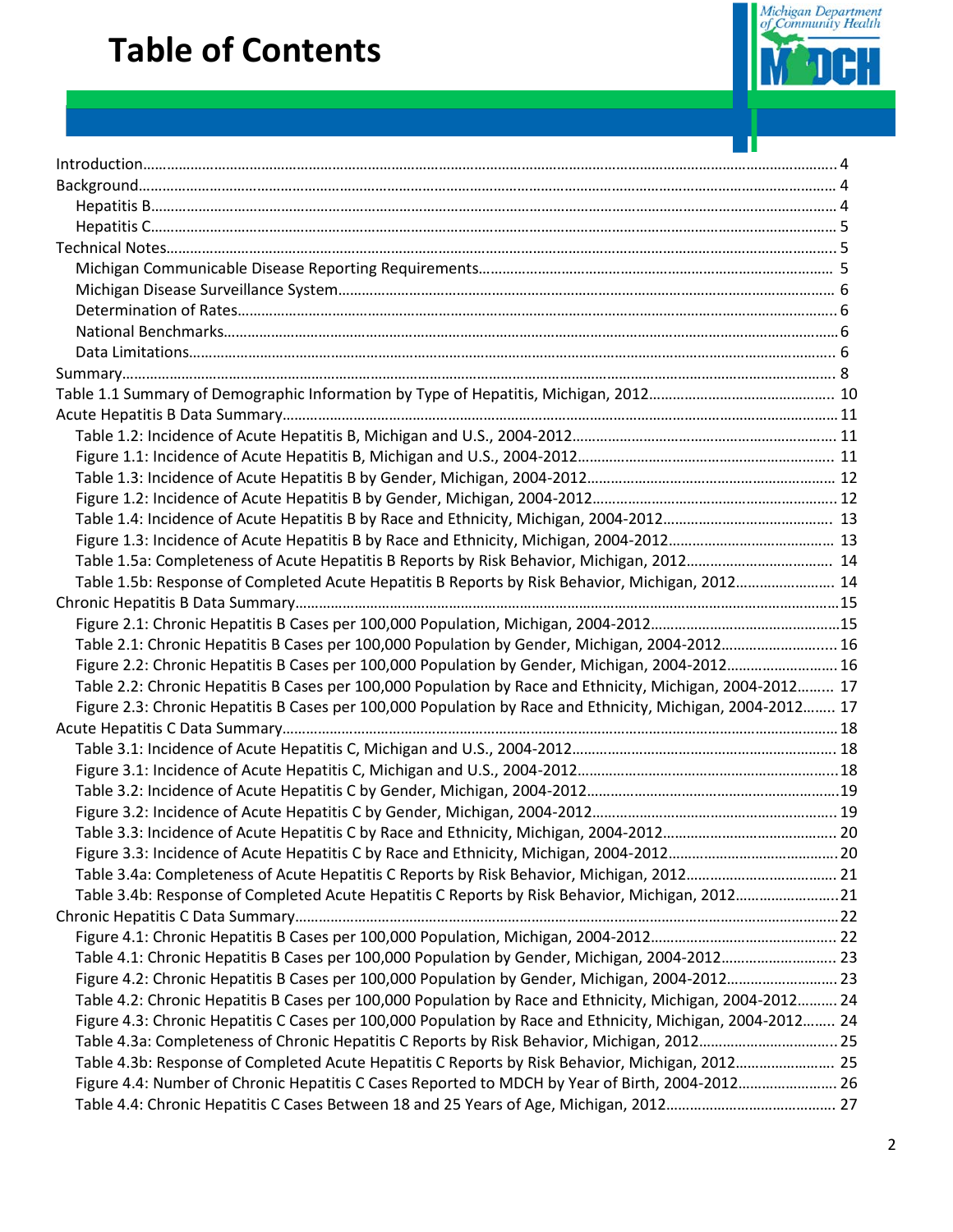# **Table of Contents**



| Table 5.1: Racial Distribution of Total Population and Hepatitis Population, Michigan, 2004-2012 29  |  |
|------------------------------------------------------------------------------------------------------|--|
| Figure 5.1: Racial Distribution of Total Population and Hepatitis Population, Michigan, 2004-2012 29 |  |
|                                                                                                      |  |
|                                                                                                      |  |
|                                                                                                      |  |
|                                                                                                      |  |
|                                                                                                      |  |
|                                                                                                      |  |
|                                                                                                      |  |
|                                                                                                      |  |
|                                                                                                      |  |
|                                                                                                      |  |
|                                                                                                      |  |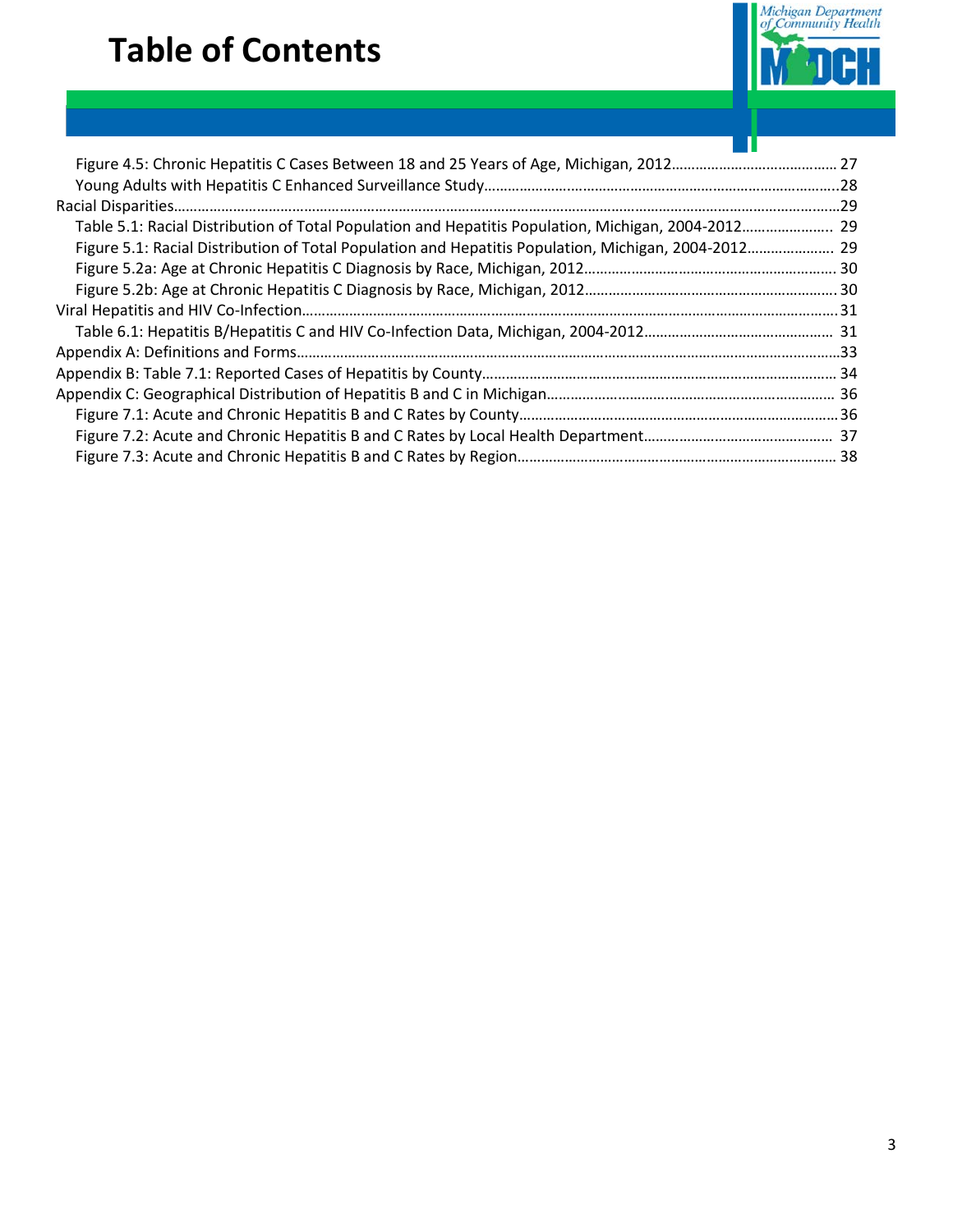# **Viral Hepatitis Surveillance**



#### **INTRODUCTION**

The Michigan Department of Community Health (MDCH) requires medical providers and laboratories to report cases of communicable diseases, including viral hepatitis, in accordance with Michigan's Communicable Disease Rules. Cases are reported to MDCH via the Michigan Disease Surveillance System (MDSS), a web-based communicable disease reporting system developed for the state of Michigan. Providers and laboratories can enter cases manually or send cases via electronic laboratory report (ELR). The MDSS is compliant with CDC's National Notifiable Disease Surveillance System (NNDSS) and has been in use in Michigan since 2004. Case reporting is accomplished in MDSS via standard HTML demographic data collection fields with an enhanced viral hepatitis reporting form for disease-specific data. While acute hepatitis A, acute hepatitis B, acute hepatitis C, chronic hepatitis B, chronic (past or present) hepatitis C, perinatal hepatitis B, hepatitis D and hepatitis E are all reported in MDSS, this report will highlight acute and chronic hepatitis B and C surveillance. MDCH follows the current CDC Guidelines for Viral Hepatitis Surveillance and Case Management for reporting, investigating, and maintaining quality assurance in viral hepatitis surveillance. Viral hepatitis surveillance data is submitted to CDC weekly in accordance with Morbidity and Mortality Weekly Report (MMWR) notification standards. Special populations, such as cases younger than 30 years old or with certain risk factors, may be targeted for surveillance by using MDSS queries which enable surveillance staff to download lists of cases of interest from MDSS for follow-up.

#### **BACKGROUND**

"Hepatitis" means inflammation of the liver and also refers to a group of viruses that infect the liver. The most common types of viral hepatitis are hepatitis A, hepatitis B, and hepatitis C. These viruses can produce an acute illness characterized by nausea, malaise, abdominal pain, and jaundice, although many of these acute infections are asymptomatic or cause only mild disease. Hepatitis A is transmitted from person to person via ingestion of contaminated food and water while hepatitis B and C are both bloodborne infections. Many persons infected with hepatitis B or hepatitis C are unaware they are infected. Both hepatitis B and hepatitis C viruses can produce chronic infections that often remain clinically silent for decades while increasing the risk for liver disease and hepatocellular carcinoma. Viral hepatitis is the leading cause of liver cancer and the most common reason for liver transplantation. An estimated 4.4 million Americans are living with chronic hepatitis; most do not know they are infected.

#### **Hepatitis B**

Hepatitis B Virus (HBV) is transmitted through contact with the blood or body fluids of an infected person, most often through sharing infected injection-drug use equipment, from sexual contact with an infected person, or from an infected mother to her newborn during childbirth. Transmission of HBV also can occur among persons who have prolonged contact with someone who is HBV-infected (e.g., household contacts). Most people do not experience any symptoms during the acute infection phase. However, some people have acute illness with symptoms that last several weeks, including jaundice, dark urine, extreme fatigue, nausea, vomiting and abdominal pain. In some people, the hepatitis B virus can also cause a chronic liver infection that can later develop into cirrhosis of the liver or liver cancer.

The risk for chronic HBV infection decreases with increasing age at infection. Among infants who acquire HBV infection from their mothers at birth, as many as 90% become chronically infected, whereas 30%–50% of children infected at age 1–5 years become chronically infected. This percentage is smaller among adults, in whom approximately 5% of all acute HBV infections progress to chronic infection.

In the United States, 800,000-1.4 million persons are estimated to be infected with the virus, most of whom are unaware of their infection status. Worldwide, more than 240 million people have chronic hepatitis B infection and about 600,000 people die every year due to the acute or chronic consequences of hepatitis B.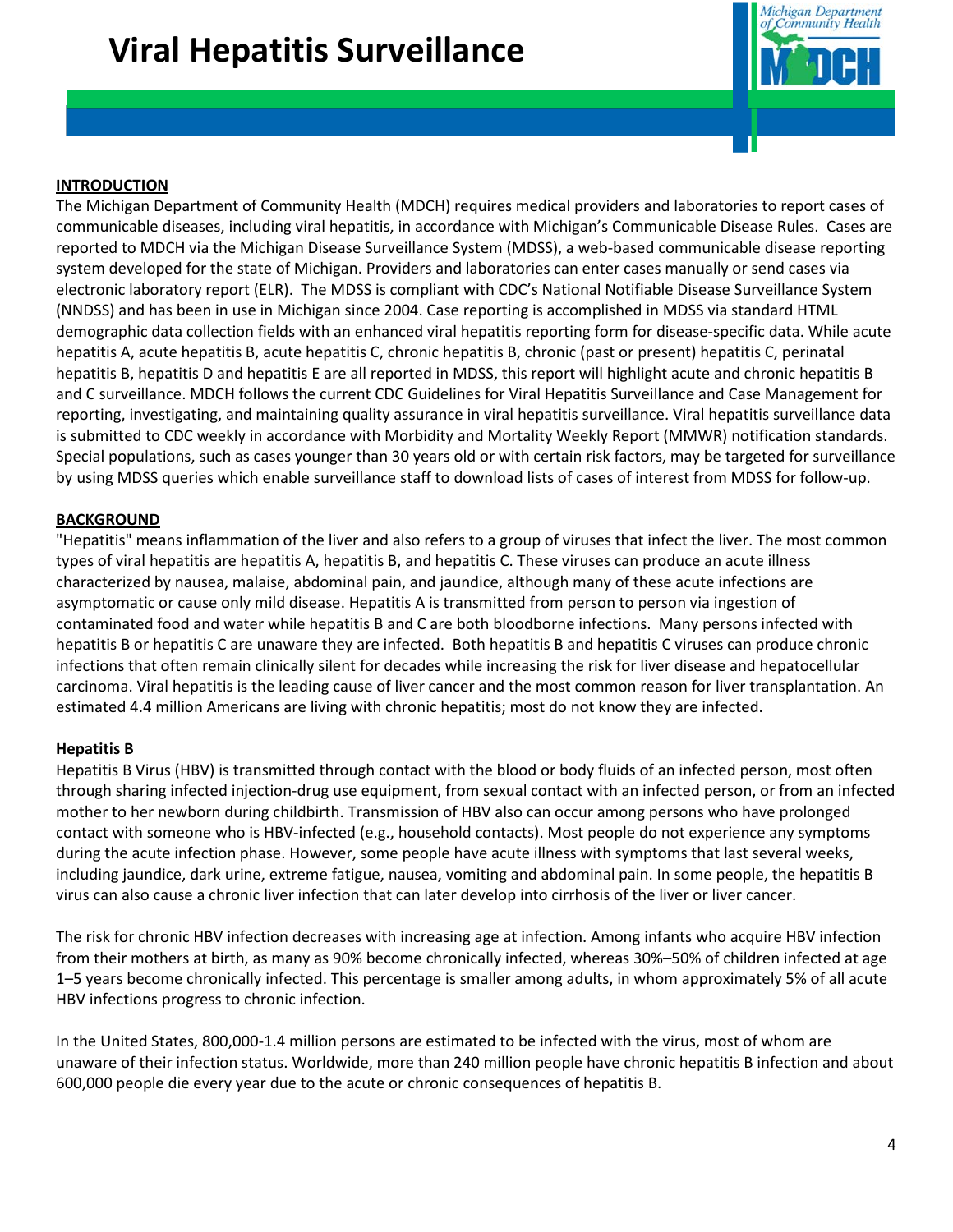# **Viral Hepatitis Surveillance**



Effective hepatitis B vaccines have been available in the United States since 1981 and the CDC recommends vaccination of all infants at birth. Several oral drugs are now available, leading to viral suppression in 90% of patients taking one of these new oral medications.

### **Hepatitis C**

Hepatitis C Virus (HCV) is transmitted primarily through exposure to infected blood, which can result from sharing infected injection-drug use equipment, needle-stick injuries involving contaminated blood, receipt of blood or blood products before the availability of a standard screening test in 1992 and inadequate infection control in health-care settings. Much less often, HCV transmission occurs among infants born to HCV-infected mothers or during sexual contact. HCV is not spread by sneezing, coughing, or kissing.

The incubation period for hepatitis C is 2 weeks to 6 months. Following initial infection, approximately 80% of people do not exhibit any symptoms. Those who are symptomatic may experience fever, fatigue, decreased appetite, nausea, vomiting, abdominal pain, dark urine, and jaundice. No laboratory distinction can be made between acute and chronic (past or present) HCV infection. Diagnosis of chronic infection is made on the basis of anti-HCV positive results upon repeat testing and the presence of hepatitis C virus in the blood. About 75–85 % of newly infected persons develop chronic infection and 60–70% of chronically infected people develop chronic liver disease; 5–20% of chronically infected people develop cirrhosis and 1–5% die from cirrhosis or liver cancer.

With an estimated 3.2 million chronically infected persons nationwide, HCV infection is the most common blood-borne infection in the United States. Worldwide, about 150 million people are chronically infected with hepatitis C virus, and more than 350,000 people die every year from hepatitis C-related liver diseases.

Since no vaccine is available for preventing hepatitis C infection, other prevention activities, such as not sharing infected injection drug equipment and consistently implementing and practicing infection control in health-care settings, are vital. Linkage to care and treatment is critical to improving health outcomes for persons found to be infected with HCV. Such linkage is particularly important in light of the major advancements that have been made in treatment of hepatitis C. Treatment success rates are now being improved with the addition of polymerase and protease inhibitors to standard pegylated interferon/ribavirin combination therapy.

#### **TECHNICAL NOTES**

#### **Michigan Communicable Disease Reporting Requirements**

Michigan's communicable disease rules are promulgated under the authority conferred on the Department of Community Health by Section 5111 of Act No. 368 of the Public Health Acts 1978, as amended, being 333.5111 of the Michigan Compiled Laws. MDCH maintains a list of conditions, including viral hepatitis, which must be reported by physicians, other authorized health care professionals and laboratories to the local health department in which the patient resides.

Michigan is a "home rule state," in which local governments have direct control over local health departments (LHD). Therefore, LHDs function as administratively autonomous units, separate from MDCH. MDCH provides administration of MDSS, expert consultation and other support as needed to LHDs. Physicians and laboratories report diseases to local health departments, who have authority to investigate and follow-up on the case in accordance with their own priorities and available resources.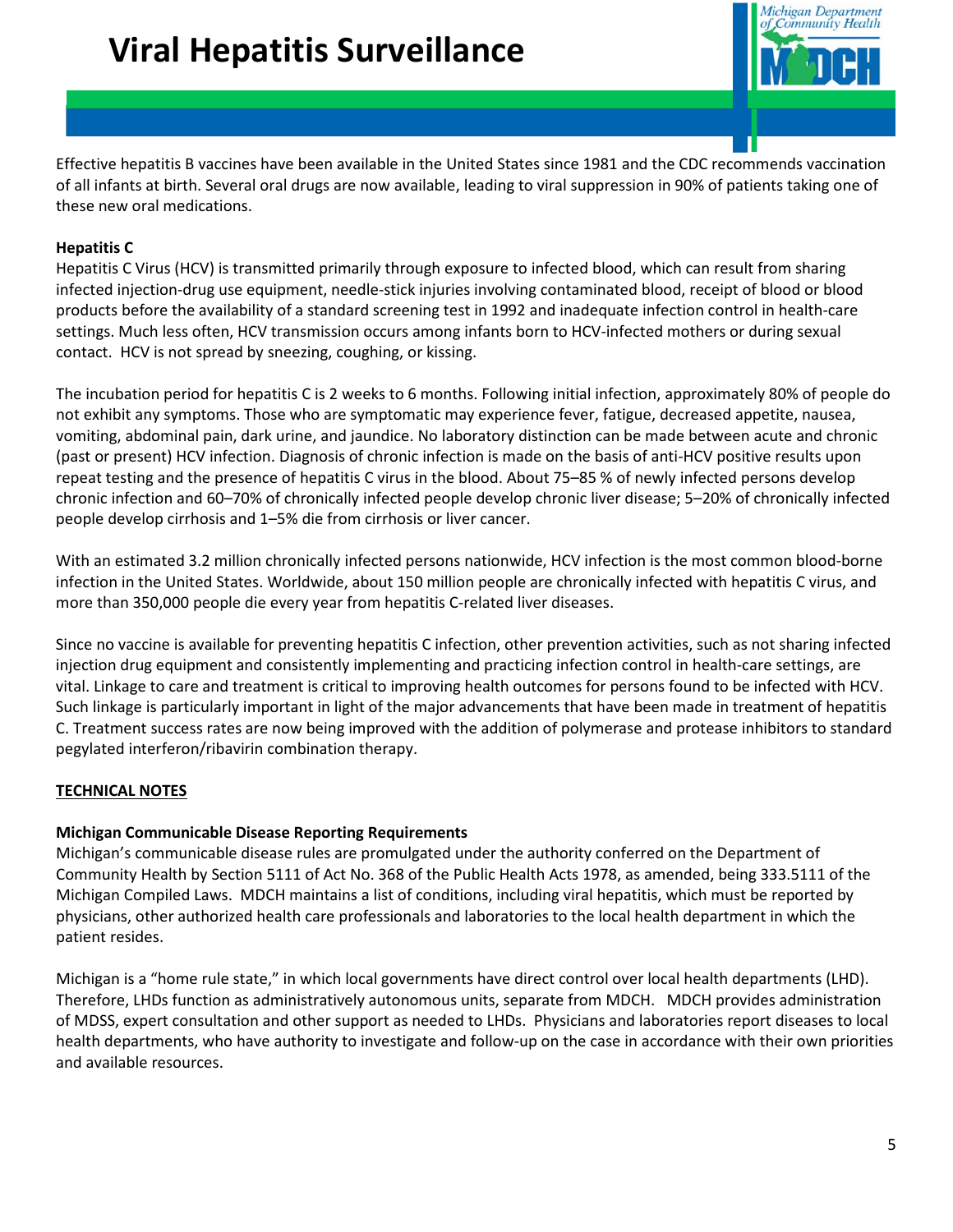

Michigan has adopted standardized case definitions for acute and chronic hepatitis B and C, which were developed and approved by the Council of State and Territorial Epidemiologists and CDC (see Appendix A). Cases of acute and chronic hepatitis B and C are reported via MDSS using standardized case report forms (see Appendix A).

#### **Michigan Disease Surveillance System**

Mandatory reporting of communicable diseases can be accomplished via the Michigan Disease Surveillance System (MDSS). The MDSS is a web-based communicable disease reporting system developed for the State of Michigan. The MDSS facilitates coordination among local health departments, MDCH and federal public health agencies. MDSS provides for the secure transfer, maintenance and analysis of communicable disease surveillance information. Cases can be entered into MDSS either electronically or manually. MDSS has the capability to receive electronic laboratory reports directly from laboratories via HL7 messaging. Alternatively, cases can be manually entered into MDSS via the web portal by medical providers or local health department staff. Cases that have been previously entered in MDSS are matched with incoming cases by a process known as deduplication. The MDSS deduplicates both the client and the disease event based on an algorithm of name, sex, and date of birth. Case reporting is accomplished in MDSS via standard HTML demographic data collection fields with an enhanced viral hepatitis reporting form for disease-specific data. MDCH submits weekly de-identified individual case reports to CDC via NETSS, a computerized public health surveillance information system.

The data in this report includes all cases which meet the standardized confirmed, completed case definitions referenced in Appendix A. Data includes cases with referral dates between January 1, 2012 and December 31, 2012 in MDSS. A frozen data set containing all 2012 cases was created on 04/17/2013.

#### **Determination of Rates**

2000 and 2010 Census data were used to calculate all of the rates throughout the annual report. When calculating rates for years prior to 2010, 2000 Michigan Census data was used. 2010 Census data was used for rates in the years 2010, 2011 and 2012. All rates were calculated per 100,000 of the Michigan population. Michigan Census data used in the annual report can be found at:

#### <http://www.michigan.gov/cgi/0,4548,7-158-54534-252541--,00.html>

#### **National Benchmarks**

Reference to national benchmarks come from CDC Division of Viral Hepatitis statistics via the National Notifiable Disease Surveillance System (NNDSS). National statistics used in the annual report can be found at:

### <http://www.cdc.gov/hepatitis/Statistics/index.htm>

#### **Data Limitations**

There are several limitations to the data presented in this report. As a result, conclusions drawn from the data in this report should be interpreted with caution and with the appropriate recognition of these limitations. As described earlier, this report compiles data on new viral hepatitis cases, which meet CDC/CSTE case definitions, reported to the Michigan Disease Surveillance System in the year 2012. In general, this is not necessarily reflective of the true number of new infections that occurred in 2012 nor the total number of individuals infected with viral hepatitis currently living in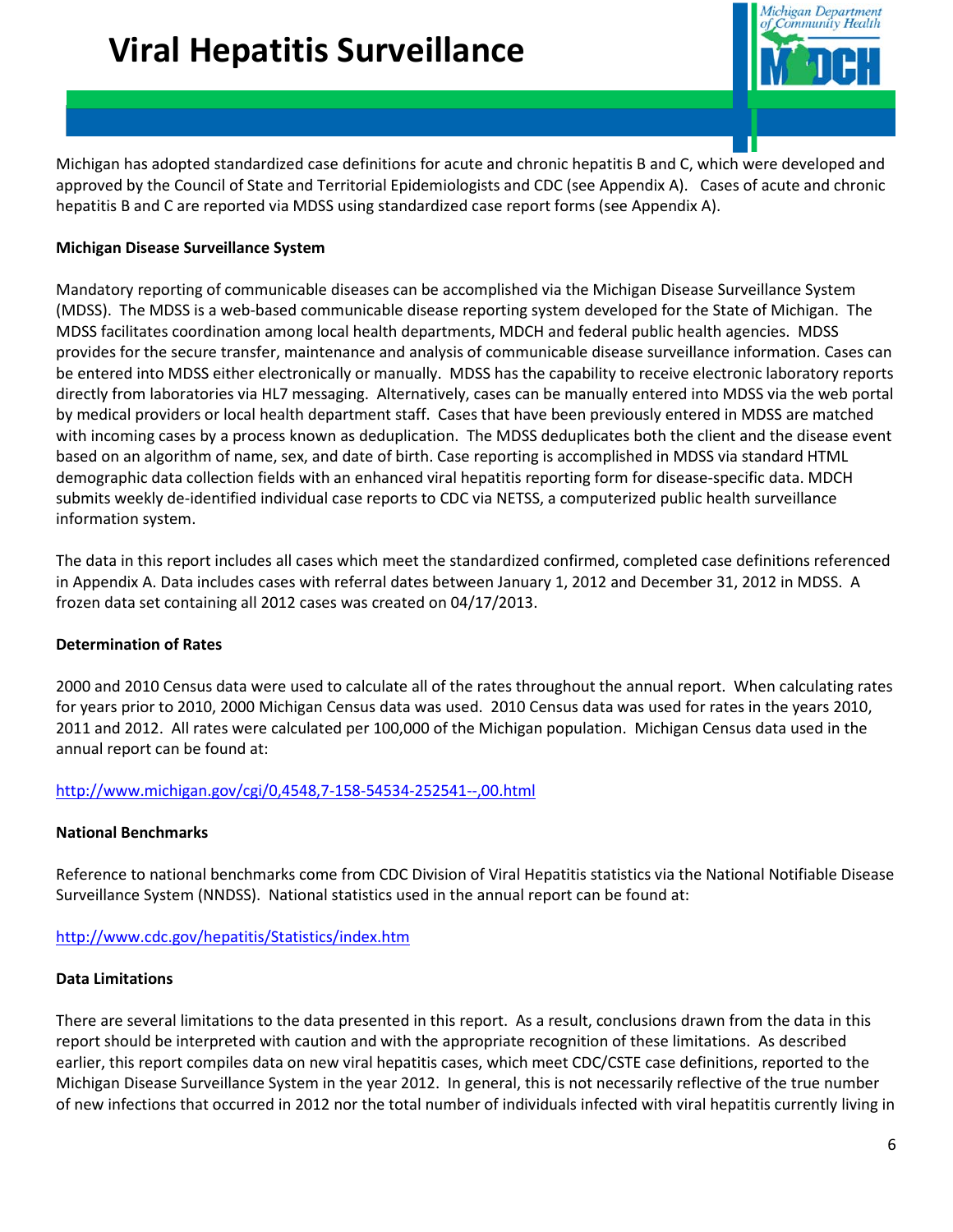# **Viral Hepatitis Surveillance**



Michigan. Rather, these numbers are a rough approximation of the number of new viral hepatitis diagnoses for the year. This should not, however, imply that these infections were contracted in the year 2012. Since the majority of newly diagnosed viral hepatitis infections are chronic in nature, our data has limited utility in deciphering the date of exposure or infection acquisition for these cases.

Like many reportable diseases, cases of viral hepatitis are largely under-reported. CDC estimates suggest that only about 8-10% of acute hepatitis B and 15-17% of acute hepatitis C cases are reported each year. This is mainly due to the infections resulting in subclinical disease in the majority of individuals. Most viral hepatitis infections are asymptomatic and thus the infected person never seeks medical care and is not aware of their infection status until symptoms of the chronic infection develop later on in life. Indeed, it is estimated that approximately 75% of individuals infected with HCV do not know they are infected. CDC data approximates that, nationwide, 1.25 million individuals (about 0.3% of the US population) and 3.2 million (about 1% of the US population) are infected with hepatitis B and C respectively. Extrapolating that to the Michigan population, we would then expect approximately 30,000 Michiganders to be infected and living with HBV and 99,000 with HCV.

It should be noted that individuals who clear their HCV infection spontaneously (in about 25% of those exposed to the virus) or via antiviral treatment are still counted cases in our disease surveillance system and are not removed from our numbers. Also, individuals who are repeatedly infected with HCV are only counted once in their lifetime in our surveillance system.

The Michigan Department of Corrections (MDOC) conducts HCV screening for new inmates and they report cases to the MDSS as with any provider. Inmates who are positive for HCV are entered into MDSS and are counted in the county where their correctional facility is located. Therefore, counties that have correctional facilities within their boundaries may have a higher number of HCV cases than would be expected (e.g. Jackson County).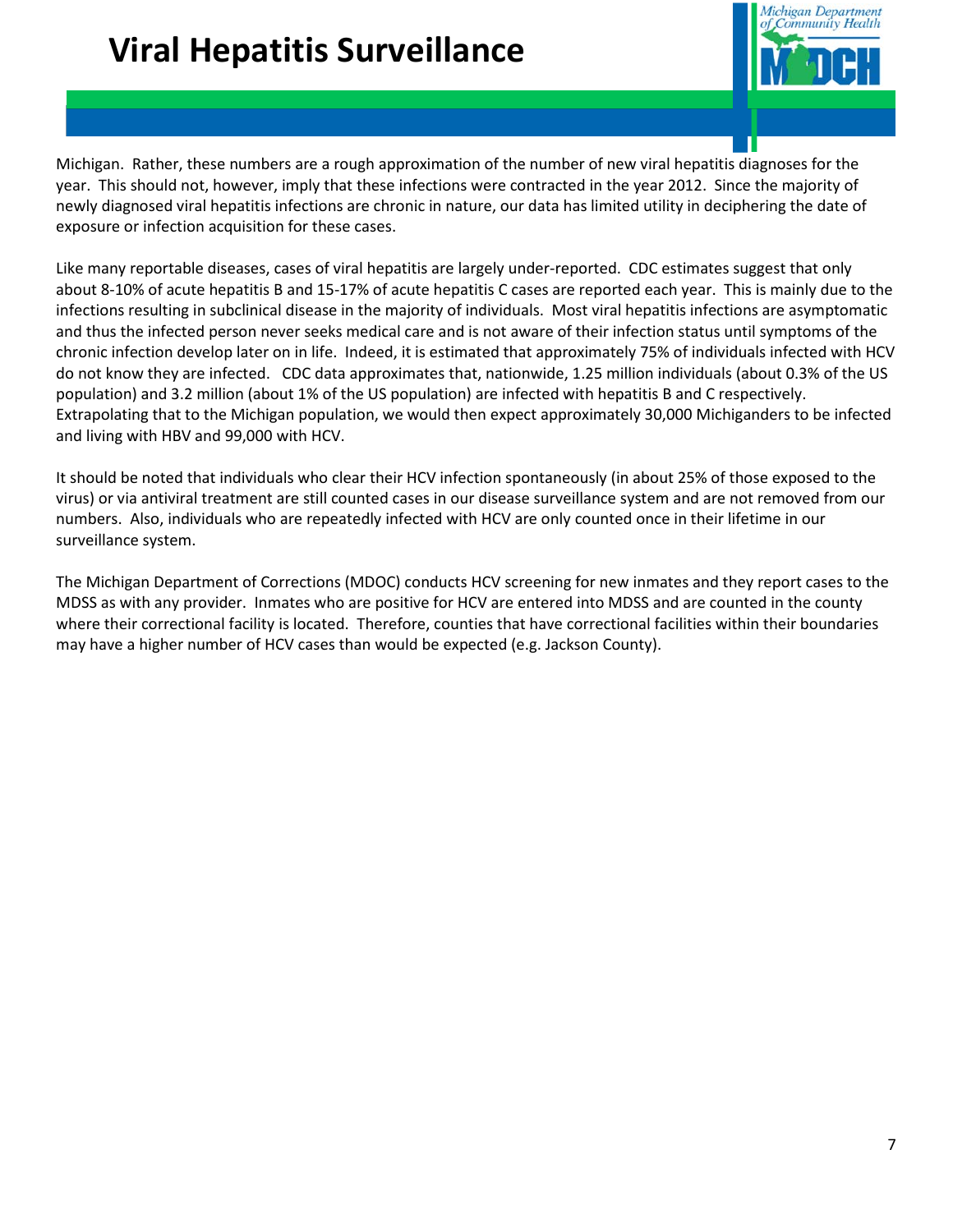# **Summary**



This report presents hepatitis B and C data collected from case reports submitted to MDSS for calendar year 2012. Performing surveillance for viral hepatitis infections is important for identifying trends in rates of infection, characterizing at risk groups, evaluating prevention programs, and identifying outbreaks. Below is a summary of the key findings from this year's report for the various hepatitis B and C case classifications.

#### **Acute Hepatitis B**

- There were 81 cases of acute hepatitis B infection reported in Michigan in 2012 for a rate of 0.82 cases per 100,000 people. The rate of acute hepatitis B infection has decreased in Michigan every year since 2008, likely a sign of successful vaccination programs.
- Case follow-up and completion of epidemiological risk factors was completed for 75% of acute hepatitis B cases in 2012.
	- $\circ$  There was no risk factor that was commonly shared between 2012 acute hepatitis B cases.

### **Chronic Hepatitis B**

- There were 1,416 cases of chronic hepatitis B reported in Michigan in 2012 for a rate of 14.3 cases per 100,000 people. Though this was an increase in the rate from 2011, overall new chronic hepatitis B diagnoses have been declining in Michigan over the last few years.
- Asian-Americans are disproportionately affected by chronic hepatitis B with an infection rate of 129.4 per 100,000, much higher than the state average.

### **Acute Hepatitis C**

- There were 75 cases of acute hepatitis C reported in Michigan in 2012 for a rate of .076 cases per 100,000 people. This is more than double the 2011 infection rate, though this is largely due to recent changes in the CDC/CSTE acute hepatitis C case definition which went into effect on January  $1<sup>st</sup>$ , 2012.
- The average age of acute hepatitis C cases, 35 years old, was much younger than the other hepatitis case classifications.
- Case follow-up and completion of epidemiological risk factors was completed for about 80% of acute hepatitis C cases in 2012.
	- $\circ$  Injection drug use was a factor shared by 53% of the acute hepatitis C cases where data was available.

### **Chronic Hepatitis C**

- There were 8,005 cases of chronic hepatitis C reported in Michigan in 2012 for a rate of 81.0 cases per 100,000 people. Over the last 5 years the rate of chronic hepatitis C infection has remained fairly stable.
- The rate of chronic hepatitis C is almost twice as high in Michigan males (106.6 per 100,000) versus females (55.4 per 100,000).
- American Indians and Alaskan Natives (108.1 per 100,000) and African Americans (106.1 per 100,000) have a higher rate of chronic hepatitis C infection than the overall Michigan population.
- Case follow-up and completion of epidemiological risk factors was completed for about 30% of chronic hepatitis C cases in 2012.
	- $\circ$  Injection drug use was a factor shared by 31% of cases where data was available. Incarceration was a risk factor in 27% of cases.
- Persons born between 1945 and 1965 make up the majority of chronic hepatitis C cases reported to the MDSS.
- Though the number of new chronic hepatitis C reports has remained relatively stable we have measured large increases in the proportion of new cases in persons 18 to 25 years old.
	- $\circ$  There has been a year-over-year increase in the number of chronic hepatitis C diagnoses in young adults dating back to 2007.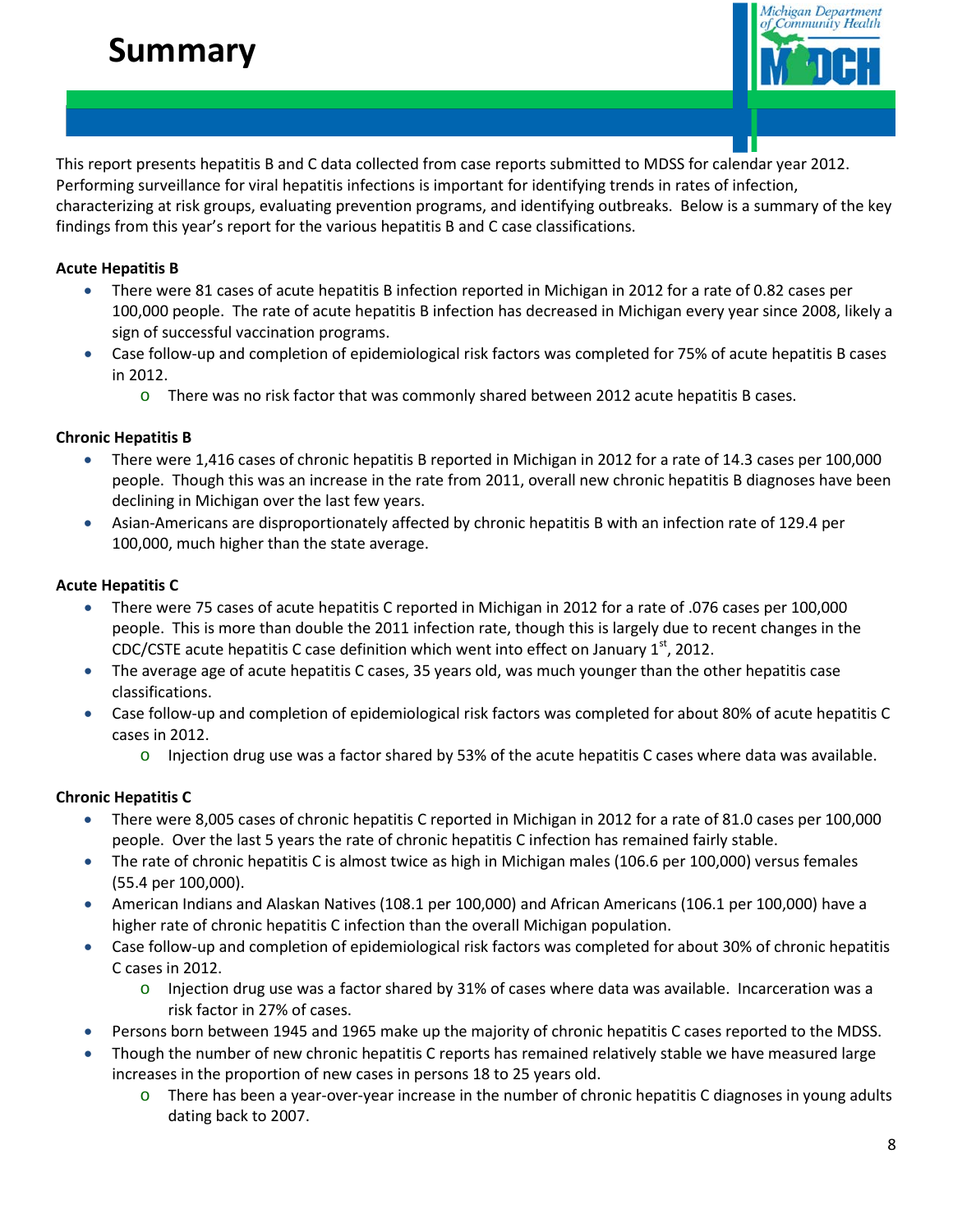# **Summary**



- $\circ$  Since 2004 there has been a 375% increase in the number of chronic hepatitis C cases aged 18 to 25 reported to MDSS.
- On average, African Americans are diagnosed with chronic hepatitis C later in life than Whites (56.2 vs. 44.3 years old at diagnosis).
	- o Because early diagnosis and treatment is important for patient outcomes, further investigation needs to be done to determine if Whites are actually infected earlier than African Americans or if the discrepancy in age at diagnosis is due to Whites having better access to care.

### **Hepatitis B and C Co-infection with Human Immunodeficiency Virus (HIV)**

- As of 2012 there are 879 persons in Michigan with Hepatitis B/HIV co-infection.
	- o 87% of these persons are male.
	- $\circ$  The primary modes of HIV transmission in the HIV/HBV co-infection group were men who have sex with men (MSM) at 57%, intravenous drug use (IDU) at 10% and MSM and IDU at 4%.
	- $\circ$  In 93% of persons with HBV/HIV co-infection, the HBV infection was detected at least one year after the HIV diagnosis.
- As of 2012 there are 1,046 persons in Michigan with Hepatitis C/HIV co-infection.
	- o 71% of these persons are male.
	- $\circ$  The primary modes of HIV transmission in the HIV/HCV co-infection group were MSM at 16%, intravenous drug use (IDU) at 43% and MSM and IDU at 13%.
	- $\circ$  In 93% of persons with HCV/HIV co-infection, the HCV infection was detected at least one year after the HIV diagnosis.
- MSM was the primary mode of HIV transmission in the HIV/HBV co-infection group, while IDU was the primary mode of HIV transmission in the HIV/HCV co-infection group.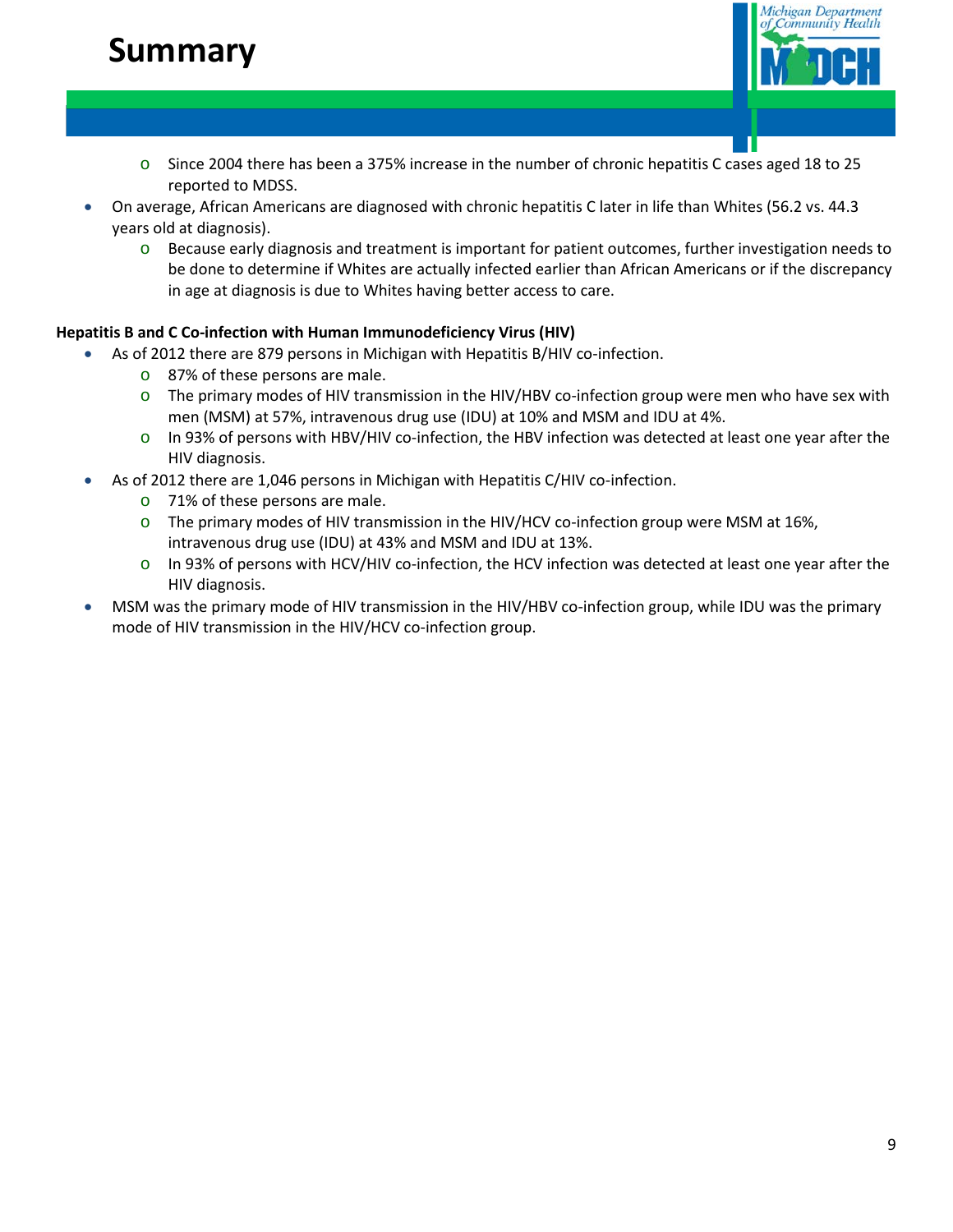

### **Table 1.1. Summary of Demographic Information by Type of Hepatitis, Michigan, 2012**

|                                   | <b>Acute</b>       | % Acute            | <b>Chronic</b>     | % Chronic          | Acute              | % Acute            | <b>Chronic</b>     | % Chronic          |
|-----------------------------------|--------------------|--------------------|--------------------|--------------------|--------------------|--------------------|--------------------|--------------------|
| Variable                          | <b>Hepatitis B</b> | <b>Hepatitis B</b> | <b>Hepatitis B</b> | <b>Hepatitis B</b> | <b>Hepatitis C</b> | <b>Hepatitis C</b> | <b>Hepatitis C</b> | <b>Hepatitis C</b> |
| n                                 | 81                 | 100%               | 1416               | 100%               | 75                 | 100%               | 8005               | 100%               |
|                                   |                    |                    |                    |                    |                    |                    |                    |                    |
| Sex                               |                    |                    |                    |                    |                    |                    |                    |                    |
| Male                              | 49                 | 60.5%              | 713                | 50.4%              | 36                 | 48.0%              | 5170               | 64.6%              |
| Female                            | 32                 | 39.5%              | 701                | 49.5%              | 39                 | 52.0%              | 2791               | 34.9%              |
| Unknown                           | $\overline{0}$     | 0.0%               | $\overline{2}$     | 0.1%               | $\overline{0}$     | 0.0%               | 44                 | 0.5%               |
|                                   |                    |                    |                    |                    |                    |                    |                    |                    |
| <b>Race or Ethnicity</b>          |                    |                    |                    |                    |                    |                    |                    |                    |
| <b>Caucasian</b>                  | 39                 | 48.1%              | 369                | 26.1%              | 58                 | 77.3%              | 3379               | 42.2%              |
| Black or African American         | 22                 | 27.2%              | 317                | 22.4%              | 7 <sup>2</sup>     | 9.3%               | 1496               | 18.7%              |
| Hispanic                          | $\overline{3}$     | 3.7%               | 8                  | 0.6%               | $\overline{3}$     | 4.0%               | 103                | 1.3%               |
| Asian                             | 6                  | 7.4%               | 306                | 21.6%              | $\mathbf{0}$       | 0.0%               | 35                 | 0.4%               |
| American Indian or Alaskan Native | $\overline{1}$     | 1.2%               | $\mathbf{1}$       | 0.1%               | $\overline{2}$     | 2.7%               | 58                 | 0.7%               |
| Other                             | $\overline{1}$     | 1.2%               | 76                 | 5.4%               | $\mathbf{1}$       | 1.3%               | 86                 | 1.1%               |
| Unknown                           | $\overline{9}$     | 11.1%              | 339                | 23.9%              | $\overline{4}$     | 5.3%               | 2848               | 35.6%              |
|                                   |                    |                    |                    |                    |                    |                    |                    |                    |
| Age                               |                    |                    |                    |                    |                    |                    |                    |                    |
| Mean                              | 46                 |                    | 44                 |                    | 35                 |                    | 48                 |                    |
| Median                            | 44                 |                    | 43                 |                    | 32                 |                    | 52                 |                    |
| Range                             | $(13-78)$          |                    | $(0-92)$           |                    | $(1-64)$           |                    | $(0-111)$          |                    |
|                                   |                    |                    |                    |                    |                    |                    |                    |                    |
| $0 - 19$                          | $\mathbf{1}$       | 1.2%               | 60                 | 4.2%               | $\overline{7}$     | 9.3%               | 156                | 1.9%               |
| $20 - 29$                         | 8                  | 9.9%               | 219                | 15.5%              | 25                 | 33.3%              | 1155               | 14.4%              |
| 30-39                             | 14                 | 17.3%              | 323                | 22.8%              | 17                 | 22.7%              | 920                | 11.5%              |
| 40-49                             | 29                 | 35.8%              | 290                | 20.5%              | 13                 | 17.3%              | 1164               | 14.5%              |
| 50-59                             | 19                 | 23.5%              | 274                | 19.4%              | 8                  | 10.7%              | 2871               | 35.9%              |
| $60+$                             | 10                 | 12.3%              | 250                | 17.7%              | 5                  | 6.7%               | 1714               | 21.4%              |
| Unknown                           | $\overline{0}$     | 0.0%               | $\overline{0}$     | 0.0%               | $\overline{0}$     | 0.0%               | 25                 | 0.3%               |

The summary table above was created to illustrate the differences in the demographic make-up between the various viral hepatitis classifications. For instance, males are more likely to have an acute hepatitis B or chronic hepatitis C diagnosis, while chronic hepatitis B and acute hepatitis C cases are even in respect to sex. There are some noticeable racial differences among reported hepatitis cases. Asians have a higher proportion of acute and chronic hepatitis B cases than acute or chronic hepatitis C. Caucasians have a large majority of the acute hepatitis C cases, accounting for over 75% of cases reported. While they make up a minority of all cases, it should be noted that American/Indians and Alaskan Natives are far more likely to have a hepatitis C diagnosis than a hepatitis B diagnosis. The mean age for cases of acute hepatitis C is lower in comparison to the other viral hepatitis case classifications. More detailed information on each viral hepatitis case classification can be found further in the report.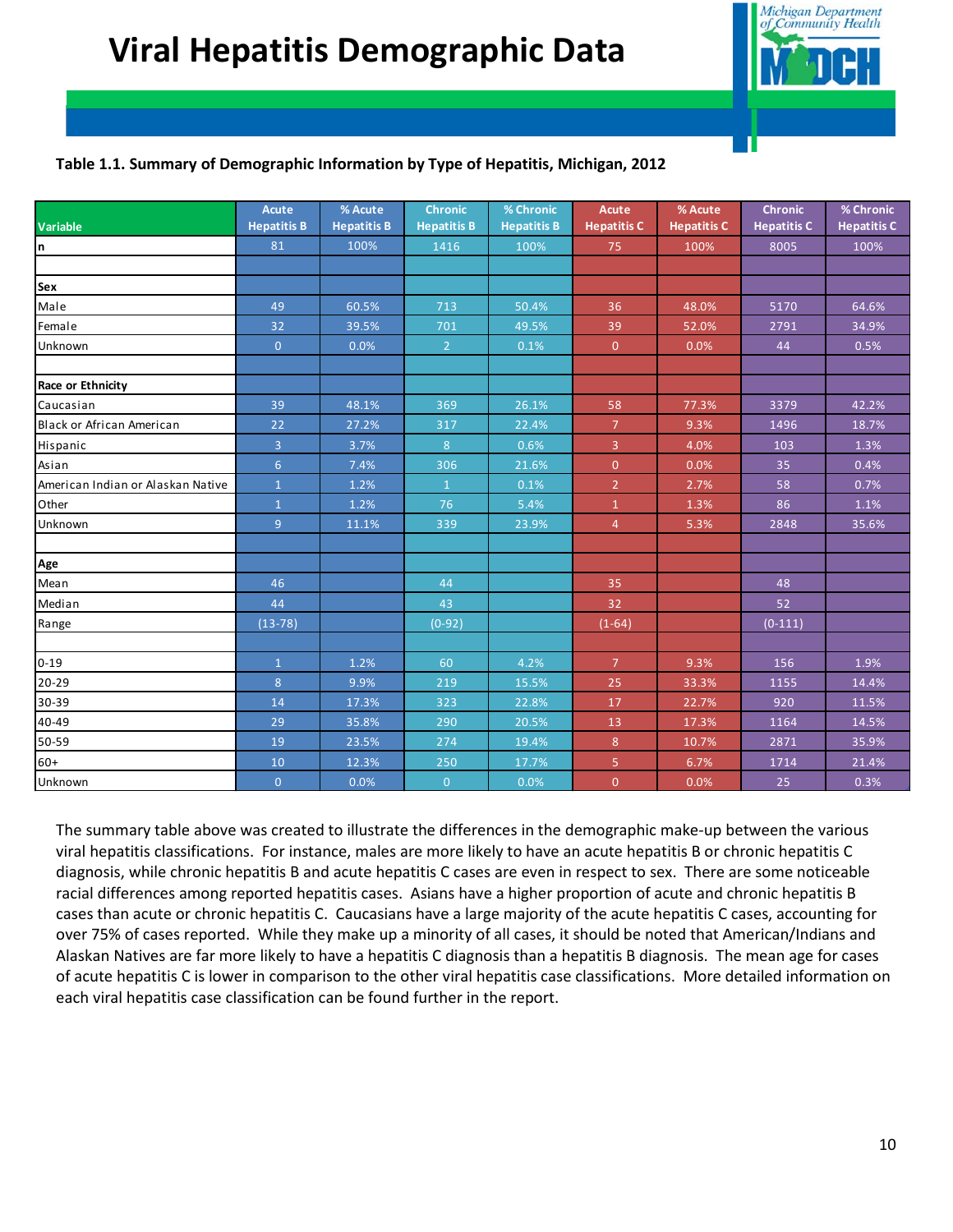

#### **Table 1.2 Incidence\* of Acute Hepatitis B, Michigan and U.S., 2004-2012**

|          | 2004         | 2005 | 2006 | 2007 | 2008 | 2009 | 2010        | 2011 | 2012 |
|----------|--------------|------|------|------|------|------|-------------|------|------|
| U.S.     | 2.21<br>2.21 | 1.95 | 1.69 | 1.61 | 1.43 | 1.20 | 1.09        | 0.94 | N/A  |
| Michigan | 2.39         | 1.69 | 1.42 | 1.16 | 1.45 | 1.34 | 115<br>⊥.⊥ఎ | 0.98 | 0.82 |

\*Incidence per 100,000 Population





The incidence of acute hepatitis B has decreased in Michigan and in the United States from 2004 through 2012. The incidence of acute cases of hepatitis B decreased by 34% overall from 2004 to 2012 in Michigan. Appendix C contains an incidence map of acute hepatitis B by county in 2012.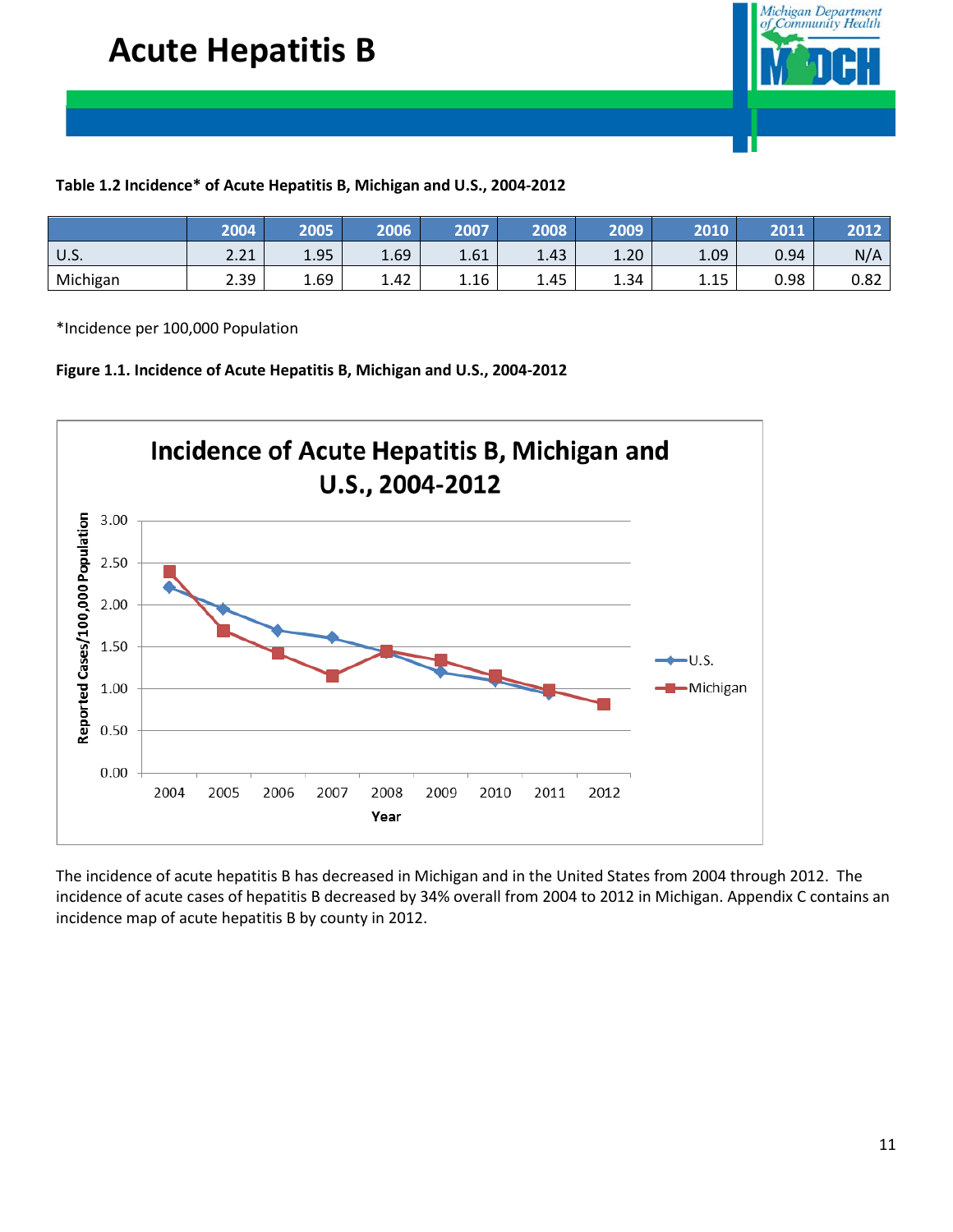## **Acute Hepatitis B**



### **Table 1.3. Incidence\* of Acute Hepatitis B by Gender, Michigan, 2004-2012**

|      | <b>Male</b> | <b>Female</b> |
|------|-------------|---------------|
| 2004 | 2.73        | 2.03          |
| 2005 | 2.36        | 1.05          |
| 2006 | 1.85        | 0.99          |
| 2007 | 1.66        | 0.67          |
| 2008 | 1.74        | 1.15          |
| 2009 | 1.58        | 1.09          |
| 2010 | 1.07        | 1.23          |
| 2011 | 1.11        | 0.85          |
| 2012 | 1.01        | 0.64          |

\*Incidence per 100,000 Population

#### **Figure 1.2. Incidence of Acute Hepatitis B by Gender, Michigan, 2004-2012**



The incidence of acute hepatitis B has decreased for sexes from 2004 to 2012. While the overall incidence of acute hepatitis B in females decreased between 2004 and 2012, there was a period of time between 2007 and 2010 where incidence increased, before decreasing again in 2011. Incidence of acute hepatitis B was higher in males than in females between the years of 2004 and 2012, except during 2010, when incidence in females exceeded incidence in males. In 2012, the rate for males was approximately 1.6 times higher than that for females (1.01 cases and 0.64 cases per 100,000 population, respectively). Again, this is not necessarily a surprising observation, as males have a higher incidence of acute HBV infection than females according to CDC national viral hepatitis statistics.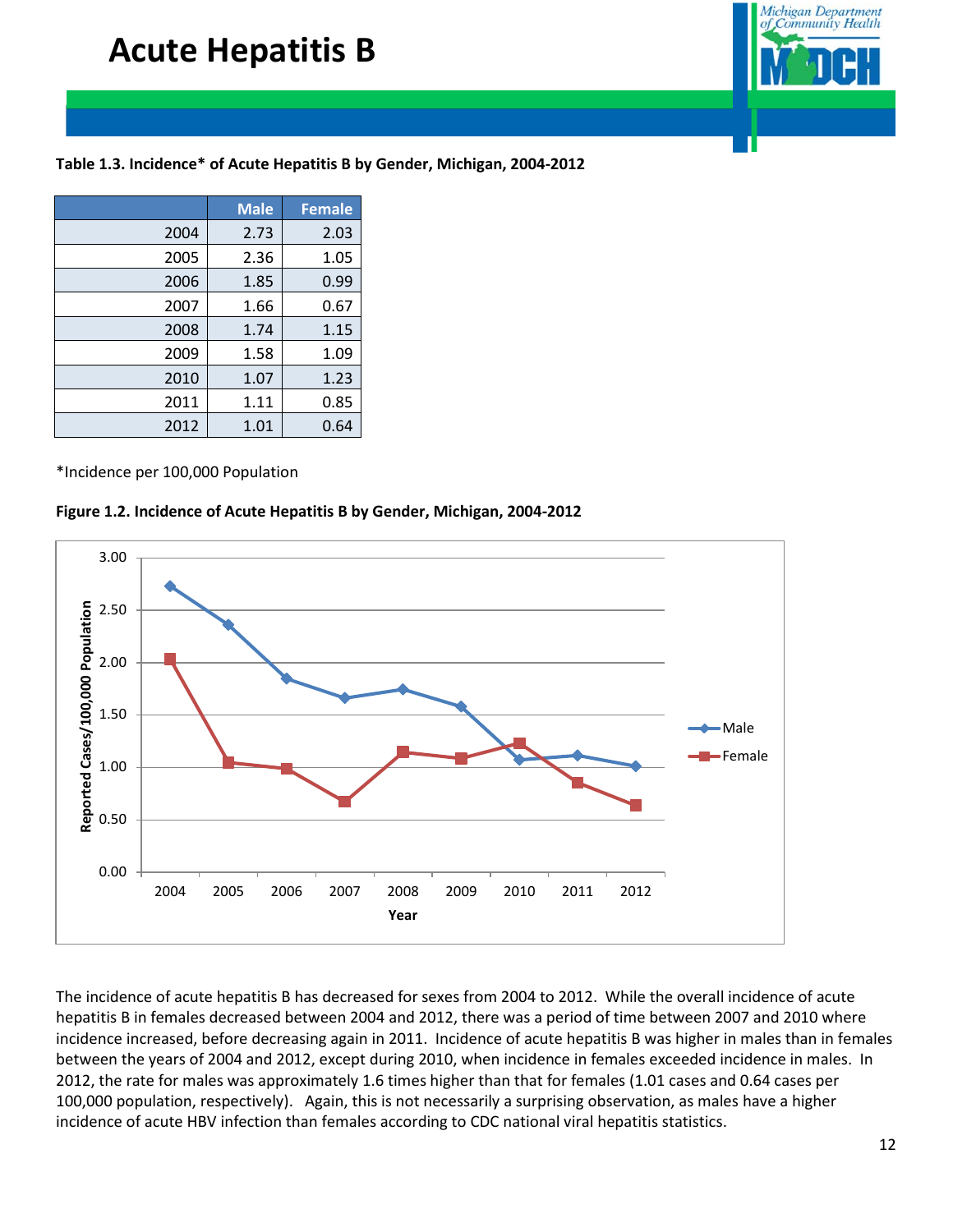## **Acute Hepatitis B**



#### **Table 1.4. Incidence\* of Acute Hepatitis B by Race and Ethnicity, Michigan, 2004-2012**

| Year | <b>African</b><br><b>American</b><br><b>Incidence</b> | <b>African</b><br><b>American</b><br>Cases | <b>American</b><br>Indian or<br><b>Alaskan</b><br><b>Native</b><br><b>Incidence</b> | <b>American</b><br>Indian or<br><b>Alaskan</b><br><b>Native</b><br><b>Cases</b> | <b>Asian</b><br><b>Incidence</b> | <b>Asian</b><br><b>Cases</b> | Caucasian<br>Incidence | <b>Caucasian</b><br>Cases | <b>Hispanic</b><br><b>Incidence</b> | <b>Hispanic</b><br><b>Cases</b> | <b>Other</b><br><b>Incidence</b> | <b>Other</b><br><b>Cases</b> |
|------|-------------------------------------------------------|--------------------------------------------|-------------------------------------------------------------------------------------|---------------------------------------------------------------------------------|----------------------------------|------------------------------|------------------------|---------------------------|-------------------------------------|---------------------------------|----------------------------------|------------------------------|
| 2004 | 5.21                                                  | 73                                         | 0.00                                                                                | $\mathbf{0}$                                                                    | 6.27                             | 11                           | 1.05                   | 82                        | 0.62                                | $\overline{2}$                  | 3.95                             | $\overline{7}$               |
| 2005 | 3.28                                                  | 46                                         | 0.00                                                                                | 0                                                                               | 2.85                             | 5                            | 0.78                   | 61                        | 4.01                                | 13                              | 5.08                             | 9                            |
| 2006 | 3.14                                                  | 44                                         | 1.87                                                                                | $\mathbf{1}$                                                                    | 2.28                             | 4                            | 0.69                   | 54                        | 0.31                                | $\mathbf{1}$                    | 2.82                             | 5                            |
| 2007 | 2.57                                                  | 36                                         | 1.87                                                                                | 1                                                                               | 3.42                             | 6                            | 0.54                   | 42                        | 1.24                                | 4                               | 3.95                             | 7                            |
| 2008 | 2.64                                                  | 37                                         | 0.00                                                                                | $\mathbf{0}$                                                                    | 3.42                             | 6                            | 0.83                   | 65                        | 0.93                                | 3                               | 1.13                             | $\overline{2}$               |
| 2009 | 2.64                                                  | 37                                         | 0.00                                                                                | $\mathbf 0$                                                                     | 3.42                             | 6                            | 0.68                   | 53                        | 1.54                                | 5                               | 1.69                             | 3                            |
| 2010 | 2.53                                                  | 35                                         | 0.00                                                                                | $\mathbf{0}$                                                                    | 3.81                             | 9                            | 0.67                   | 51                        | 0.46                                | $\overline{2}$                  | 1.98                             | $\overline{4}$               |
| 2011 | 1.59                                                  | 22                                         | 0.00                                                                                | 0                                                                               | 1.69                             | 4                            | 0.71                   | 54                        | 0.23                                | 1                               | 1.48                             | 3                            |
| 2012 | 1.59                                                  | 22                                         | 1.83                                                                                | 1                                                                               | 2.54                             | 6                            | 0.52                   | 39                        | 0.69                                | 3                               | 0.49                             | $\mathbf{1}$                 |

\*Incidence per 100,000 Population





Asians and African Americans have the greatest incidence of acute hepatitis B in Michigan. Asians have the highest rate of hepatitis B in the US, so it is not surprising to see this trend in Michigan as well. Asian-Americans are the prime target of CDC's K**NO**W HEPATITIS B campaign. Incidence of acute hepatitis B has decreased in all racial and ethnic groups between 2004 and 2012. In 2012 the rate of acute hepatitis B was lowest for Caucasians and Hispanics.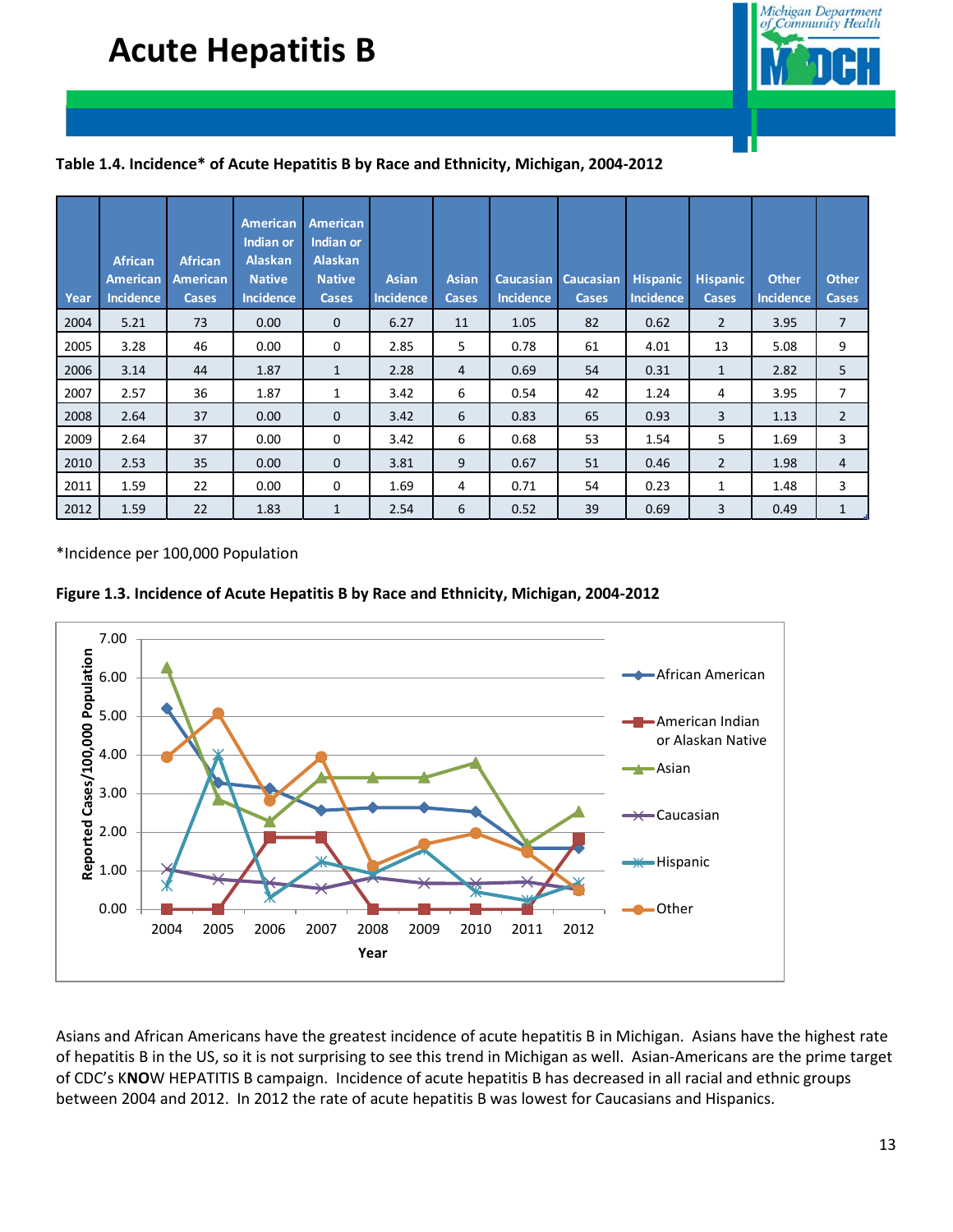## **Acute Hepatitis B**



#### **Table 1.5a. Completeness of Acute Hepatitis B Reports by Risk Behavior, Michigan, 2012 (n=81)**

| <b>Risk Behavior</b>                      | <b>Completed</b> |
|-------------------------------------------|------------------|
| <b>Injection Drug User</b>                | 61/81 (75%)      |
| Used Street Drugs                         | 51/81 (63%)      |
| Hemodialysis                              | 59/81 (73%)      |
| Received Blood Products                   | 61/81 (75%)      |
| Received a Tattoo                         | 59/81 (73%)      |
| <b>Accidental Needle Stick</b>            | 53/81 (65%)      |
| Contact of Person with Hepatitis B        | 62/81 (77%)      |
| Other Surgery                             | 42/81 (52%)      |
| Oral Surgery or Dental Work               | 60/81 (74%)      |
| <b>Employed in Medical Field</b>          | 60/81 (74%)      |
| <b>Employed as Public Safety Officer</b>  | 60/81 (74%)      |
| Incarceration Longer than 6 Months        | 61/81 (75%)      |
| Men who have Sex with Men¶                | 39/49 (80%)      |
| Any Part of Body Pierced (other than ear) | 57/81 (70%)      |

Table 1.5a shows the percentage of acute hepatitis B case report form epidemiologic information questions that are completed by risk behavior. A risk behavior was considered completed if the question was marked as 'Yes', 'No', or 'Unknown'. Most acute hepatitis C epidemiologic information questions were completed on 70-80% of case reports. According to the CDC, the national average for completeness of acute hepatitis B case report forms was 59% in 2011.

¶ A Total of 49 male case reports were received in 2012

#### **Table 1.5b Response of Completed Acute Hepatitis B Reports by Risk Behavior, Michigan 2012**

| <b>Risk Behavior</b>                      | Unknown*    | $No*$       | Yes*       |
|-------------------------------------------|-------------|-------------|------------|
| <b>Injection Drug User</b>                | 13/61 (21%) | 42/61 (69%) | 6/61(10%)  |
| <b>Used Street Drugs</b>                  | 13/51 (25%) | 31/51 (61%) | 7/51 (14%) |
| Hemodialysis                              | 11/59 (19%) | 48/59 (81%) | 0/59(0%)   |
| <b>Received Blood Products</b>            | 15/61 (25%) | 43/61 (70%) | 3/61(5%)   |
| Received a Tattoo                         | 17/59 (29%) | 36/59 (61%) | 6/59 (10%) |
| <b>Accidental Needle Stick</b>            | 13/53 (25%) | 37/53 (70%) | 3/53(6%)   |
| Contact of Person with Hepatitis B        | 24/62 (39%) | 33/62 (53%) | 5/62(8%)   |
| <b>Other Surgery</b>                      | 9/42 (21%)  | 24/42 (57%) | 9/42 (21%) |
| Oral Surgery or Dental Work               | 17/60 (28%) | 36/60 (60%) | 7/60 (12%) |
| <b>Employed in Medical Field</b>          | 13/60 (22%) | 44/60 (73%) | 3/60(5%)   |
| <b>Employed as Public Safety Officer</b>  | 15/60 (25%) | 45/60 (75%) | 0/60(0%)   |
| Incarceration Longer than 6 Months        | 18/61 (30%) | 41/61 (67%) | 2/61(3%)   |
| Men who have Sex with Men                 | 12/39 (31%) | 23/39 (59%) | 4/39 (10%) |
| Any Part of Body Pierced (other than ear) | 16/57 (28%) | 39/57 (68%) | 2/57(4%)   |

Table 1.5b shows the responses among the completed risk behavior questions. While having surgery was the most common potential exposure, no single factor stood out as being primarily responsible for the majority of acute HBV infections. No 2012 acute HBV cases were receiving hemodialysis or worked as a public safety officer.

\* Percentages calculated based upon those who completed the field; excludes missing data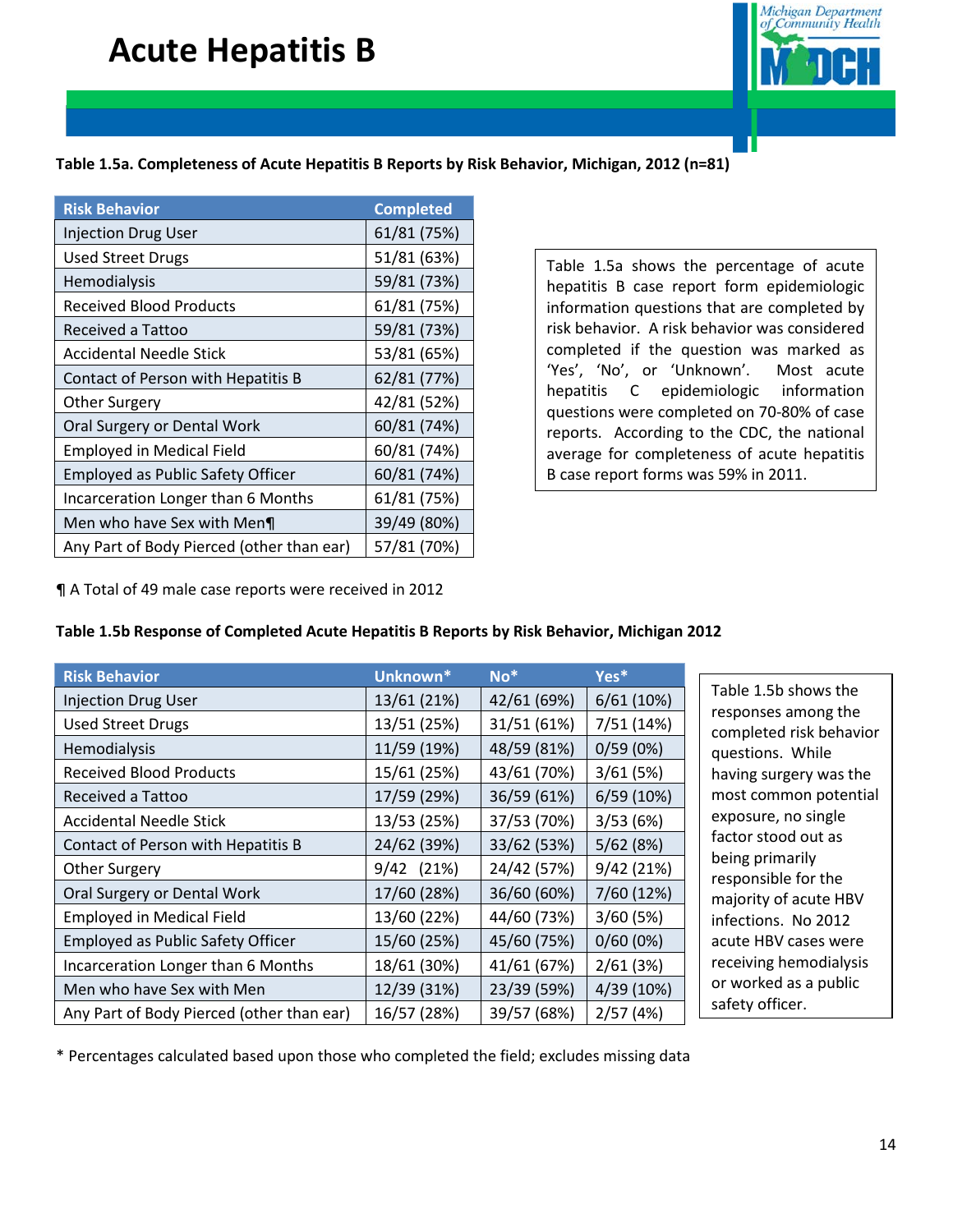



**Figure 2.1. Chronic Hepatitis B Cases per 100,000 Population, Michigan, 2004-2012**

The number of chronic hepatitis B case reports peaked in 2008 in Michigan, and then decreased until 2011. Appendix C contains a map of 2012 chronic hepatitis B rates by county. There is no national benchmark for comparing rates of chronic hepatitis B infection.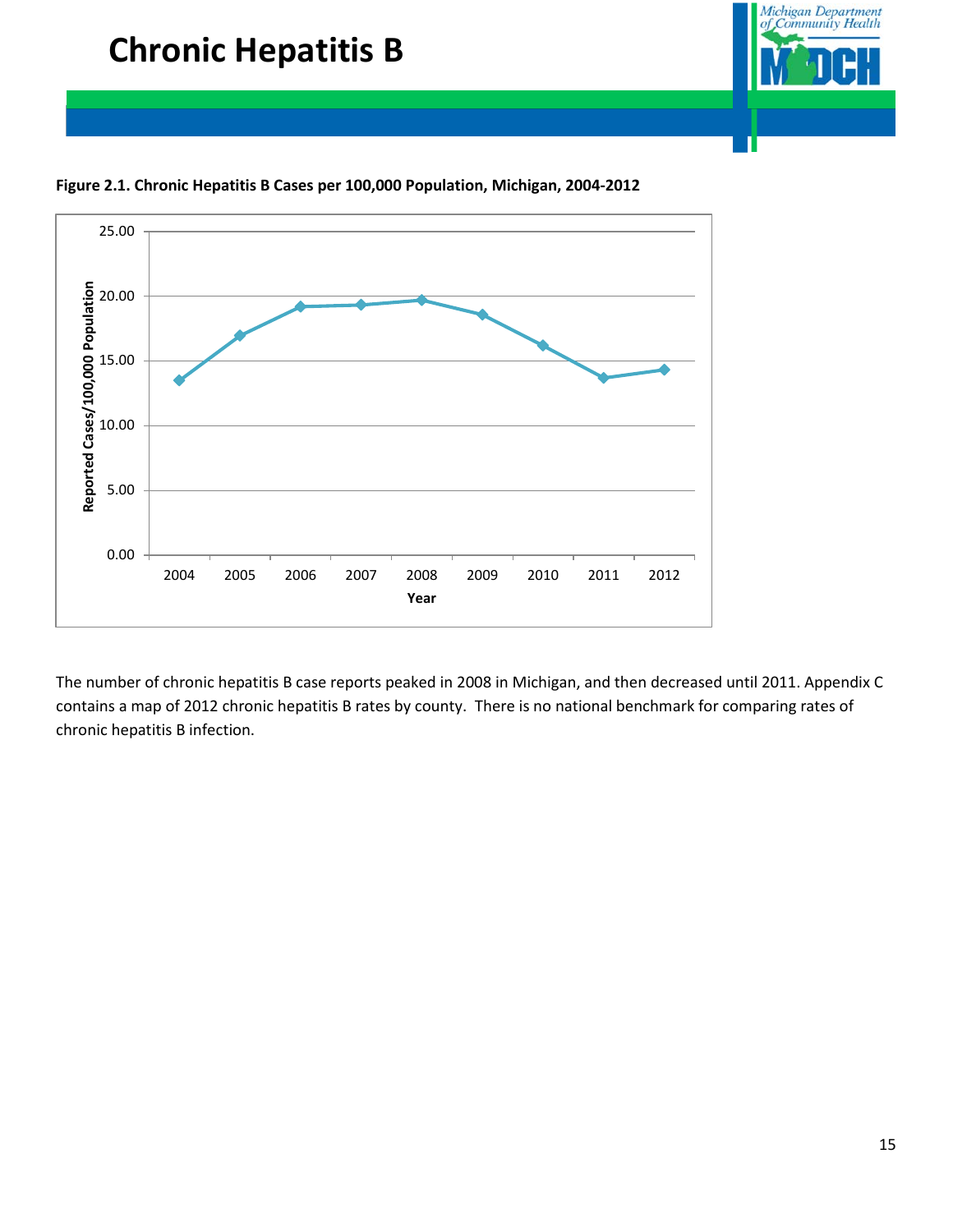

**Table 2.1. Chronic Hepatitis B Cases per 100,000 Population by Gender, Michigan, 2004-2012**

|      | <b>Male</b> | <b>Female</b> |
|------|-------------|---------------|
| 2004 | 14.18       | 12.73         |
| 2005 | 18.65       | 15.14         |
| 2006 | 20.93       | 17.39         |
| 2007 | 21.63       | 16.96         |
| 2008 | 21.24       | 18.10         |
| 2009 | 19.27       | 17.87         |
| 2010 | 16.85       | 15.47         |
| 2011 | 14.21       | 13.07         |
| 2012 | 14.71       | 13.92         |

**Figure 2.2. Chronic Hepatitis B Cases per 100,000 Population by Gender, Michigan, 2004-2012**



The rate of chronic hepatitis B reporting in Michigan has remained higher among males in comparison to females between the years of 2004 and 2012. The rate for males peaked in 2007, while the rate for females peaked in 2008.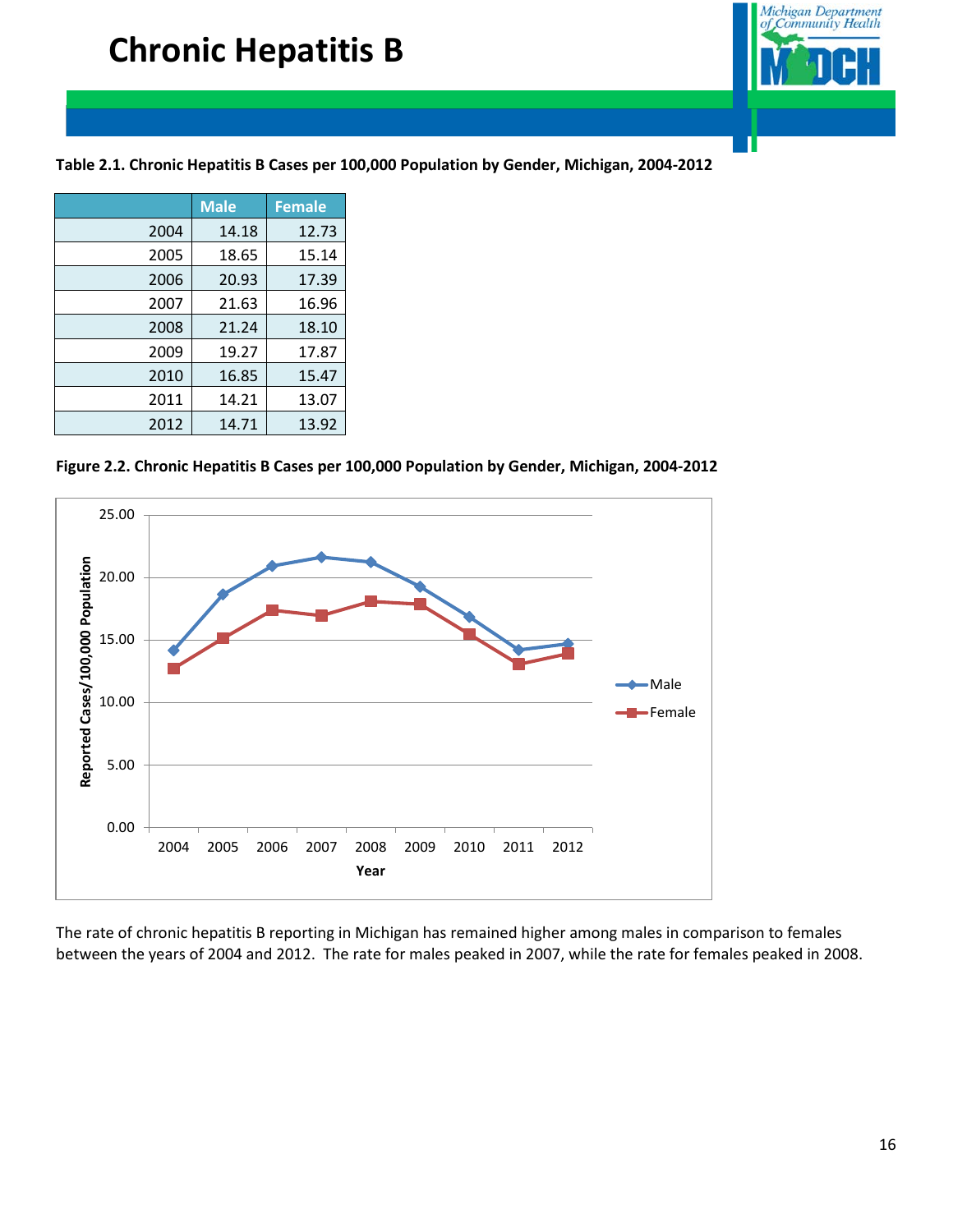

#### **Table 2.2. Chronic Hepatitis B Cases per 100,000 by Race and Ethnicity, Michigan, 2004-2012**

| Year | <b>African</b><br><b>American</b><br>100,000 | <b>African</b><br><b>Cases Per American</b><br>Cases, | <b>American</b><br>Indian or<br><b>Alaskan</b><br><b>Native</b><br><b>Cases Per</b><br>100,000 | American<br>Indian or<br><b>Alaskan</b><br><b>Native</b><br><b>Cases</b> | <b>Asian Cases</b><br>Per 100,000 | <b>Asian</b><br><b>Cases</b> | <b>Caucasian</b><br><b>Cases Per</b><br>100,000 | <b>Caucasian</b><br><b>Cases</b> | <b>Hispanic</b><br><b>Cases Per</b><br>100,000 | <b>Hispanic</b><br><b>Cases</b> | <b>Other</b><br><b>Cases Per</b><br>100,000 | <b>Other</b><br><b>Cases</b> |
|------|----------------------------------------------|-------------------------------------------------------|------------------------------------------------------------------------------------------------|--------------------------------------------------------------------------|-----------------------------------|------------------------------|-------------------------------------------------|----------------------------------|------------------------------------------------|---------------------------------|---------------------------------------------|------------------------------|
| 2004 | 20.90                                        | 293                                                   | 3.74                                                                                           | $\overline{2}$                                                           | 126.63                            | 222                          | 2.33                                            | 182                              | 3.09                                           | 10                              | 54.21                                       | 96                           |
| 2005 | 25.68                                        | 360                                                   | 3.74                                                                                           | $\overline{2}$                                                           | 156.86                            | 275                          | 4.27                                            | 333                              | 4.94                                           | 16                              | 64.37                                       | 114                          |
| 2006 | 26.68                                        | 374                                                   | 5.62                                                                                           | 3                                                                        | 192.80                            | 338                          | 4.74                                            | 370                              | 5.56                                           | 18                              | 46.87                                       | 83                           |
| 2007 | 28.03                                        | 393                                                   | 7.49                                                                                           | 4                                                                        | 169.98                            | 298                          | 4.39                                            | 343                              | 5.25                                           | 17                              | 71.15                                       | 126                          |
| 2008 | 31.53                                        | 442                                                   | 9.36                                                                                           | 5                                                                        | 164.28                            | 288                          | 4.59                                            | 358                              | 9.57                                           | 31                              | 64.94                                       | 115                          |
| 2009 | 31.03                                        | 435                                                   | 3.74                                                                                           | $\overline{2}$                                                           | 170.55                            | 299                          | 4.36                                            | 340                              | 4.63                                           | 15                              | 67.19                                       | 119                          |
| 2010 | 23.27                                        | 322                                                   | 1.83                                                                                           | $\mathbf{1}$                                                             | 114.59                            | 271                          | 4.61                                            | 349                              | 4.35                                           | 19                              | 61.26                                       | 124                          |
| 2011 | 21.68                                        | 300                                                   | 9.15                                                                                           | 5                                                                        | 109.52                            | 259                          | 4.53                                            | 343                              | 3.90                                           | 17                              | 30.63                                       | 62                           |
| 2012 | 22.91                                        | 317                                                   | 1.83                                                                                           | $\mathbf{1}$                                                             | 129.39                            | 306                          | 4.87                                            | 369                              | 1.83                                           | 8                               | 37.54                                       | 76                           |

#### **Figure 2.3. Chronic Hepatitis B Cases per 100,000 by Race and Ethnicity, Michigan, 2004-2012**



Asians have the highest rate of chronic hepatitis B infection in Michigan, followed by African Americans. In 2012 the rate of chronic hepatitis B in Asians was 129.39 per 100,000 population. That rate is 26.6 times higher than the 2012 Caucasian rate (4.87 cases per 100,000 population) and 5.6 times higher than the 2012 African American rate (22.91 cases per 100,000 population). As explained earlier, Asians have the highest rate of hepatitis B in the US, so this racialdisparity in the Michigan data was expected. Asian-Americans are the target of CDC's K**NO**W HEPATITIS B campaign.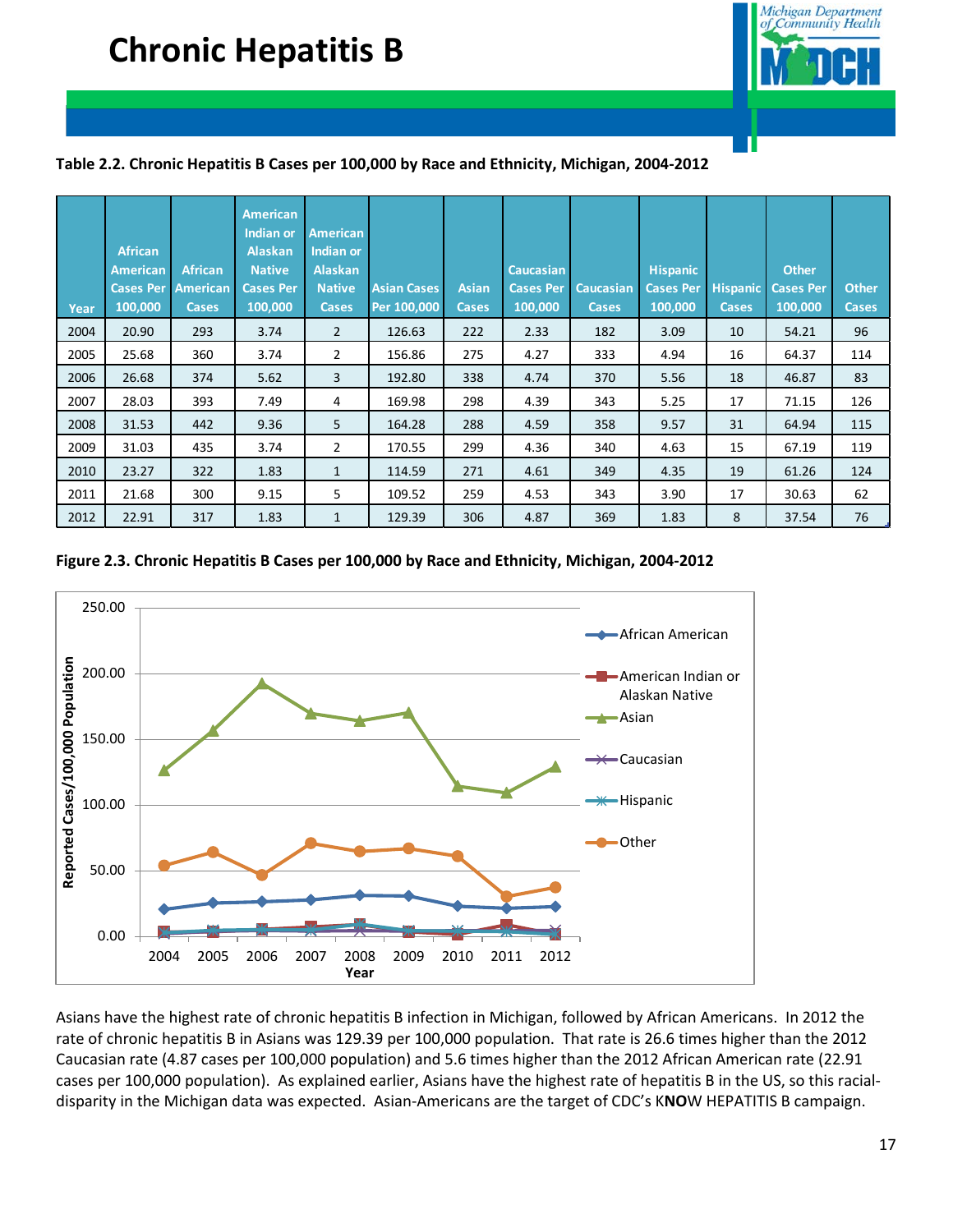

#### **Table 3.1. Incidence\* of Acute Hepatitis C, Michigan and U.S., 2004-2012**

|             | 2004              | 2005 | 2006 | 2007 | 2008 | 2009 | 2010 | 2011              | 2012 |
|-------------|-------------------|------|------|------|------|------|------|-------------------|------|
| <b>U.S.</b> | 0.26 <sub>1</sub> | 0.25 | 0.28 | 0.30 | 0.31 | 0.28 | 0.28 | 0.40 <sub>1</sub> | N/A  |
| Michigan    | 0.82              | 1.10 | 1.02 | 0.95 | 1.36 | 0.39 | 0.53 | 0.33              | 0.76 |

\*Incidence per 100,000 Population





The national rate of acute cases of hepatitis C remained relatively stable, hovering between 0.25 and 0.31 cases per 100,000 population from 2004 through 2010. In comparison, the incidence rate of acute hepatitis C in Michigan varied considerably between the years of 2004 and 2012, averaging 0.81 cases per 100,000. This may be explained by changes in surveillance procedures during that time period. In 2009, MDCH staff began reviewing reported cases of acute hepatitis C to determine if they met the CDC/CSTE case definition. In years prior to enhanced MDCH case review, there likely were errors in reporting that resulted in an inflated number of acute HCV cases. In subsequent years cases not meeting the definition were correctly reclassified and therefore our confirmed cases have decreased. . A CDC/CSTE acute HCV case definition change in January 2012 is most likely responsible for the sharp increase in acute HCV cases reported to MDCH in 2012. Appendix C contains an incidence map of acute hepatitis C by county in 2012.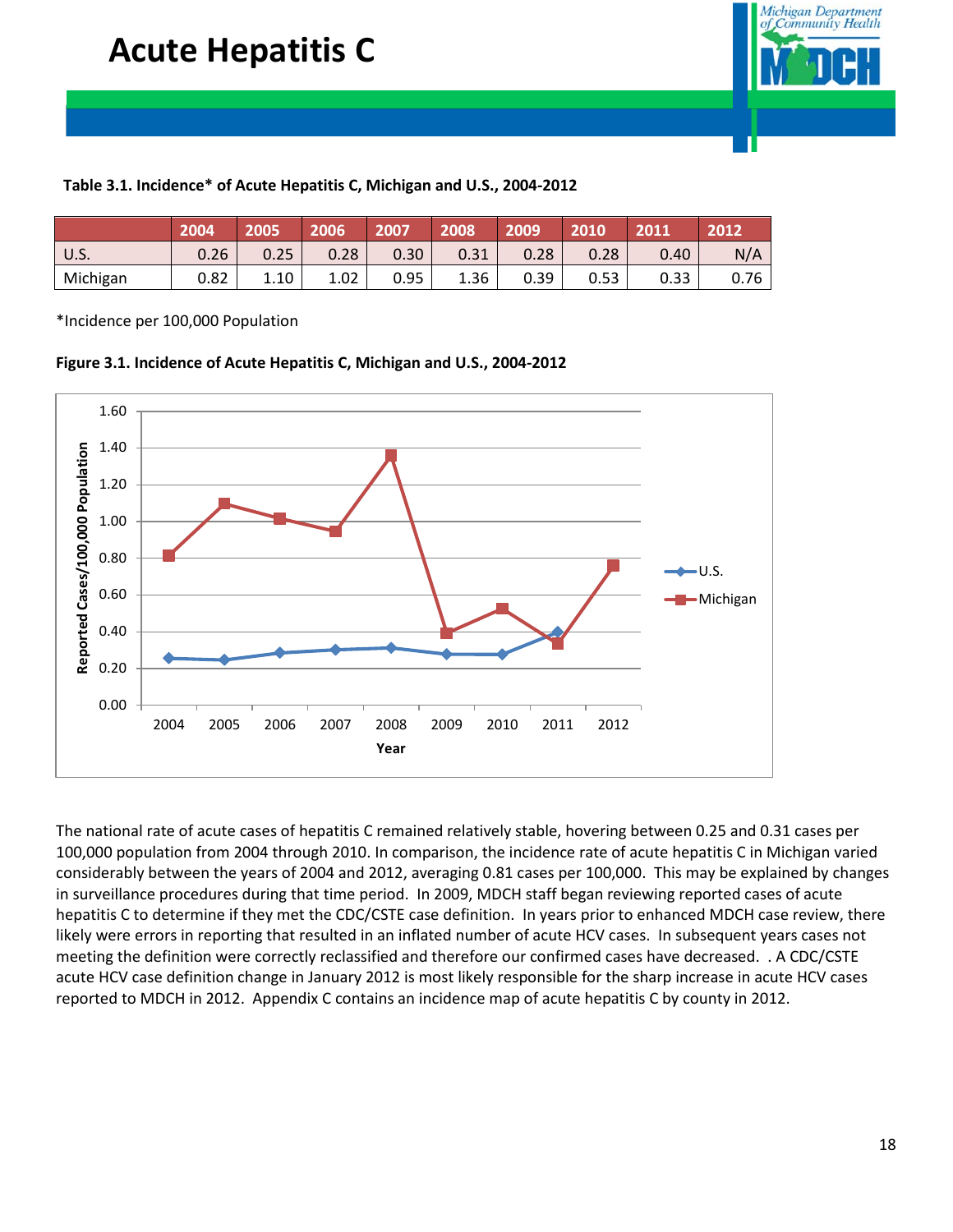## **Acute Hepatitis C**



### **Table 3.2. Incidence\* of Acute Hepatitis C by Gender, Michigan, 2004-2012**

|      | <b>Male</b> | <b>Female</b> |
|------|-------------|---------------|
| 2004 | 0.94        | 0.69          |
| 2005 | 1.31        | 0.89          |
| 2006 | 1.35        | 0.69          |
| 2007 | 1.13        | 0.77          |
| 2008 | 1.37        | 1.16          |
| 2009 | 0.39        | 0.39          |
| 2010 | 0.56        | 0.50          |
| 2011 | 0.33        | 0.34          |
| 2012 | 0.74        | 0.77          |

\*Incidence per 100,000 Population

#### **Figure 3.2. Incidence of Acute Hepatitis C by Gender, Michigan, 2004-2012**



Prior to 2009, incidence rates of acute hepatitis C in Michigan were markedly higher among males than females. However, beginning in 2009, incidence rates in men and women have become nearly equal.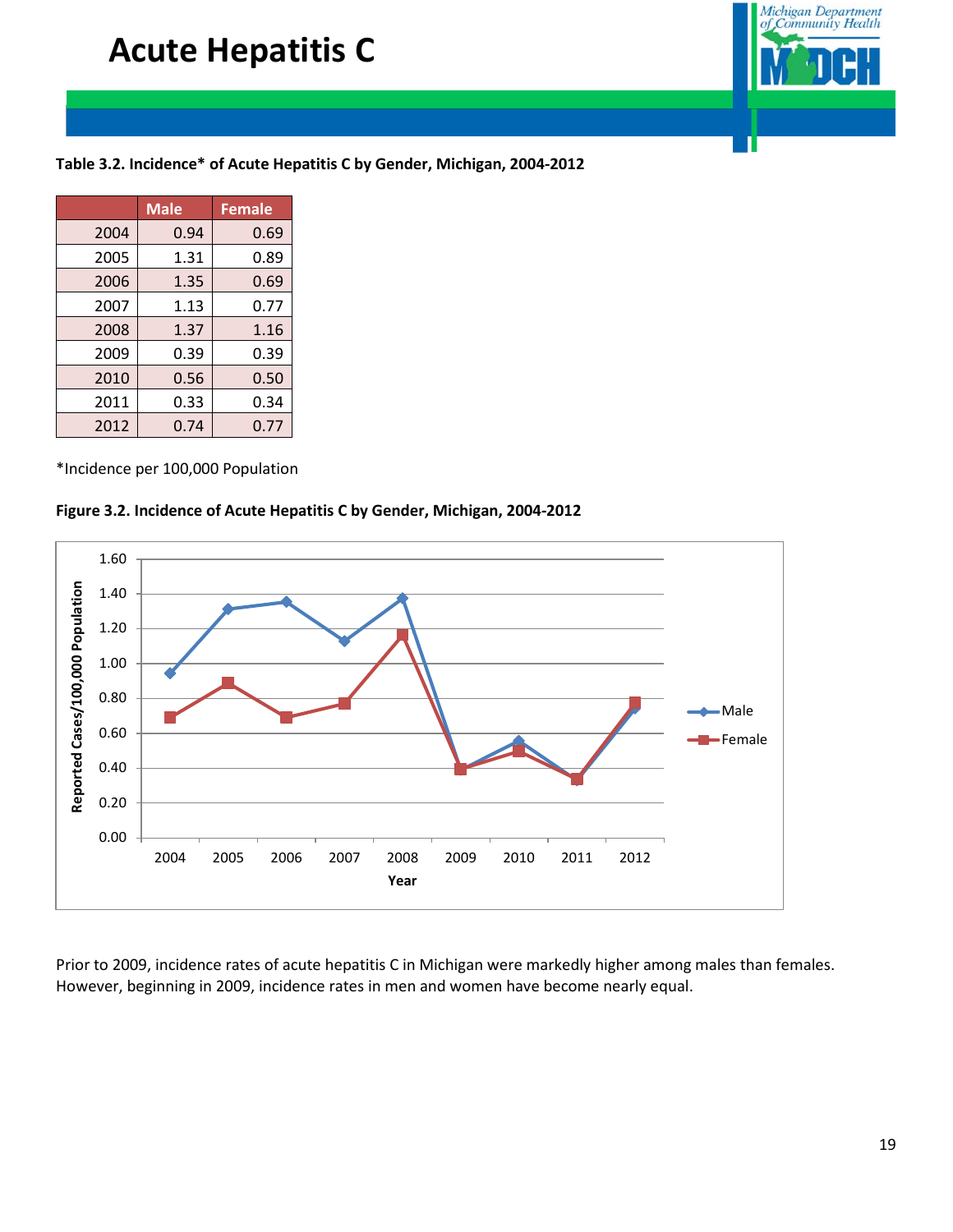## **Acute Hepatitis C**



#### **Table 3.3. Incidence\* of Acute Hepatitis C by Race and Ethnicity, Michigan, 2004-2012**

| Year | <b>African</b><br><b>American</b><br><b>Incidence</b> | <b>African</b><br><b>Cases</b> | American<br>Indian or<br><b>American Alaskan Native</b><br><b>Incidence</b> | <b>American</b><br>Indian or<br><b>Alaskan Native</b><br><b>Cases</b> | <b>Asian</b><br><b>Incidence</b> | <b>Cases</b>   | <b>Incidence</b> | Asian Caucasian Caucasian<br><b>Cases</b> | <b>Hispanic</b><br><b>Incidence</b> | <b>Hispanic</b><br><b>Cases</b> | <b>Other</b><br><b>Incidence</b> | <b>Other</b><br><b>Cases</b> |
|------|-------------------------------------------------------|--------------------------------|-----------------------------------------------------------------------------|-----------------------------------------------------------------------|----------------------------------|----------------|------------------|-------------------------------------------|-------------------------------------|---------------------------------|----------------------------------|------------------------------|
| 2004 | 1.07                                                  | 15                             | 3.74                                                                        | $\overline{2}$                                                        | 0.57                             | $\mathbf{1}$   | 0.51             | 40                                        | 0.62                                | $\overline{2}$                  | 0.83                             | 4                            |
| 2005 | 1.21                                                  | 17                             | 0.00                                                                        | 0                                                                     | 0.00                             | 0              | 0.72             | 56                                        | 2.47                                | 8                               | 0.29                             | 1                            |
| 2006 | 1.28                                                  | 18                             | 3.74                                                                        | $\overline{2}$                                                        | 1.14                             | $\overline{2}$ | 0.73             | 57                                        | 0.93                                | 3                               | 0.79                             | $\mathbf{0}$                 |
| 2007 | 1.00                                                  | 14                             | 1.87                                                                        | 1                                                                     | 0.00                             | $\mathbf 0$    | 0.68             | 53                                        | 0.31                                | $\mathbf{1}$                    | 2.20                             | 1                            |
| 2008 | 1.21                                                  | 17                             | 7.49                                                                        | 4                                                                     | 0.00                             | $\mathbf{0}$   | 0.95             | 74                                        | 0.00                                | $\Omega$                        | 0.00                             | $\mathbf{0}$                 |
| 2009 | 0.29                                                  | 4                              | 1.87                                                                        | 1                                                                     | 0.00                             | $\mathbf 0$    | 0.35             | 27                                        | 0.00                                | 0                               | 0.00                             | 1                            |
| 2010 | 0.29                                                  | $\overline{4}$                 | 5.49                                                                        | 3                                                                     | 0.00                             | $\mathbf{0}$   | 0.50             | 38                                        | 0.46                                | $\overline{2}$                  | 1.10                             | 0                            |
| 2011 | 0.29                                                  | 4                              | 0.00                                                                        | 0                                                                     | 0.42                             | $\mathbf{1}$   | 0.28             | 21                                        | 0.23                                | 1                               | 1.21                             | 0                            |
| 2012 | 0.51                                                  | $\overline{7}$                 | 3.66                                                                        | $\overline{2}$                                                        | 0.00                             | $\mathbf{0}$   | 0.77             | 58                                        | 0.69                                | 3                               | 1.11                             | 1                            |

\*Incidence per 100,000 Population





Incidence of acute hepatitis C in Michigan has decreased in African Americans, with a high of 1.28 cases per 100,000 population in 2006 and the most recent incidence rate of 0.51 cases per 100,000 in 2012. Incidence of acute hepatitis C in Caucasians has been variable in the past 9 years with an incidence of 0.51 cases per 100,000 in 2004 and an incidence of 0.77 cases per 100,000 in 2012. Though Native Americans make up only a few cases of acute HCV each year, due to the relatively few Native Americans who live in Michigan the incidence rate for Native Americans and Alaskan Natives is disproportionately high at 3.66 cases per 100,000. This observation is consistent with national acute HCV racial/ethnic trends published by CDC.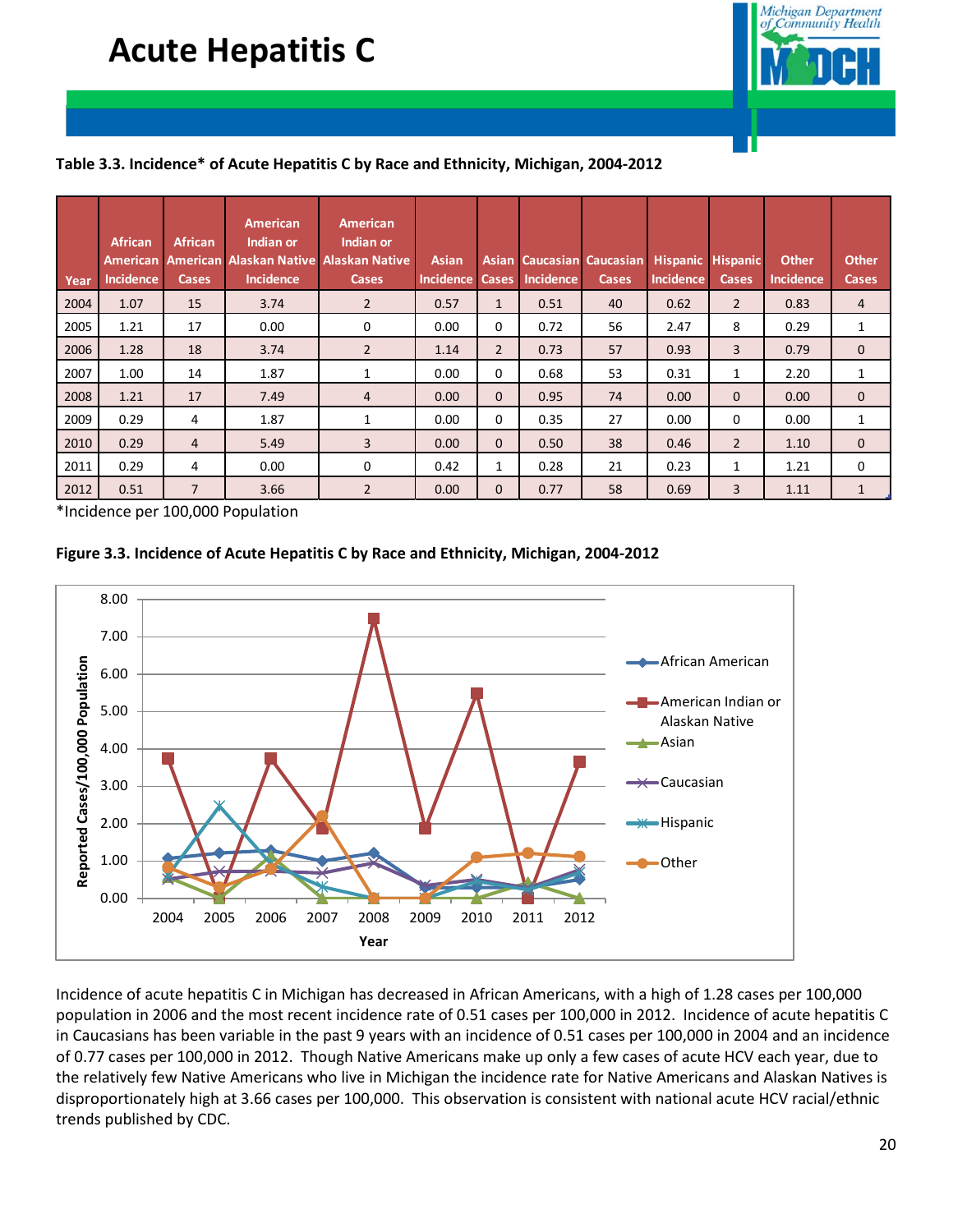## **Acute Hepatitis C**



#### **Table 3.4a. Completeness of Acute Hepatitis C Reports by Risk Behavior, Michigan, 2012 (n=75)**

| <b>Risk Behavior</b>                       | <b>Completed</b> |
|--------------------------------------------|------------------|
| <b>Injection Drug User</b>                 | 59/75 (79%)      |
| <b>Used Street Drugs</b>                   | 56/75 (75%)      |
| Hemodialysis                               | 58/75 (77%)      |
| <b>Received Blood Products</b>             | 58/75 (77%)      |
| Received a Tattoo                          | 59/75 (79%)      |
| <b>Accidental Needle Stick</b>             | 58/75 (77%)      |
| Contact of Person with Hepatitis C         | 58/75 (77%)      |
| Other Surgery                              | 39/75 (52%)      |
| Oral Surgery or Dental Work                | 57/75 (76%)      |
| <b>Employed in Medical Field</b>           | 57/75 (76%)      |
| <b>Employed as Public Safety Officer</b>   | 59/75 (79%)      |
| Incarceration Longer than 6 Months         | 57/75 (76%)      |
| Men who have Sex with Men¶                 | 22/36 (61%)      |
| Any Part of Body Pierced (other than ear)? | 55/75 (73%)      |

Table 3.4a shows the percentage of acute hepatitis C case report form epidemiologic information questions that are completed by risk behavior. A risk behavior was considered completed if the question was marked as 'Yes', 'No', or 'Unknown'. Most acute hepatitis C epidemiologic information questions were completed on 75-80% of case reports. According to the CDC, the national average for completeness of acute hepatitis C case report forms was 64% in 2011. This is the most recent year for national acute hepatitis C surveillance data from the CDC.

¶ A Total of 36 male case reports were received in 2012

#### **Table 3.4b. Response of Completed Acute Hepatitis C Reports by Risk Behavior, Michigan, 2012**

| <b>Risk Behavior</b>                       | Unknown*    | $No*$        | Yes*          |
|--------------------------------------------|-------------|--------------|---------------|
| <b>Injection Drug User</b>                 | 8/59 (14%)  | 20/59 (34%)  | 31/59 (53%)   |
| <b>Used Street Drugs</b>                   | 14/56 (25%) | 25/56 (45%)  | 17/56 (30%)   |
| Hemodialysis                               | 12/58 (21%) | 46/58 (79%)  | $0/58$ $(0%)$ |
| <b>Received Blood Products</b>             | 15/58 (26%) | 41/58 (71%)  | $2/58$ (3%)   |
| Received a Tattoo                          | 20/59 (34%) | 15/59 (25%)  | 24/59 (41%)   |
| <b>Accidental Needle Stick</b>             | 20/58 (34%) | 35/58 (60%)  | $3/58$ (5%)   |
| Contact of Person with Hepatitis C         | 18/58 (31%) | 21/58 (36%)  | 19/58 (33%)   |
| <b>Other Surgery</b>                       | 10/39 (26%) | 21/39 (54%)  | 8/39 (21%)    |
| Oral Surgery or Dental Work                | 22/57 (39%) | 26/57 (46%)  | 9/57<br>(16%) |
| <b>Employed in Medical Field</b>           | 17/57 (30%) | 37/57 (65%)  | 3/57<br>(5%)  |
| <b>Employed as Public Safety Officer</b>   | 16/59 (27%) | 43/59 (73%)  | 0/59<br>(0%)  |
| Incarceration Longer than 6 Months         | 23/57 (40%) | 28/57 (49%)  | 6/57<br>(11%) |
| Men who have Sex with Men                  | 12/22 (55%) | $9/22$ (41%) | $1/22$ (5%)   |
| Any Part of Body Pierced (other than ear)? | 24/55 (44%) | 19/55 (35%)  | 12/55 (22%)   |
|                                            |             |              |               |

Ab shows ponses the ted ns by risk or. Injection e stands out redominant acquiring ection, as is d in the re. As with BV, no acute e reported alysis or a public safety officer.

\* Percentages calculated based upon those who completed the field; excludes missing data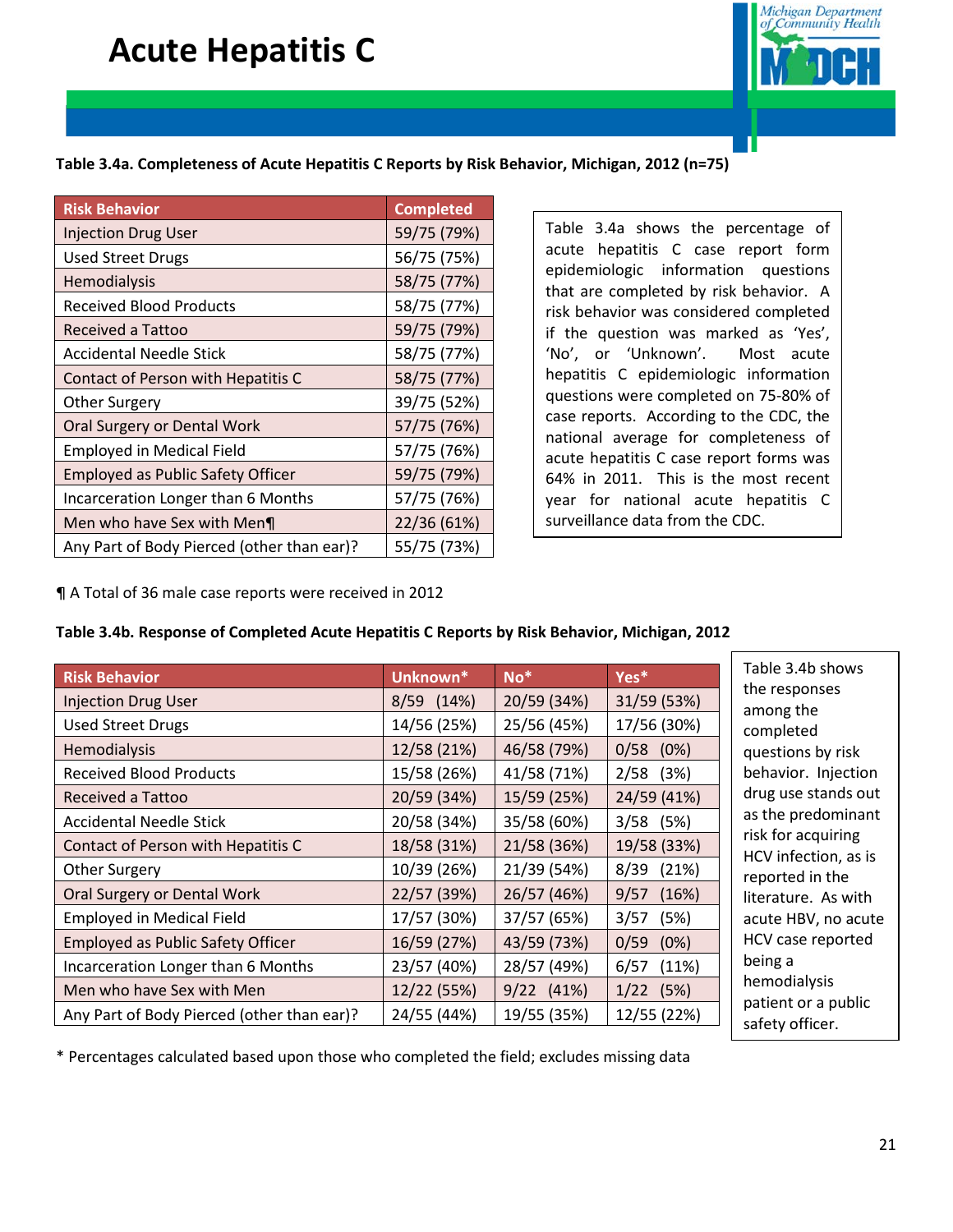

Reported cases of chronic hepatitis C in Michigan have increased approximately 1.5 times between 2004 and 2012. There is no nationally available benchmark for comparing rates of chronic HCV. Appendix C contains a map of chronic hepatitis C by county for 2012.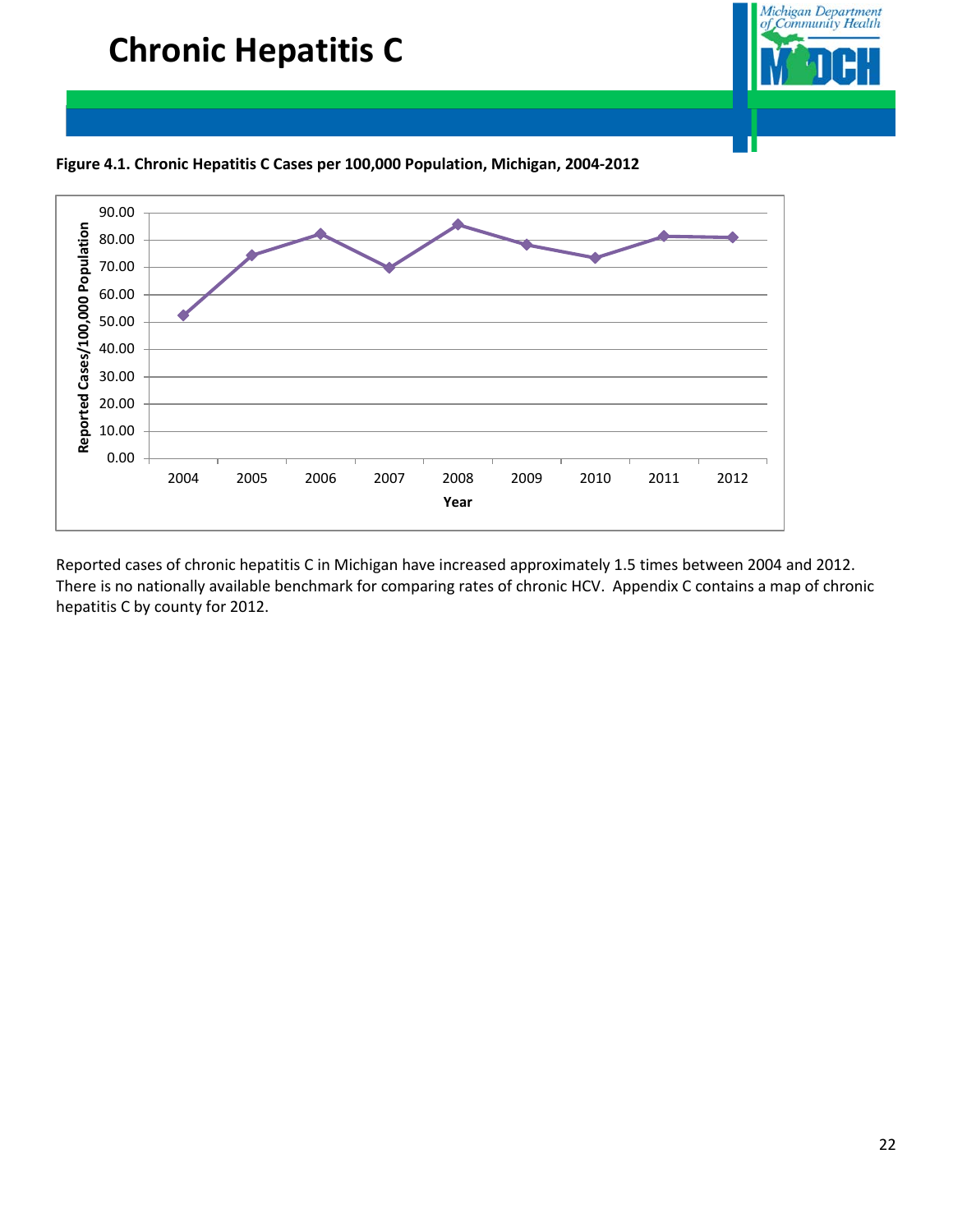

**Table 4.1. Chronic Hepatitis C Cases per 100,000 Population by Gender, Michigan, 2004-2012**

|      | <b>Male</b> | <b>Female</b> |
|------|-------------|---------------|
| 2004 | 68.89       | 36.09         |
| 2005 | 95.13       | 53.64         |
| 2006 | 105.31      | 58.99         |
| 2007 | 90.09       | 49.10         |
| 2008 | 110.11      | 59.76         |
| 2009 | 104.39      | 52.71         |
| 2010 | 93.64       | 53.12         |
| 2011 | 104.47      | 58.76         |
| 2012 | 106.64      | 55.43         |

**Figure 4.2. Chronic Hepatitis C Cases per 100,000 Population by Gender, Michigan, 2004-2012**



Males account for the majority of chronic hepatitis C cases. In 2012 the rate of chronic hepatitis C reports was 1.9 times higher in males than females. Between 2004 and 2012, the rate of chronic hepatitis C infection increased by 54.8% in males and 53.6% in females.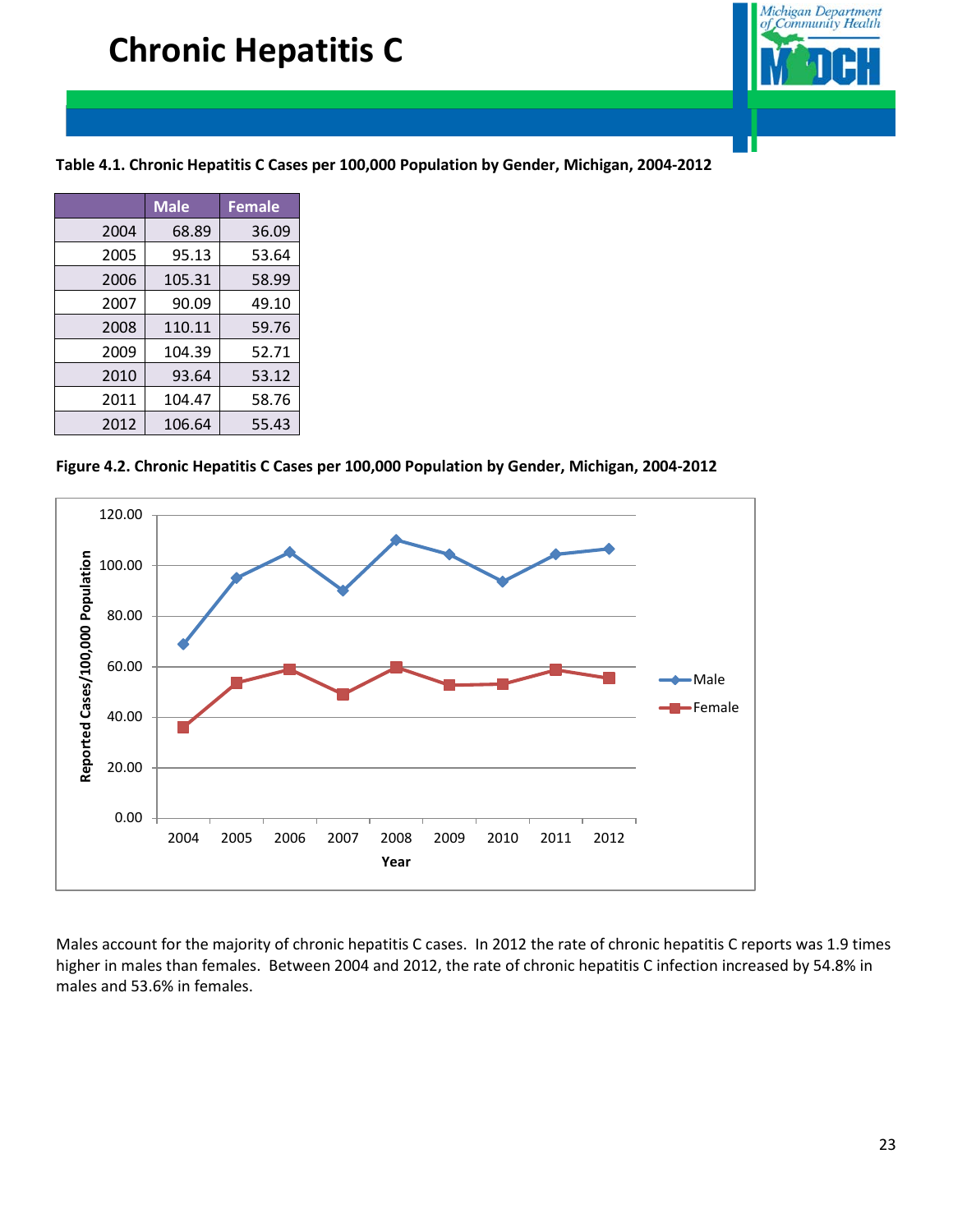

#### **Table 4.2. Chronic Hepatitis C Cases per 100,000 by Race and Ethnicity, Michigan, 2004-2012**

| Year | <b>African</b><br><b>American</b><br><b>Rate Per</b><br>100,000 | <b>African</b><br><b>American</b><br><b>Cases</b> | <b>American</b><br>Indian or<br><b>Alaskan</b><br><b>Native Rate</b><br>Per 100,000 | <b>American</b><br>Indian or<br><b>Alaskan</b><br><b>Native</b><br><b>Cases</b> | <b>Asian</b><br><b>Rate Per</b><br>100,000 | <b>Asian</b><br><b>Cases</b> | <b>Caucasian</b><br><b>Rate Per</b><br>100,000 | <b>Caucasian</b><br><b>Cases</b> | <b>Hispanic</b><br><b>Rate Per</b><br>100,000 | <b>Hispanic</b><br><b>Cases</b> | <b>Other</b><br><b>Rate Per</b><br>100,000 | <b>Other</b><br><b>Cases</b> |
|------|-----------------------------------------------------------------|---------------------------------------------------|-------------------------------------------------------------------------------------|---------------------------------------------------------------------------------|--------------------------------------------|------------------------------|------------------------------------------------|----------------------------------|-----------------------------------------------|---------------------------------|--------------------------------------------|------------------------------|
| 2004 | 84.88                                                           | 1190                                              | 39.31                                                                               | 21                                                                              | 19.96                                      | 35                           | 23.16                                          | 1808                             | 19.14                                         | 62                              | 63.81                                      | 113                          |
| 2005 | 106.99                                                          | 1500                                              | 69.26                                                                               | 37                                                                              | 32.51                                      | 57                           | 30.65                                          | 2393                             | 34.58                                         | 112                             | 89.78                                      | 159                          |
| 2006 | 116.54                                                          | 1634                                              | 63.65                                                                               | 34                                                                              | 22.25                                      | 39                           | 36.07                                          | 2816                             | 26.24                                         | 85                              | 84.70                                      | 150                          |
| 2007 | 86.45                                                           | 1212                                              | 91.72                                                                               | 49                                                                              | 22.82                                      | 40                           | 33.23                                          | 2594                             | 31.49                                         | 102                             | 79.05                                      | 140                          |
| 2008 | 116.62                                                          | 1635                                              | 82.36                                                                               | 44                                                                              | 17.11                                      | 30                           | 37.07                                          | 2894                             | 26.55                                         | 86                              | 60.98                                      | 108                          |
| 2009 | 98.43                                                           | 1380                                              | 82.36                                                                               | 44                                                                              | 18.82                                      | 33                           | 35.88                                          | 2801                             | 37.67                                         | 122                             | 64.37                                      | 114                          |
| 2010 | 92.50                                                           | 1280                                              | 93.30                                                                               | 51                                                                              | 13.11                                      | 31                           | 35.68                                          | 2701                             | 21.31                                         | 93                              | 49.89                                      | 101                          |
| 2011 | 117.43                                                          | 1625                                              | 96.95                                                                               | 53                                                                              | 10.15                                      | 24                           | 43.55                                          | 3297                             | 23.38                                         | 102                             | 57.30                                      | 116                          |
| 2012 | 108.11                                                          | 1496                                              | 106.10                                                                              | 58                                                                              | 14.80                                      | 35                           | 44.64                                          | 3379                             | 23.60                                         | 103                             | 42.48                                      | 86                           |

#### **Figure 4.3. Chronic Hepatitis C Cases per 100,000 by Race and Ethnicity, Michigan, 2004-2012**



In 2012 in Michigan African Americans have the highest rate of chronic hepatitis C infection, followed by American Indian/Alaskan Natives, Caucasians, Hispanics and then Asians. The rate of chronic hepatitis C infection in American Indian/Alaskan Natives has increased 170% between 2004 and 2012, the highest increase among races/ethnicities. Only Asians have experienced a decrease in chronic hepatitis C infection rate during the 2004 to 2012 time period. The rise in chronic HCV rates is not believed to be due to new infections but rather the diagnosis of older chronic infections, identified due to increases in testing and awareness.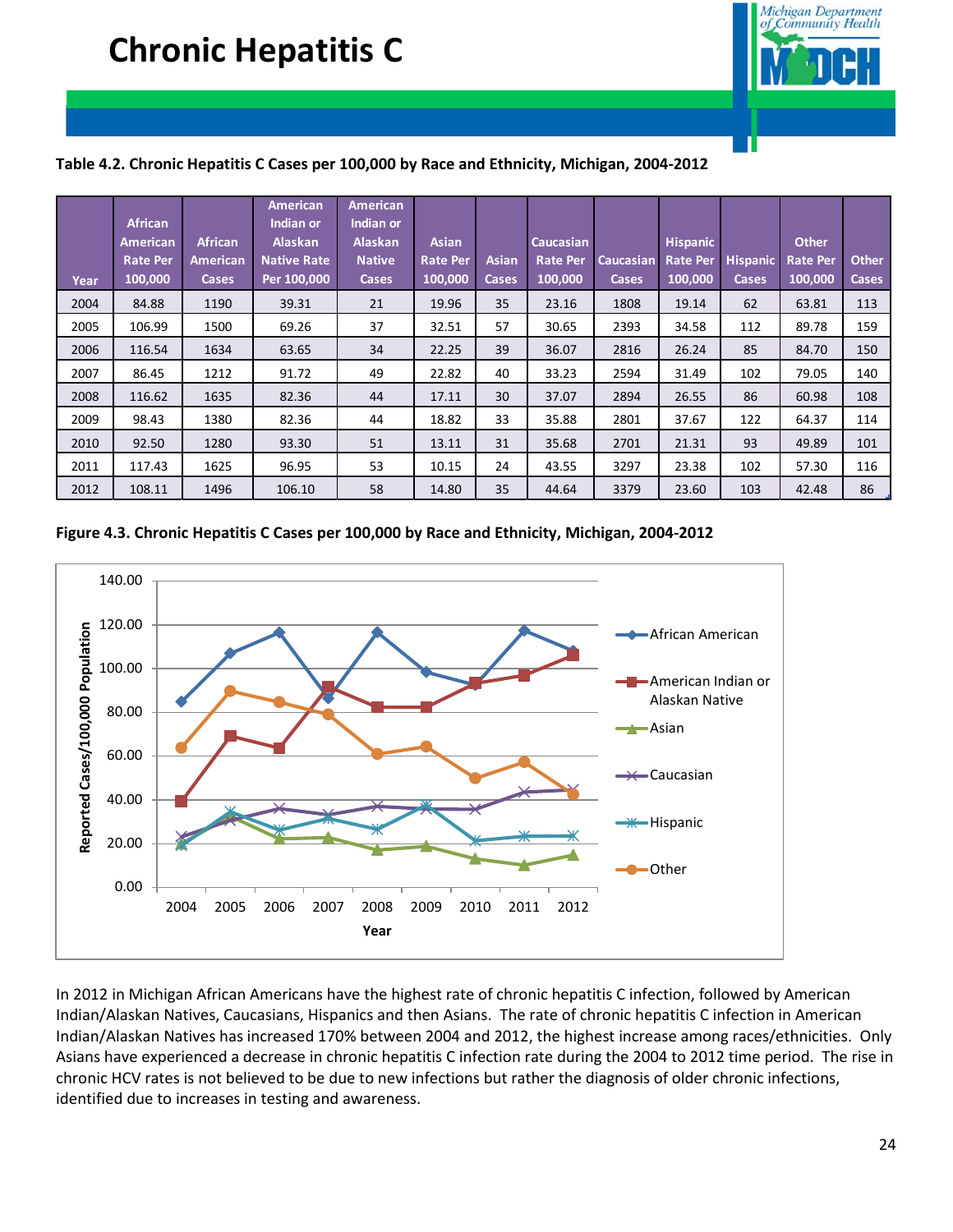

### **Table 4.3a. Completeness of Chronic Hepatitis C Reports by Risk Behavior, Michigan, 2012 (n=8005)**

| <b>Risk Behavior</b>                                   | <b>Completed</b> |
|--------------------------------------------------------|------------------|
| Received Blood Transfusion Prior to 1992               | 2322/8005 (29%)  |
| Received an Organ Transplant Prior to 1992             | 2307/8005 (29%)  |
| Received Clotting Factor Concentrates Prior to 1992    | 2298/8005 (29%)  |
| Hemodialysis                                           | 2294/8005 (29%)  |
| <b>Injection Drug User</b>                             | 2342/8005 (29%)  |
| Incarcerated in Lifetime                               | 2328/8005 (29%)  |
| Treated for a Sexually Transmitted Disease in Lifetime | 2229/8005 (28%)  |
| Contact of Person with Hepatitis C                     | 2327/8005 (29%)  |
| <b>Employed in Medical Field</b>                       | 2325/8005 (29%)  |

#### **Table 4.3b. Response of Completed Chronic Hepatitis C Reports by Risk Behavior, Michigan, 2012**

| <b>Risk behavior</b>                                   | Unknown*        | $No*$             | Yes*              |
|--------------------------------------------------------|-----------------|-------------------|-------------------|
| Received Blood Transfusion Prior to 1992               | 1194/2322 (51%) | 967/2322 (42%)    | 161/2322 (7%)     |
| Received an Organ Transplant Prior to 1992             | 1089/2307 (47%) | 1213/2307 (53%)   | 5/2307<br>(0.2%   |
| Received Clotting Factor Concentrates Prior to 1987    | 1202/2298 (52%) | 1083/2298 (47%)   | 13/2298<br>(0.6%) |
| Hemodialysis                                           | 1053/2294 (46%) | 1219/2294 (53%)   | 22/2294<br>(1%)   |
| <b>Injection Drug User</b>                             | 1044/2342 (45%) | 565/2342 (24%)    | 733/2342 (31%)    |
| Incarcerated in Lifetime                               | 1204/2328 (52%) | 506/2328 (22%)    | 618/2328 (27%)    |
| Treated for a Sexually Transmitted Disease in Lifetime | 1302/2229 (58%) | 674/2229<br>(30%) | 253/2229 (11%)    |
| Contact of Person with Hepatitis C                     | 1419/2327 (61%) | 459/2327<br>(20%) | 449/2327 (19%)    |
| <b>Employed in Medical Field</b>                       | 1180/2325 (51%) | 1033/2325 (44%)   | 112/2325 (5%)     |

\* Percentages calculated based upon those who completed the field; excludes missing data

Table 4.3a shows the percentage of chronic hepatitis C case report form epidemiologic information questions that are completed by risk behavior. A risk behavior was considered completed if the question was marked as 'Yes', 'No', or 'Unknown'. Most chronic hepatitis C epidemiologic information questions were completed on 28-29% of case reports. There is no national comparison for completion of case report forms.

Table 4.3b shows the responses among the completed questions by risk behavior. Injection drug use, incarceration, and being a contact of a person with hepatitis C were the most common risk behaviors associated with chronic hepatitis C.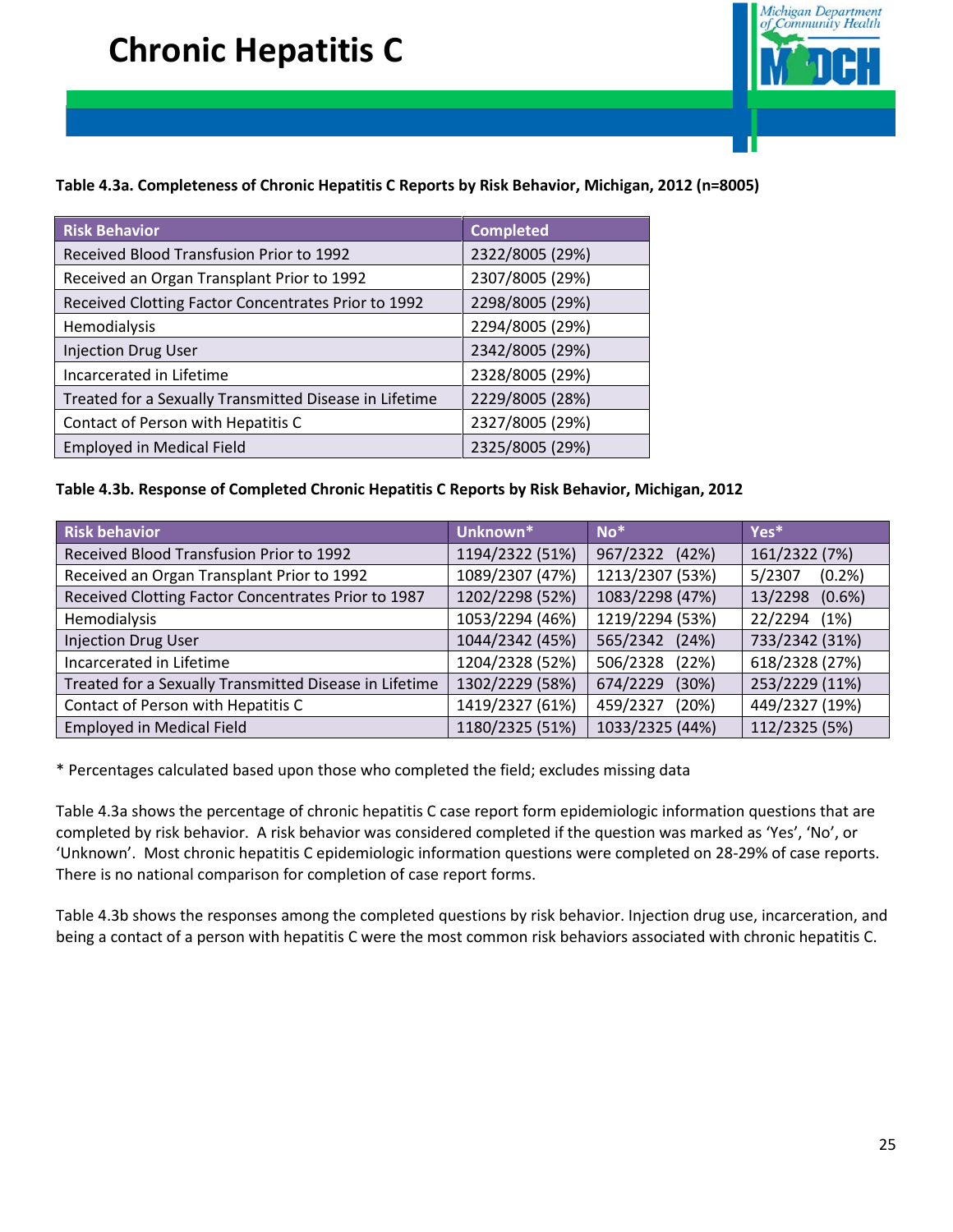

**Figure 4.4. Number of Chronic Hepatitis C Cases Reported to MDCH by Year of Birth, 2004-2012**



This figure depicts the number of chronic hepatitis C cases reported to MDCH by birth year. All cases were reported between 2004 and 2012. "Baby Boomers," those born between 1945 and 1965, are five times more likely than other adults to be infected with hepatitis C according to national statistics. Seventy-five percent of adults with hepatitis C were born between 1945 and 1965. CDC now recommends one-time hepatitis C testing of everyone born between 1945 and 1965. MDCH data shows that the number of chronic HCV diagnoses in Michiganders born between 1945 and 1965 is greater than any other birth cohort.

A second smaller 'peak' of hepatitis C cases exists in young adults born between approximately 1978 and 1992. An emerging epidemic of HCV in young adults has been identified in areas across the US and it is reasonable to assume that Michigan is not exempt from this observation. For more information please see the subsequent sections on pages 26 and 27.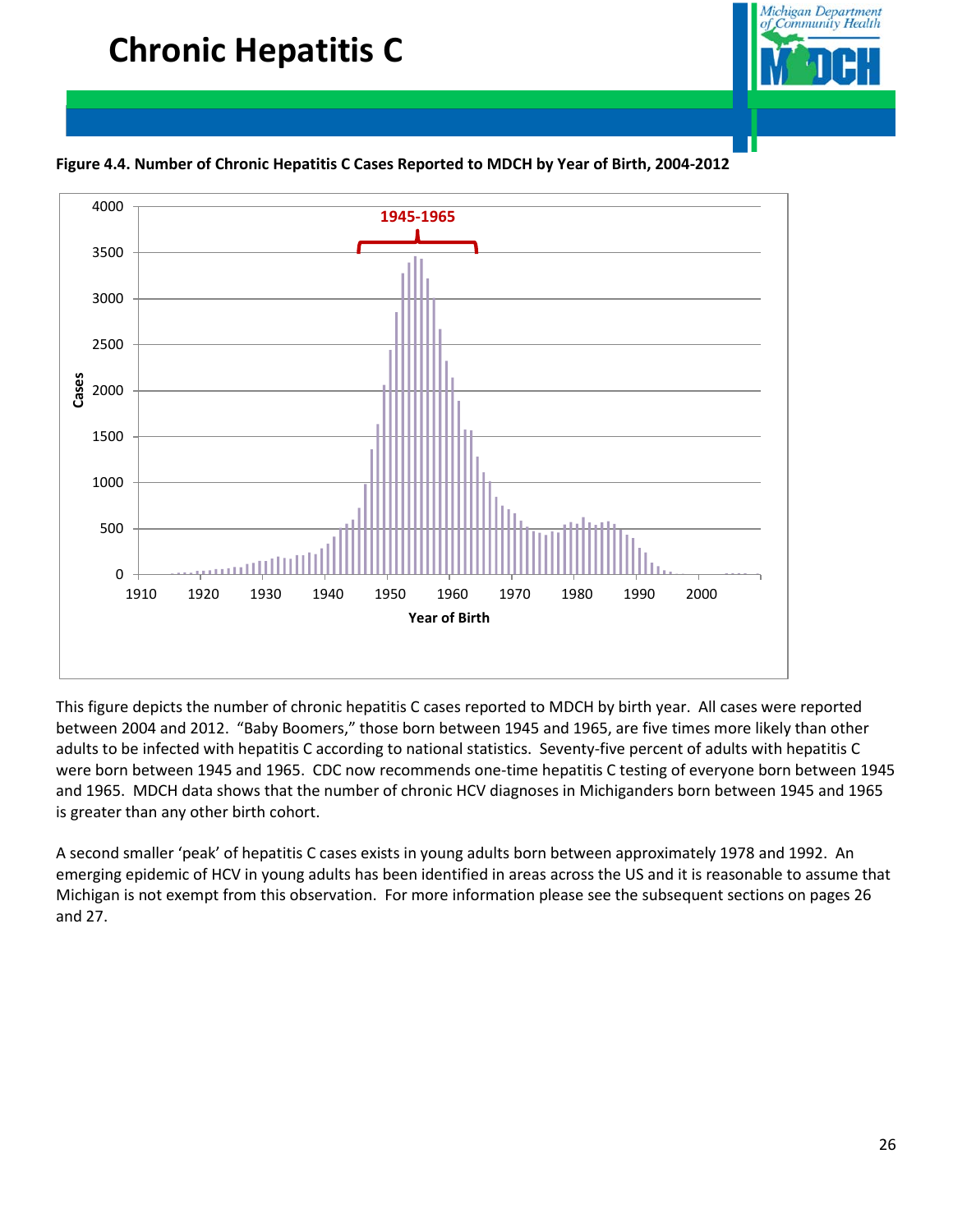

**Table 4.4. Chronic Hepatitis C Cases between 18 and 25 Years of Age, Michigan, 2004-2012**

| Year | Cases |
|------|-------|
| 2004 | 165   |
| 2005 | 228   |
| 2006 | 310   |
| 2007 | 272   |
| 2008 | 408   |
| 2009 | 449   |
| 2010 | 515   |
| 2011 | 717   |
| 2012 | 784   |

**Figure 4.5. Chronic Hepatitis C Cases between 18 and 25 Years of Age, Michigan, 2004-2012**



The number of chronic hepatitis C cases among persons 18 to 25 years of age have increased year-over-year since 2004 (Table 4.4 and Figure 4.5). Between 2004 and 2012, the number of cases has increased 375%, from 165 cases in 2004 to 784 cases in 2012.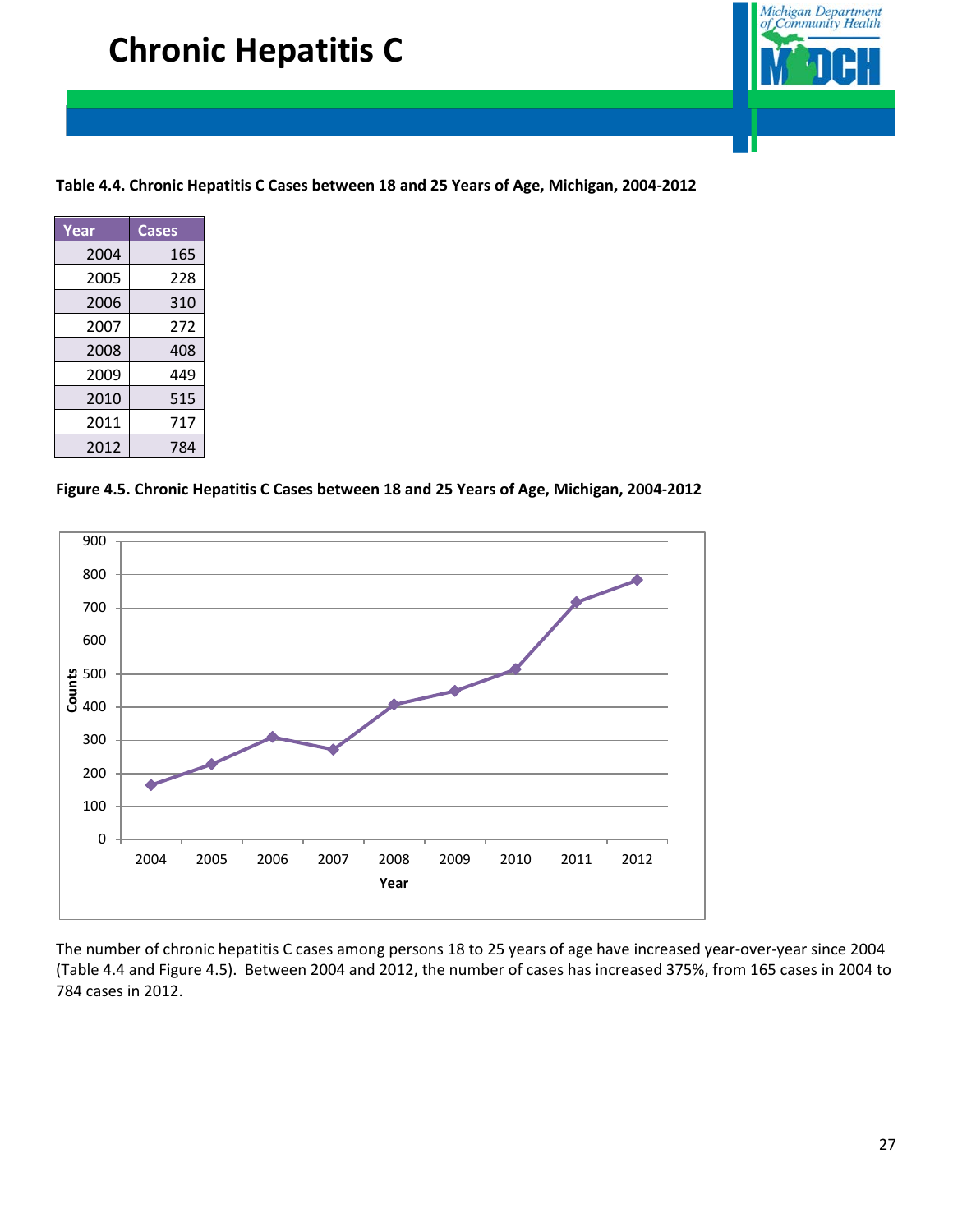

### **Young Adults with Hepatitis C Enhanced Surveillance Study**

Beginning in February 2012, MDCH staff conducted enhanced surveillance focused on Michigan young adult hepatitis C cases. Individuals, aged 18 to 25, who had a positive hepatitis C lab reported to MDCH between July 2011 and April 2012 were asked to complete a survey. The goal of the survey was to obtain demographic, behavioral and clinical information related to the participants and help determine why more young adults are becoming infected with hepatitis C in Michigan.

Detailed information on the study and the study's results and conclusions can be found on the MDCH viral hepatitis website and the links below:

[Young Adults with Hepatitis C Virus Summary Report](http://www.michigan.gov/documents/mdch/Young_Adult_Summary_Report_v6_412759_7.pdf)

[Young Adults with Hepatitis C Study Fact Sheet](http://www.michigan.gov/documents/mdch/Young_Adult_Fact_Sheet_2012_v5_412974_7.pdf)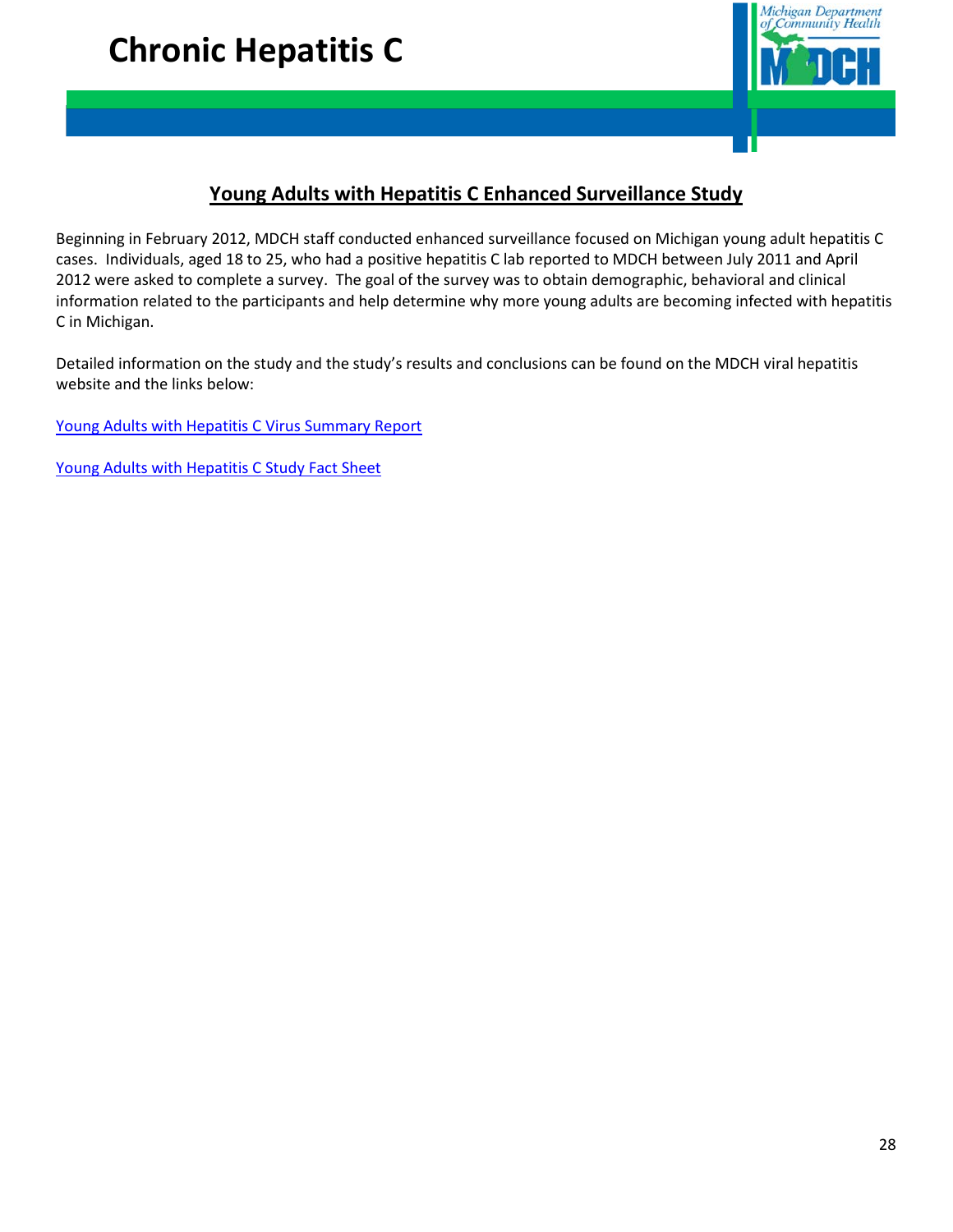

### **Table 5.1. Racial Distribution of Total Population and Hepatitis Population, Michigan, 2012**

|                            | <b>African</b><br><b>American</b> | <b>American Indian</b><br>or Alaskan Native | <b>Asian</b> | Caucasian | <b>Hispanic</b> | <b>Other</b> |
|----------------------------|-----------------------------------|---------------------------------------------|--------------|-----------|-----------------|--------------|
| <b>Michigan Population</b> | 14.0%                             | 0.6%                                        | 2.4%         | 76.6%     | 4.4%            | 2.0%         |
| Chronic Hepatitis C        | 29.0%                             | 1.1%                                        | 0.7%         | 65.5%     | 2.0%            | 1.7%         |
| <b>Acute Hepatitis C</b>   | 9.9%                              | 2.8%                                        | 0%           | 81.7%     | 4.2%            | 1.4%         |
| <b>Chronic Hepatitis B</b> | 29.4%                             | 0.1%                                        | 28.4%        | 34.3%     | 0.7%            | 7.1%         |
| <b>Acute Hepatitis B</b>   | 30.6%                             | 1.4%                                        | 8.3%         | 54.2%     | 4.2%            | 1.4%         |





The table and figure above show how the demographics of the general Michigan population compares to the racial/ethnic breakdown of the various viral hepatitis case classifications reported to MDCH via the MDSS in 2012. Some racial groups are clearly disproportionately affected by certain viral hepatitis infections. For instance, Asians make up approximately 2.4% of the Michigan population according to the latest Census data, though they account for over 28% of all chronic HBV infections diagnosed in Michigan in 2012. Similarly, African-Americans represent 14% of the Michigan population but make up 29% of chronic HCV and chronic HBV infections, and 31% of acute HBV infections. Caucasians are the most common racial group in Michigan (77% of the population) and understandably make up the majority of viral hepatitis infections. Though, relative to the size of the population, Caucasians are less affected than other racial groups in regard to viral hepatitis infection with the exception of acute hepatitis C, where Caucasians account for 82% of all cases.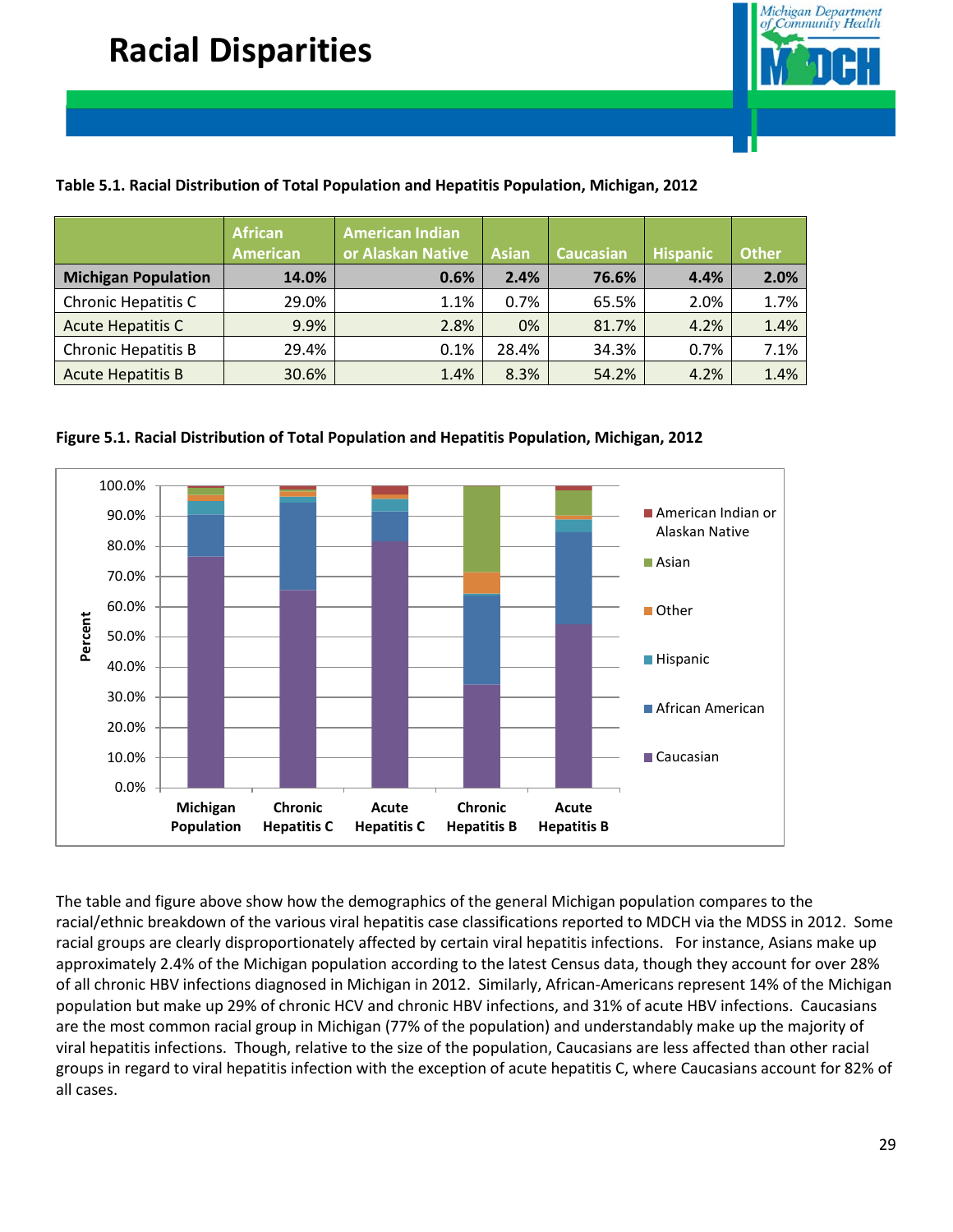

### **Figure 5.2a. Age at Chronic Hepatitis C Diagnosis by Race, Michigan, 2012**

| Age (Years)     | <b>White</b><br>(% of Cases Reported) | <b>Black</b><br>(% of Cases Reported) |
|-----------------|---------------------------------------|---------------------------------------|
| $\leq$ 20       | 2.8%                                  | 0.5%                                  |
| $\leq 30$       | 24.7%                                 | 3.6%                                  |
| $\leq 40$       | 40.6%                                 | 7.6%                                  |
| $50$            | 57.0%                                 | 19.2%                                 |
| $\leq 60$       | 87.5%                                 | 69.4%                                 |
| $\leq 70$       | 97.3%                                 | 95.7%                                 |
| <b>Mean Age</b> | 44.3 years                            | 56.2 years                            |

**Figure 5.2b. Age at Chronic Hepatitis C Diagnosis by Race, Michigan, 2012**



The data presented above shows the age at diagnosis of chronic HCV infections stratified by race. On average, whites are reported with chronic hepatitis C at an earlier age than blacks (44.3 vs. 56.2 years). Earlier diagnosis, linkage to care, and treatment has been shown to significantly improve HCV outcomes. So the fact that blacks are diagnosed over a decade later than whites, according to our data, is potentially troublesome. For instance, 40% of white chronic HCV cases reported to MDCH in 2012 were 40 years old or younger. In comparison, only 8% of the black cases were 40 or younger. It remains to be seen whether this observation is due to whites simply acquiring HCV earlier in their lifetime than blacks, explaining why white HCV cases are detected earlier, or whether the groups acquire HCV at approximately the same age but blacks are more likely to go undiagnosed for an extended period of time due to disparities in access to care and diagnostic testing between the races.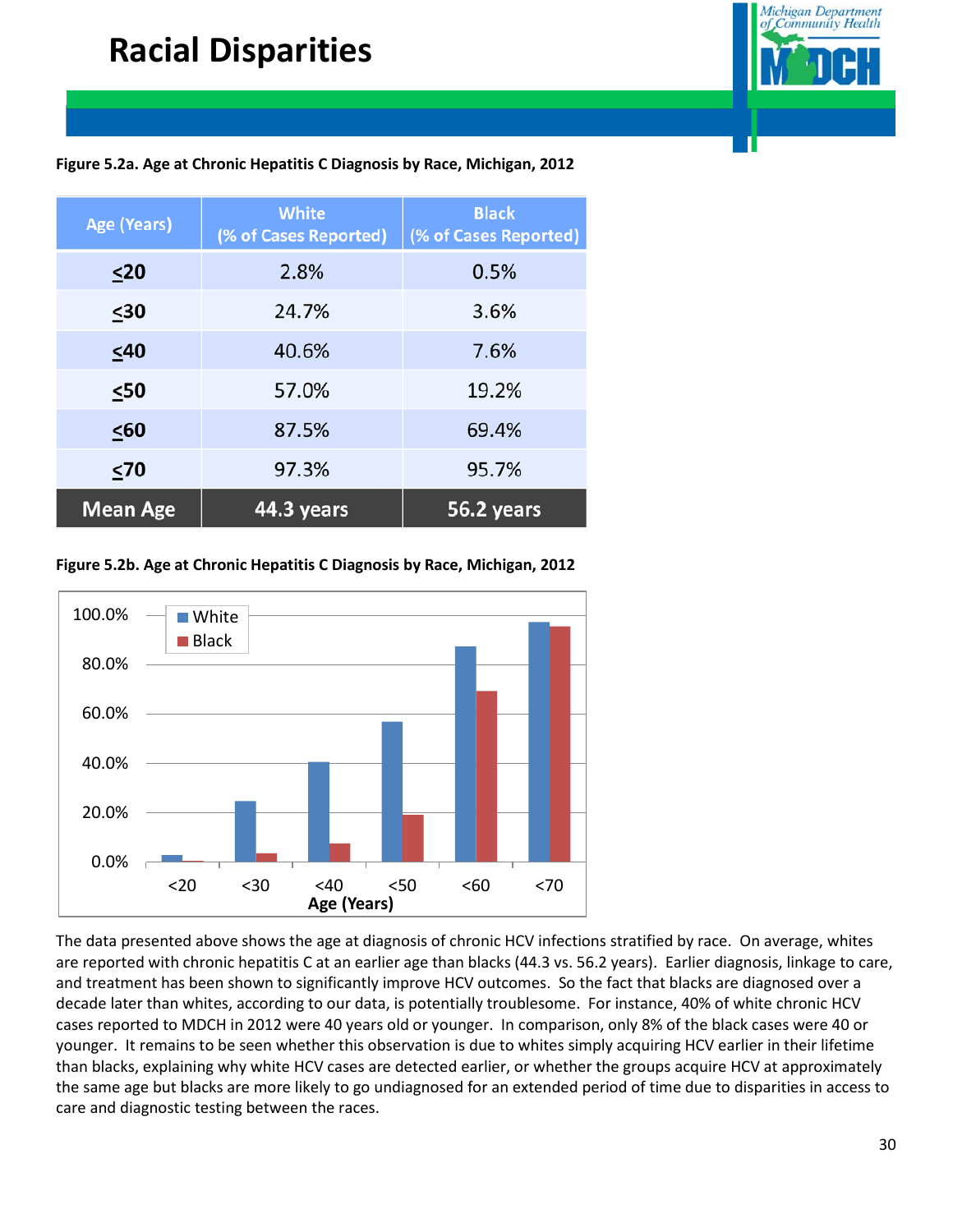

Health outcomes for individuals with HIV/HBV or HIV/HCV co-infections are worse than individuals infected with only one virus. In order to assess viral hepatitis and HIV co-infection in Michigan, MDCH staff performed a cross-match between HIV cases reported in eHARS and viral hepatitis cases reported in the MDSS. Cases were matched by first name, last name and date of birth using LinkPlus, a probabilistic record-linkage software program publically available from the CDC. Risk factors for HIV transmission were obtained from eHARS.

| . .<br>Variable                     | <b>Hepatitis B</b>      | % Hepatitis B | <b>Hepatitis C</b> | % Hepatitis C |
|-------------------------------------|-------------------------|---------------|--------------------|---------------|
| n                                   | 879                     | 100%          | 1046               | 100%          |
|                                     |                         |               |                    |               |
| <b>Sex</b>                          |                         |               |                    |               |
| Male                                | 760                     | 86.5%         | 743                | 71.0%         |
| Female                              | 118                     | 13.4%         | 295                | 28.2%         |
| Unknown                             | $\mathbf 1$             | 0.1%          | 8                  | 0.8%          |
|                                     |                         |               |                    |               |
| Race                                |                         |               |                    |               |
| Caucasian                           | 216                     | 24.6%         | 313                | 29.9%         |
| Black or African American           | 616                     | 70.1%         | 658                | 62.9%         |
| Hispanic                            | 22                      | 2.5%          | 30                 | 2.9%          |
| Asian                               | $\overline{7}$          | 0.8%          | 13                 | 1.2%          |
| American Indian or Alaskan Native   | $\mathbf{1}$            | 0.1%          | $\overline{2}$     | 0.2%          |
| Other                               | 14                      | 1.6%          | 16                 | 1.5%          |
| Unknown                             | $\overline{3}$          | 0.3%          | 14                 | 1.3%          |
|                                     |                         |               |                    |               |
| <b>HIV Transmission Risk</b>        |                         |               |                    |               |
| <b>MSM</b>                          | 502                     | 57.1%         | 172                | 16.4%         |
| IDU                                 | 91                      | 10.4%         | 454                | 43.4%         |
| MSM/IDU                             | 35                      | 4.0%          | 136                | 13.0%         |
| <b>Blood Recipient</b>              | $\overline{7}$          | 0.8%          | 34                 | 3.3%          |
| Heterosexual                        | 82                      | 9.3%          | 126                | 12.0%         |
| Perinatal                           | $\mathbf{1}$            | 0.1%          | $\overline{2}$     | 0.2%          |
| Unknown/Undetermined                | 161                     | 18.3%         | 122                | 11.7%         |
|                                     |                         |               |                    |               |
| <b>Age at Coinfection</b>           |                         |               |                    |               |
| $0 - 19$                            | 8                       | 0.9%          | $\overline{4}$     | 0.4%          |
| $20 - 29$                           | 114                     | 13.0%         | 47                 | 4.5%          |
| 30-39                               | 249                     | 28.3%         | 123                | 11.8%         |
| 40-49                               | 319                     | 36.3%         | 339                | 32.4%         |
| 50-59                               | 151                     | 17.2%         | 439                | 42.0%         |
| $60+$                               | 38                      | 4.3%          | 94                 | 8.9%          |
|                                     |                         |               |                    |               |
| <b>First Disease in Coinfection</b> |                         |               |                    |               |
| <b>HIV</b>                          | 819                     | 93.2%         | 980                | 93.7%         |
| Hepatitis                           | 57                      | 6.5%          | 66                 | 6.3%          |
| Same Year                           | $\overline{\mathbf{3}}$ | 0.3%          | $\pmb{0}$          | $\pmb{0}$     |

#### **Table 6.1. Hepatitis B/Hepatitis C and HIV Co-Infection Data, Michigan, 2004-2012**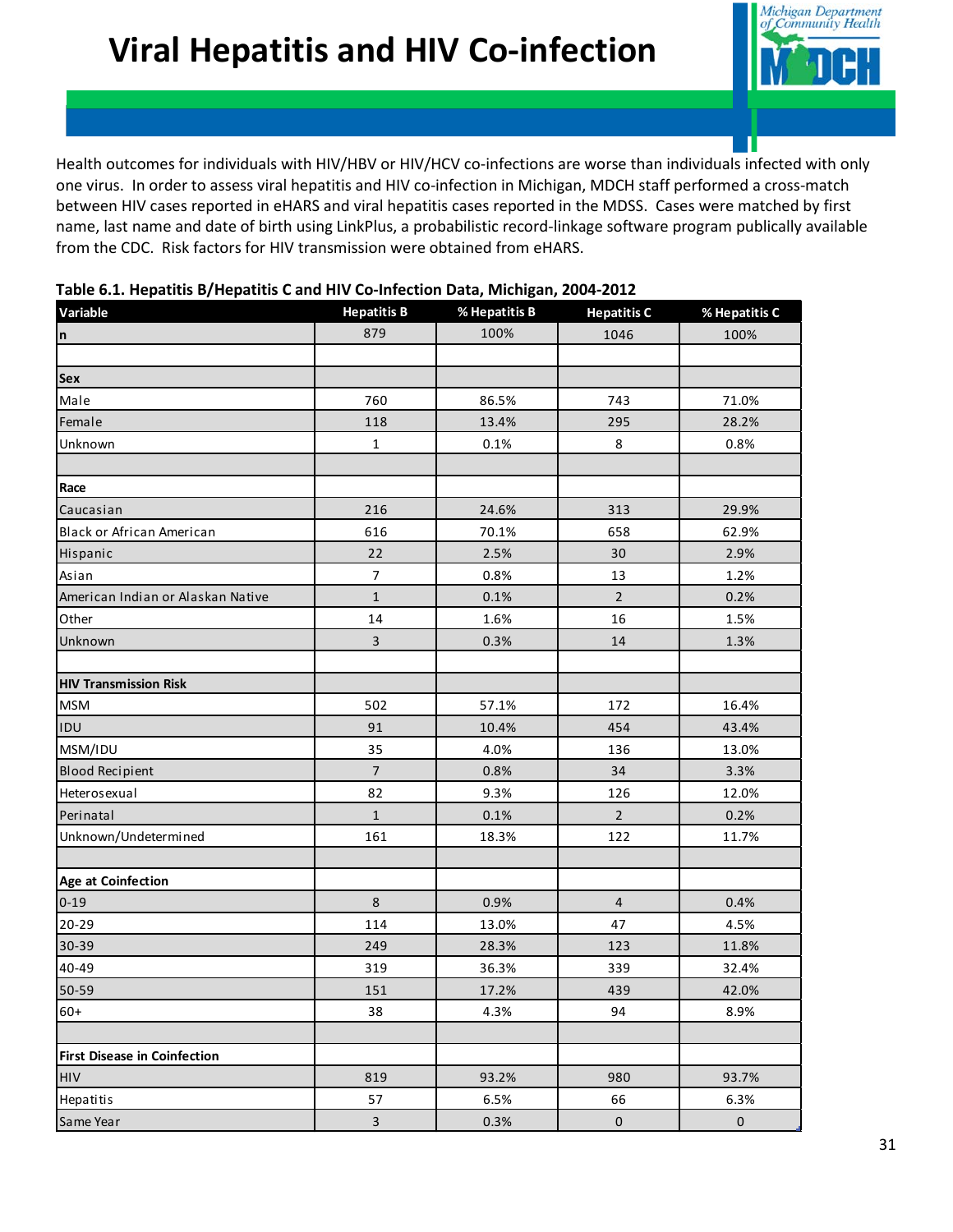# **Viral Hepatitis and HIV Co-infection**



Between 2004 and 2012, 1046 people were reported in Michigan with HIV/HCV co-infection. Seventy-one percent of those co-infected were male and 43.4% had intravenous drug use documented as their transmission risk.

Of the 879 cases reported with HIV/HBV co-infection between 2004 and 2012 in Michigan, 86.5% were men. MSM (men who have sex with men) was reported as the HIV risk factor for 57.1% of all those with HIV/HBV co-infection and 65.1% of males with HIV/HBV co-infection. Intravenous Drug Use (IDU) was much more commonly cited as the HIV mode of transmission in the HIV/HCV co-infection group (43.4%) versus the HBV/HIV co-infection group (10.4%). This suggests, perhaps, that HIV/HBV prevention projects should focus on the MSM population, while HIV/HCV prevention projects should focus more on the IDU population.

For both HIV/HBV and HIV/HCV co-infections the majority of individuals were diagnosed with HIV more than one year prior to HBV or HCV. There are two possible explanations for this observation. One scenario is that persons contract HIV before they acquire HBV or HCV infection. Alternatively, these persons may not be tested for HBV and HCV at the time of their HIV diagnosis. In either case, it shows an area of potential improvement – either with better counseling of persons newly diagnosed with HIV to prevent subsequent viral hepatitis infection or more timely viral hepatitis testing for persons newly diagnosed with HIV. Because people with HIV-viral hepatitis co-infections have significantly worse health outcomes and respond poorly to standard treatments, early diagnosis and recognition of the co-infection is crucial, as is preventing these co-infections in the first place.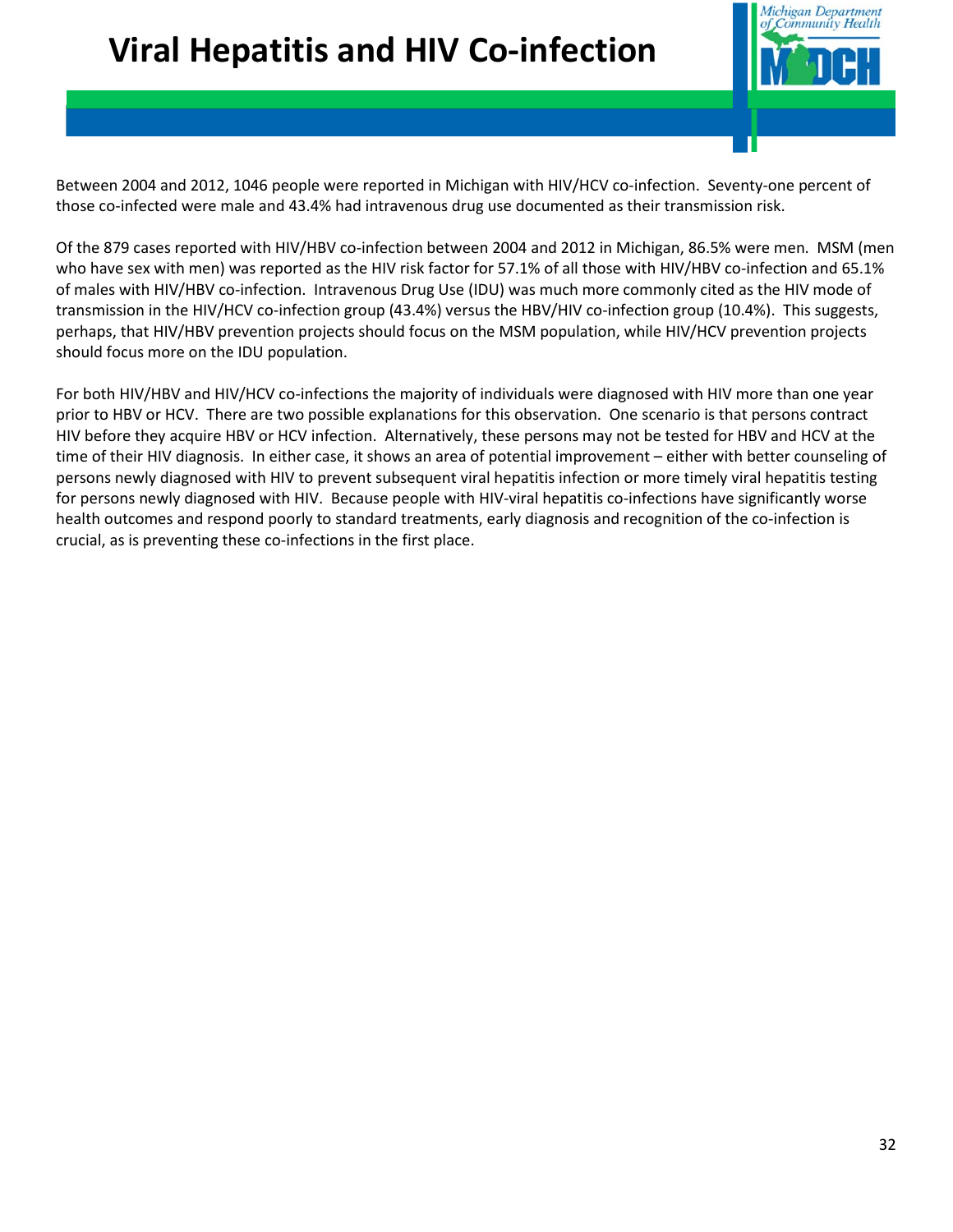

## **Web Links to Case Definitions and Case Report Forms**

**National Notifiable Disease Surveillance System 2012 Case Definitions**

- [Acute Hepatitis B](http://wwwn.cdc.gov/NNDSS/script/casedef.aspx?CondYrID=711&DatePub=1/1/2012%2012:00:00%20AM)
- [Chronic Hepatitis B](http://wwwn.cdc.gov/NNDSS/script/casedef.aspx?CondYrID=715&DatePub=1/1/2012%2012:00:00%20AM)
- [Acute Hepatitis C](http://wwwn.cdc.gov/NNDSS/script/casedef.aspx?CondYrID=723&DatePub=1/1/2012%2012:00:00%20AM)
- [Hepatitis C, Past or Present](http://wwwn.cdc.gov/NNDSS/script/casedef.aspx?CondYrID=728&DatePub=1/1/2012%2012:00:00%20AM)

**Michigan Viral Hepatitis Case Report Forms, 2012**

- [Acute Hepatitis B](http://www.michigan.gov/documents/mdch/HepBAcuteCaseReport.do_ncd_431054_7.pdf)
- [Chronic Hepatitis B](http://www.michigan.gov/documents/mdch/HepBChronicCaseReport.do_ncd_431056_7.pdf)
- [Acute Hepatitis C](http://www.michigan.gov/documents/mdch/Acute_Hepatitis_C_394913_7.pdf)
- [Hepatitis C, Past or Present](http://www.michigan.gov/documents/mdch/Hepatitis_C_Chronic_394917_7.pdf)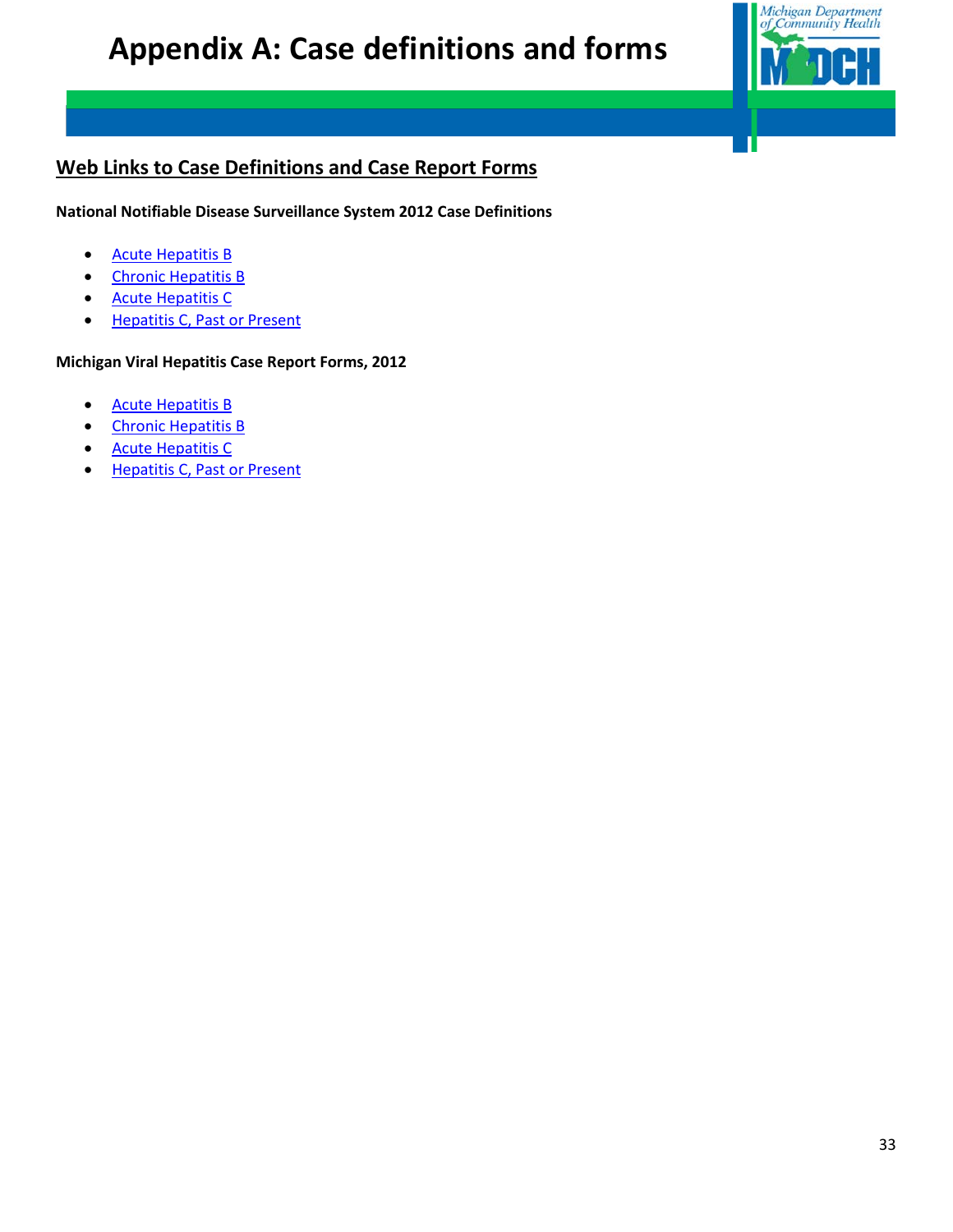

## **Table 7.1 Reported Cases of Hepatitis by County, Michigan, 2012**

|                        | 2010 Census | <b>Acute Hepatitis</b>   | <b>Acute Hepatitis</b><br><b>B</b> Per 100,000 | Chronic<br><b>Hepatitis B</b> | Chronic<br><b>Hepatitis B Per</b><br>100,000 | <b>Acute Hepatitis</b>   | <b>Acute Hepatitis</b><br>C Per 100,000 | Chronic<br><b>Hepatitis C</b> | Chronic<br><b>Hepatitis C Per</b><br>100,000 |
|------------------------|-------------|--------------------------|------------------------------------------------|-------------------------------|----------------------------------------------|--------------------------|-----------------------------------------|-------------------------------|----------------------------------------------|
| County                 | Population  | <b>B</b> Cases           | Population                                     | Cases                         | Population                                   | C Cases                  | Population                              | Cases                         | Population                                   |
| Alcona County          | 10,942      | $\overline{\phantom{a}}$ |                                                |                               |                                              |                          |                                         | 4                             | 36.56                                        |
| Alger County           | 9,601       | $\overline{\phantom{a}}$ | $\overline{\phantom{a}}$                       | $\sim$                        | $\sim$                                       | $\overline{\phantom{a}}$ | $\sim$                                  | 4                             | 41.66                                        |
| Allegan County         | 111,408     | $\overline{2}$           | 1.80                                           | 8                             | 7.18                                         | $\overline{2}$           | 1.80                                    | 37                            | 33.21                                        |
| Alpena County          | 29,598      | ÷,                       | ä,                                             | $\overline{2}$                | 6.76                                         | $\overline{2}$           | 6.76                                    | 22                            | 74.33                                        |
| Antrim County          | 23,580      |                          | $\overline{a}$                                 | $\mathbf 2$                   | 8.48                                         | $\mathbf{1}$             | 4.24                                    | 13                            | 55.13                                        |
| Arenac County          | 15,899      | $\overline{\phantom{a}}$ | $\overline{\phantom{a}}$                       |                               | $\blacksquare$                               | ٠                        | $\overline{\phantom{a}}$                | 4                             | 25.16                                        |
| Baraga County          | 8,860       | $\mathbf{1}$             | 11.29                                          |                               | $\overline{\phantom{a}}$                     |                          | $\overline{\phantom{a}}$                | 20                            | 225.73                                       |
| Barry County           | 59,173      | $\overline{\phantom{a}}$ | $\overline{\phantom{a}}$                       | $\overline{\phantom{a}}$      | $\overline{\phantom{a}}$                     | $\overline{\phantom{a}}$ | $\overline{\phantom{a}}$                | 17                            | 28.73                                        |
| <b>Bay County</b>      | 107,771     | $\mathbf{1}$             | 0.93                                           | $\mathbf{1}$                  | 0.93                                         | $\overline{\phantom{a}}$ | $\overline{\phantom{a}}$                | 32                            | 29.69                                        |
| <b>Benzie County</b>   | 17,525      | ÷,                       | $\overline{\phantom{a}}$                       | 1                             | 5.71                                         | L,                       | $\overline{\phantom{a}}$                | 6                             | 34.24                                        |
| <b>Berrien County</b>  | 156,813     | $\mathbf{1}$             | 0.64                                           | 13                            | 8.29                                         | $\overline{2}$           | 1.28                                    | 100                           | 63.77                                        |
| <b>Branch County</b>   | 45,248      | $\sim$                   |                                                | 5                             | 11.05                                        | ٠                        | $\sim$                                  | 28                            | 61.88                                        |
| Calhoun County         | 136,146     | $\mathbf{1}$             | 0.73                                           | 53                            | 38.93                                        |                          |                                         | 144                           | 105.77                                       |
| Cass County            | 52,293      | 1                        | 1.91                                           | $\overline{2}$                | 3.82                                         | $\overline{\phantom{a}}$ | ٠                                       | 30                            | 57.37                                        |
| Charlevoix County      | 25,949      | $\overline{\phantom{a}}$ | $\overline{\phantom{a}}$                       |                               | $\overline{\phantom{a}}$                     | $\overline{\phantom{a}}$ | $\overline{\phantom{a}}$                | 10                            | 38.54                                        |
| Cheboygan County       | 26,152      | $\overline{\phantom{a}}$ | $\overline{a}$                                 | $1\,$                         | 3.82                                         | ٠                        | $\overline{\phantom{a}}$                | 24                            | 91.77                                        |
| Chippewa County        | 38,520      |                          |                                                | 5                             | 12.98                                        | 3                        | 7.79                                    | 81                            | 210.28                                       |
| Clare County           | 30,926      | ٠                        | $\overline{a}$                                 | 3                             | 9.70                                         | $\overline{\phantom{a}}$ | $\overline{\phantom{a}}$                | 22                            | 71.14                                        |
| Clinton County         | 75,382      |                          | $\overline{a}$                                 | 8                             | 10.61                                        | -                        |                                         | 33                            | 43.78                                        |
| Crawford County        | 14,074      | $\overline{\phantom{a}}$ | $\overline{\phantom{a}}$                       | $\mathbf 1$                   | 7.11                                         | $\mathbf{1}$             | 7.11                                    | 15                            | 106.58                                       |
| Delta County           | 37,069      | 3                        | 8.09                                           | 5                             | 13.49                                        | 3                        | 8.09                                    | 32                            | 86.33                                        |
| Detroit City County*   | 713,777     | 18                       | 2.52                                           | 257                           | 36.01                                        | 11                       | 1.54                                    | 1225                          | 171.62                                       |
| Dickinson County       | 26,168      | $\overline{\phantom{a}}$ | ÷,                                             |                               |                                              | $\mathbf{1}$             | 3.82                                    | 14                            | 53.50                                        |
| Eaton County           | 107,759     | $\overline{\phantom{a}}$ | ÷,                                             | 9                             | 8.35                                         | $\overline{\phantom{a}}$ | $\overline{\phantom{a}}$                | 43                            | 39.90                                        |
| <b>Emmet County</b>    | 32,694      | $\overline{\phantom{a}}$ | $\overline{\phantom{a}}$                       | $\mathbf{1}$                  | 3.06                                         | $\overline{2}$           | 6.12                                    | 17                            | 52.00                                        |
| Genesee County         | 425,790     | 11                       | 2.58                                           | 47                            | 11.04                                        | $\mathbf{1}$             | 0.23                                    | 388                           | 91.12                                        |
| Gladwin County         | 25,692      | $\overline{2}$           | 7.78                                           | $\mathbf 1$                   | 3.89                                         | $\overline{\phantom{a}}$ | $\overline{\phantom{a}}$                | 17                            | 66.17                                        |
| Gogebic County         | 16,427      | $\overline{\phantom{a}}$ | $\overline{\phantom{a}}$                       | $\overline{2}$                | 12.18                                        | ٠                        | $\overline{\phantom{a}}$                | 22                            | 133.93                                       |
| Grand Traverse County  | 86,986      | $\mathbf{1}$             | 1.15                                           | $\overline{7}$                | 8.05                                         | $\overline{2}$           | 2.30                                    | 79                            | 90.82                                        |
| <b>Gratiot County</b>  | 42,476      |                          | ÷                                              | 1                             | 2.35                                         |                          |                                         | 57                            | 134.19                                       |
| Hillsdale County       | 46,688      |                          | ٠                                              | $\overline{2}$                | 4.28                                         | $\overline{2}$           | 4.28                                    | 25                            | 53.55                                        |
| <b>Houghton County</b> | 36,628      |                          | ÷                                              | 3                             | 8.19                                         | $\overline{\phantom{a}}$ |                                         | 15                            | 40.95                                        |
| Huron County           | 33,118      | $\overline{\phantom{a}}$ | $\overline{\phantom{a}}$                       | $\mathbf{1}$                  | 3.02                                         | $\mathbf{1}$             | 3.02                                    | 15                            | 45.29                                        |
| Ingham County          | 280,895     | $\mathbf{1}$             | 0.36                                           | 113                           | 40.23                                        | 8                        | 2.85                                    | 161                           | 57.32                                        |
| Ionia County           | 63,905      | $\overline{\phantom{a}}$ | $\overline{\phantom{a}}$                       | $\mathbf{1}$                  | 1.56                                         | 3                        | 4.69                                    | 81                            | 126.75                                       |
| <b>Iosco County</b>    | 25,887      | $\overline{\phantom{a}}$ | $\overline{\phantom{a}}$                       | $\overline{\phantom{a}}$      | $\overline{\phantom{a}}$                     | ä,                       | $\blacksquare$                          | 15                            | 57.94                                        |
| Iron County            | 11,817      | $\overline{\phantom{a}}$ | $\overline{\phantom{a}}$                       | $\overline{\phantom{a}}$      | $\sim$                                       | ÷,                       | $\overline{\phantom{a}}$                | 8                             | 67.70                                        |
| Isabella County        | 70,311      | $\overline{\phantom{a}}$ | $\overline{\phantom{a}}$                       | 3                             | 4.27                                         | $\overline{\phantom{a}}$ | $\overline{\phantom{a}}$                | 17                            | 24.18                                        |
| Jackson County         | 160,248     | $\mathbf{1}$             | 0.62                                           | 8                             | 4.99                                         | $\overline{2}$           | 1.25                                    | 613                           | 382.53                                       |
| Kalamazoo County       | 250,331     | $\overline{\phantom{a}}$ | $\sim$                                         | 21                            | 8.39                                         | $\mathbf{1}$             | 0.40                                    | 130                           | 51.93                                        |
| Kalkaska County        | 17,153      | $\overline{\phantom{a}}$ | $\overline{\phantom{a}}$                       | $\overline{\phantom{a}}$      | $\overline{\phantom{a}}$                     | $\mathbf{1}$             | 5.83                                    | 10                            | 58.30                                        |
| Kent County            | 602,622     | $\mathbf{1}$             | 0.17                                           | 70                            | 11.62                                        | $\mathbf{1}$             | 0.17                                    | 285                           | 47.29                                        |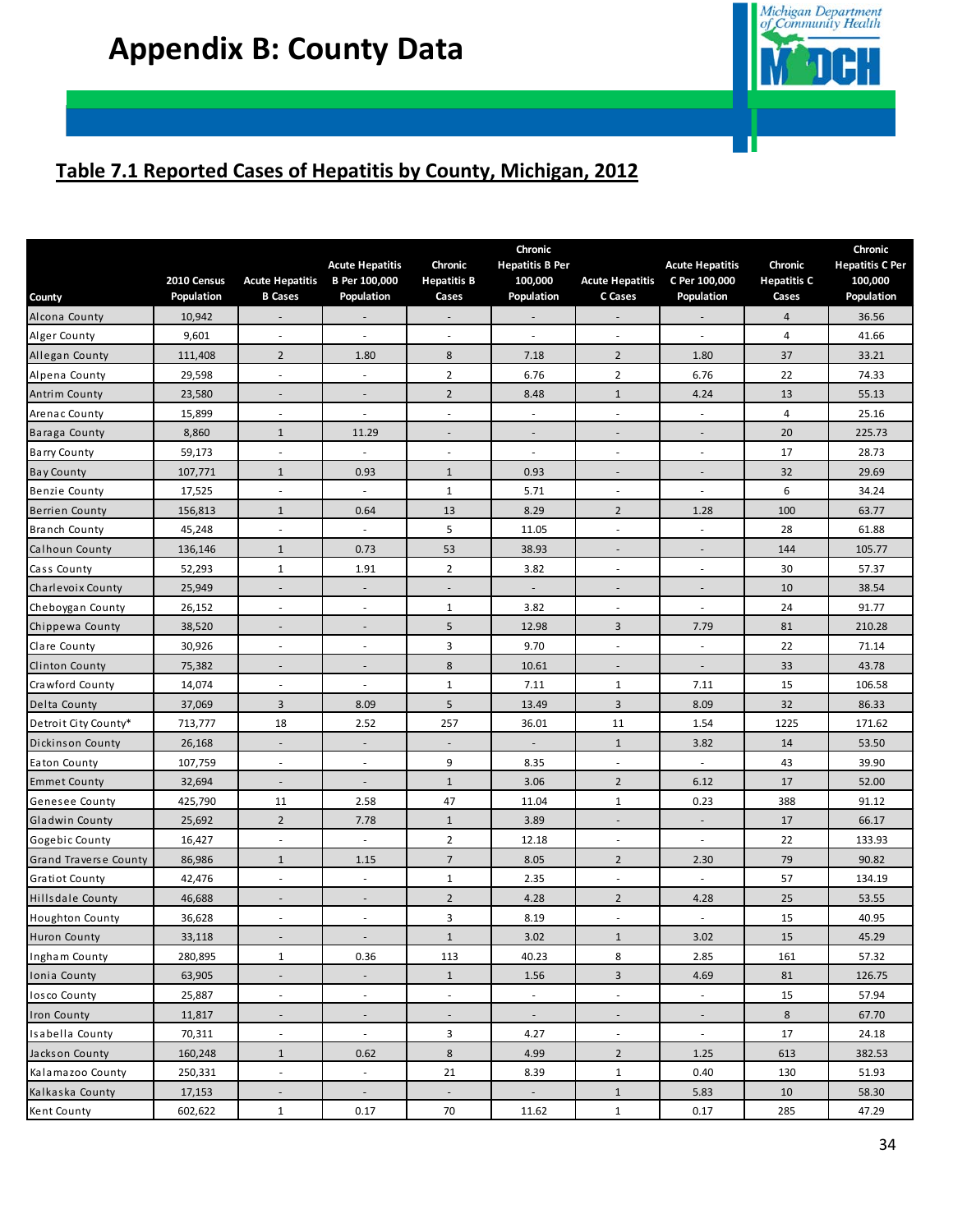## **Appendix B: County Data**



| Keweenaw County         | 2,156     |                          | $\overline{\phantom{a}}$ | $\overline{2}$           | 92.76                    |                          |                          | 3              | 139.15 |
|-------------------------|-----------|--------------------------|--------------------------|--------------------------|--------------------------|--------------------------|--------------------------|----------------|--------|
| Lake County             | 11,539    | ÷,                       | ٠                        |                          |                          |                          | ÷,                       | 9              | 78.00  |
| Lapeer County           | 88,319    | $\overline{\phantom{a}}$ | $\overline{\phantom{a}}$ | $\overline{\mathbf{3}}$  | 3.40                     | $\overline{\phantom{a}}$ | $\overline{\phantom{a}}$ | 54             | 61.14  |
| Leelanau County         | 21,708    | $\overline{\phantom{a}}$ | $\overline{\phantom{a}}$ | $\overline{2}$           | 9.21                     | $\overline{\phantom{a}}$ | $\sim$                   | 12             | 55.28  |
| Lenawee County          | 99,892    | $\mathbf{1}$             | 1.00                     | 9                        | 9.01                     | $\mathbf{1}$             | 1.00                     | 92             | 92.10  |
| Livingston County       | 180,967   | $\overline{\phantom{a}}$ | $\overline{\phantom{a}}$ | 15                       | 8.29                     | $\overline{2}$           | 1.11                     | 84             | 46.42  |
| Luce County             | 6,631     | $\overline{a}$           | $\overline{\phantom{a}}$ | $\overline{\phantom{a}}$ | $\overline{\phantom{a}}$ |                          | $\overline{\phantom{a}}$ | 17             | 256.37 |
| Mackinac County         | 11,113    | ä,                       |                          |                          | $\overline{\phantom{m}}$ |                          |                          | 8              | 71.99  |
| Macomb County           | 840,978   | 5                        | 0.59                     | 152                      | 18.07                    | 6                        | 0.71                     | 598            | 71.11  |
| Manistee County         | 24,733    | $\overline{\phantom{a}}$ | $\overline{\phantom{a}}$ | 4                        | 16.17                    | $\mathbf{1}$             | 4.04                     | 30             | 121.30 |
| Marquette County        | 67,077    | $\overline{\phantom{a}}$ | $\overline{\phantom{a}}$ | $\overline{\phantom{a}}$ | $\overline{\phantom{a}}$ | $\overline{\phantom{a}}$ | $\sim$                   | 78             | 116.28 |
| Mason County            | 28,705    | $\mathbf{1}$             | 3.48                     | $\overline{2}$           | 6.97                     |                          | ä,                       | 13             | 45.29  |
| Mecosta County          | 42,798    | ÷,                       | $\overline{\phantom{a}}$ | $\mathbf{1}$             | 2.34                     |                          |                          | 17             | 39.72  |
| Menominee County        | 24,029    | $\overline{\phantom{a}}$ | $\overline{\phantom{a}}$ | $\sim$                   | $\overline{\phantom{a}}$ | 1                        | 4.16                     | 8              | 33.29  |
| Midland County          | 83,629    | $\overline{\phantom{a}}$ | $\overline{\phantom{a}}$ | 6                        | 7.17                     | $\overline{\phantom{a}}$ | $\overline{\phantom{a}}$ | 40             | 47.83  |
| Missaukee County        | 14,849    | $\overline{\phantom{a}}$ | $\sim$                   | $\overline{\phantom{a}}$ | $\sim$                   | $\sim$                   | $\sim$                   | 6              | 40.41  |
| Monroe County           | 152,021   | $\overline{2}$           | 1.32                     | 11                       | 7.24                     | $\overline{2}$           | 1.32                     | 123            | 80.91  |
| Montcalm County         | 63,342    | ä,                       | $\overline{\phantom{a}}$ | $\sim$                   | $\overline{\phantom{a}}$ | $\overline{\phantom{a}}$ | ä,                       | 37             | 58.41  |
| Montmorency County      | 9,765     | $\mathbf{1}$             | 10.24                    | $\mathbf{1}$             | 10.24                    | $\sim$                   | $\sim$                   | $2^{\circ}$    | 20.48  |
| Muskegon County         | 172,188   | $\overline{\phantom{a}}$ | $\overline{\phantom{a}}$ | 11                       | 6.39                     | $\mathbf{1}$             | 0.58                     | 154            | 89.44  |
| Newaygo County          | 48,460    |                          | $\overline{\phantom{a}}$ | $\mathbf{1}$             | 2.06                     | $\overline{\phantom{a}}$ | $\overline{\phantom{a}}$ | 16             | 33.02  |
| Oakland County          | 1,202,362 | 5                        | 0.42                     | 153                      | 12.72                    | $\sim$                   | $\sim$                   | 513            | 42.67  |
| Oceana County           | 26,570    | $\overline{\phantom{a}}$ | $\overline{\phantom{a}}$ | $\overline{2}$           | 7.53                     | $\sim$                   | $\overline{\phantom{a}}$ | 11             | 41.40  |
| Ogemaw County           | 21,699    | $\overline{\phantom{a}}$ | $\overline{\phantom{a}}$ | $\mathbf{1}$             | 4.61                     | ×.                       | $\overline{\phantom{a}}$ | 28             | 129.04 |
| <b>Ontonagon County</b> | 6,780     | $\blacksquare$           | $\overline{\phantom{a}}$ | ÷                        | $\overline{\phantom{a}}$ |                          | $\overline{a}$           | $\overline{2}$ | 29.50  |
| Osceola County          | 23,528    | $\overline{\phantom{a}}$ | $\overline{\phantom{a}}$ | $\mathbf{1}$             | 4.25                     | $\overline{\phantom{a}}$ | $\frac{1}{2}$            | 9              | 38.25  |
| Oscoda County           | 8,640     | $\overline{\phantom{a}}$ | $\overline{\phantom{a}}$ | $\overline{\phantom{a}}$ | $\sim$                   | $\mathbf{1}$             | 11.57                    | 16             | 185.19 |
| Otsego County           | 24,164    | $\overline{\phantom{a}}$ | $\overline{\phantom{a}}$ | $\mathbf{1}$             | 4.14                     | $\mathbf{1}$             | 4.14                     | 14             | 57.94  |
| Ottawa County           | 263,801   | $\mathbf{1}$             | 0.38                     | 24                       | 9.10                     | $\sim$                   | $\overline{\phantom{a}}$ | 63             | 23.88  |
| Presque Isle County     | 13,376    | ä,                       | ÷,                       | $\sim$                   | $\overline{\phantom{a}}$ | ×.                       | ä,                       | 9              | 67.28  |
| <b>Roscommon County</b> | 24,449    | $\overline{a}$           | $\sim$                   | $\mathbf{1}$             | 4.09                     |                          | $\overline{a}$           | 26             | 106.34 |
| Saginaw County          | 200,169   | 8                        | 4.00                     | 31                       | 15.49                    |                          |                          | 168            | 83.93  |
| Sanilac County          | 43,114    | $\overline{\phantom{a}}$ | $\overline{\phantom{a}}$ | $\overline{2}$           | 4.64                     | $\mathbf{1}$             | 2.32                     | 14             | 32.47  |
| Schoolcraft County      | 8,485     | ٠                        | $\sim$                   | ×.                       | ٠                        | $\sim$                   | $\sim$                   | $\overline{7}$ | 82.50  |
| Shiawassee County       | 70,648    | $\overline{\phantom{a}}$ | $\overline{\phantom{a}}$ | 6                        | 8.49                     | $\overline{\phantom{a}}$ | $\overline{a}$           | 48             | 67.94  |
| <b>St Clair County</b>  | 163,040   | $\overline{\phantom{a}}$ | $\overline{\phantom{a}}$ | 5                        | 3.07                     | 1                        | 0.61                     | 113            | 69.31  |
| St Joseph County        | 61,295    | $\mathbf{1}$             | 1.63                     | $\overline{2}$           | 3.26                     | $\overline{\phantom{a}}$ | $\overline{\phantom{a}}$ | 36             | 58.73  |
| Tuscola County          | 55,729    | $\overline{\phantom{a}}$ | $\sim$                   | 4                        | 7.18                     | $\mathbf{1}$             | 1.79                     | 18             | 32.30  |
| Van Buren County        | 76,258    | $\overline{2}$           | 2.62                     | $\overline{2}$           | 2.62                     | $\sim$                   | $\sim$                   | 47             | 61.63  |
| Washtenaw County        | 344,791   | $\overline{\phantom{a}}$ | $\sim$                   | 68                       | 19.72                    | $\overline{4}$           | 1.16                     | 273            | 79.18  |
| Wayne County            | 1,106,807 | 9                        | 0.81                     | 234                      | 21.14                    | $\mathbf{1}$             | 0.09                     | 1245           | 112.49 |
| <b>Wexford County</b>   | 32,735    | $\blacksquare$           | $\overline{\phantom{a}}$ | $\overline{2}$           | 6.11                     | $\mathbf{1}$             | 3.05                     | 27             | 82.48  |

\*City of Detroit is counted as its own county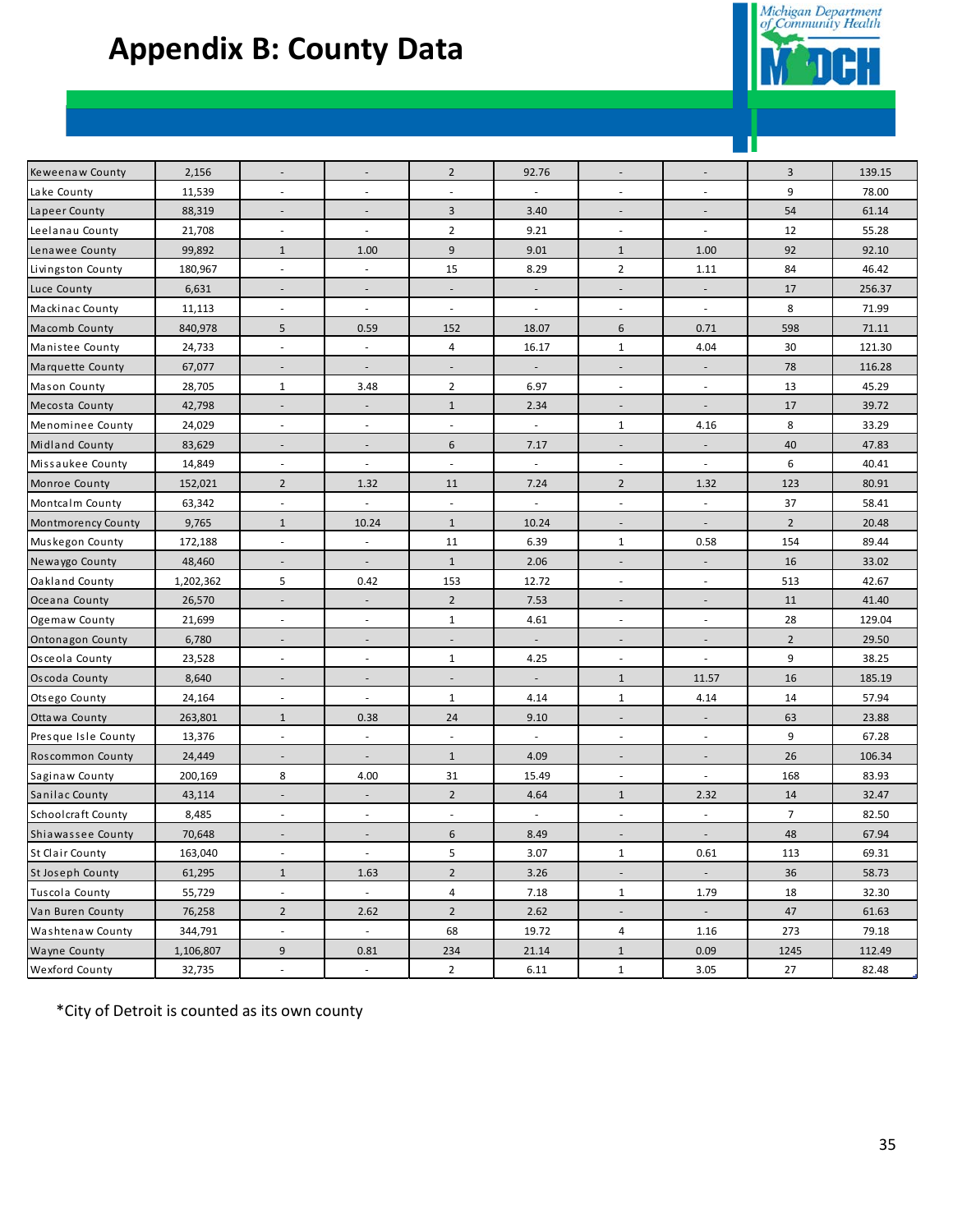## **Appendix C: Geographical Data**



### **Figure 7.1: Acute and Chronic Hepatitis B and C Rates by County**

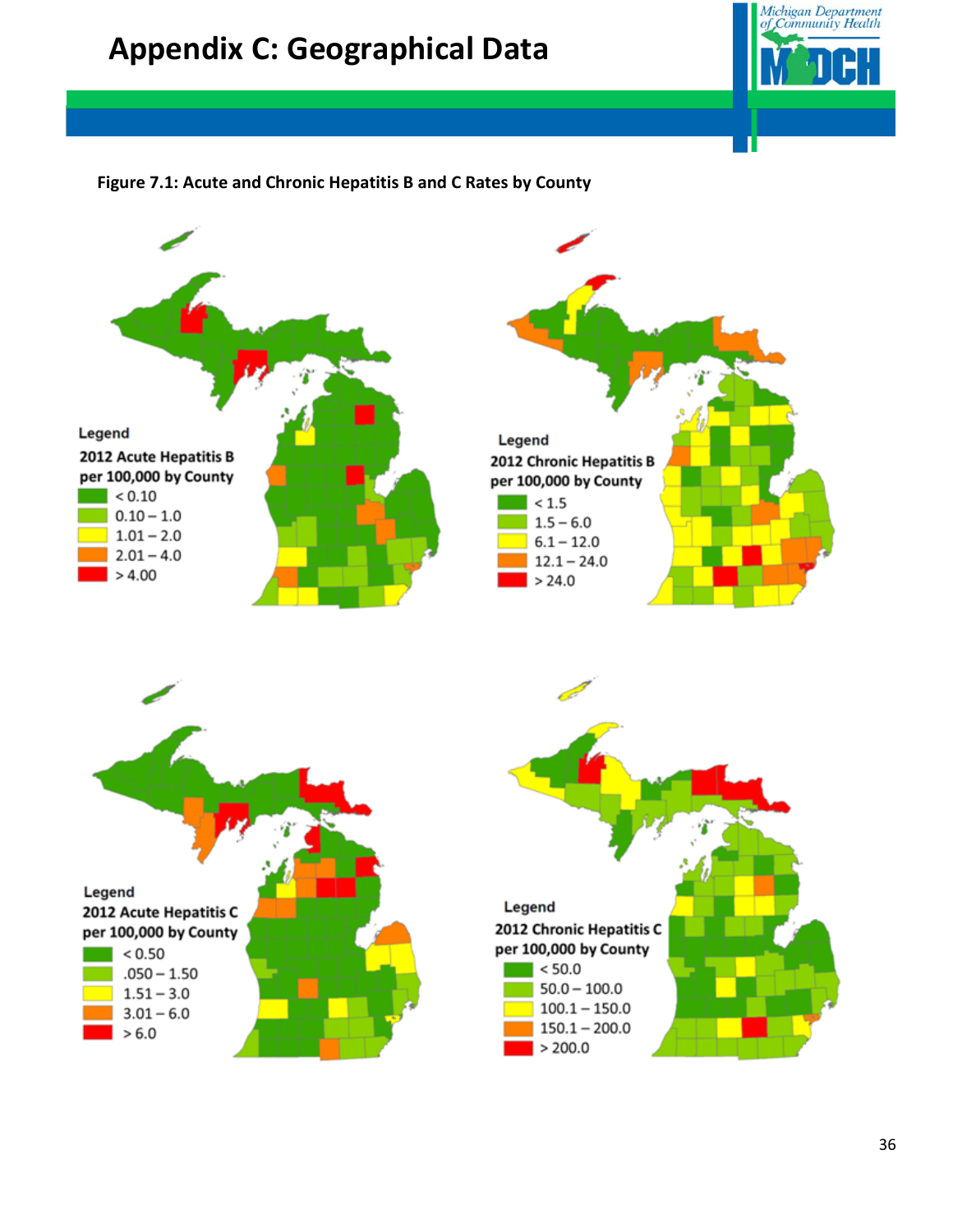## **Appendix C: Geographical Data**



### **Figure 7.2: Acute and Chronic Hepatitis B and C Rates by Local Health Department**